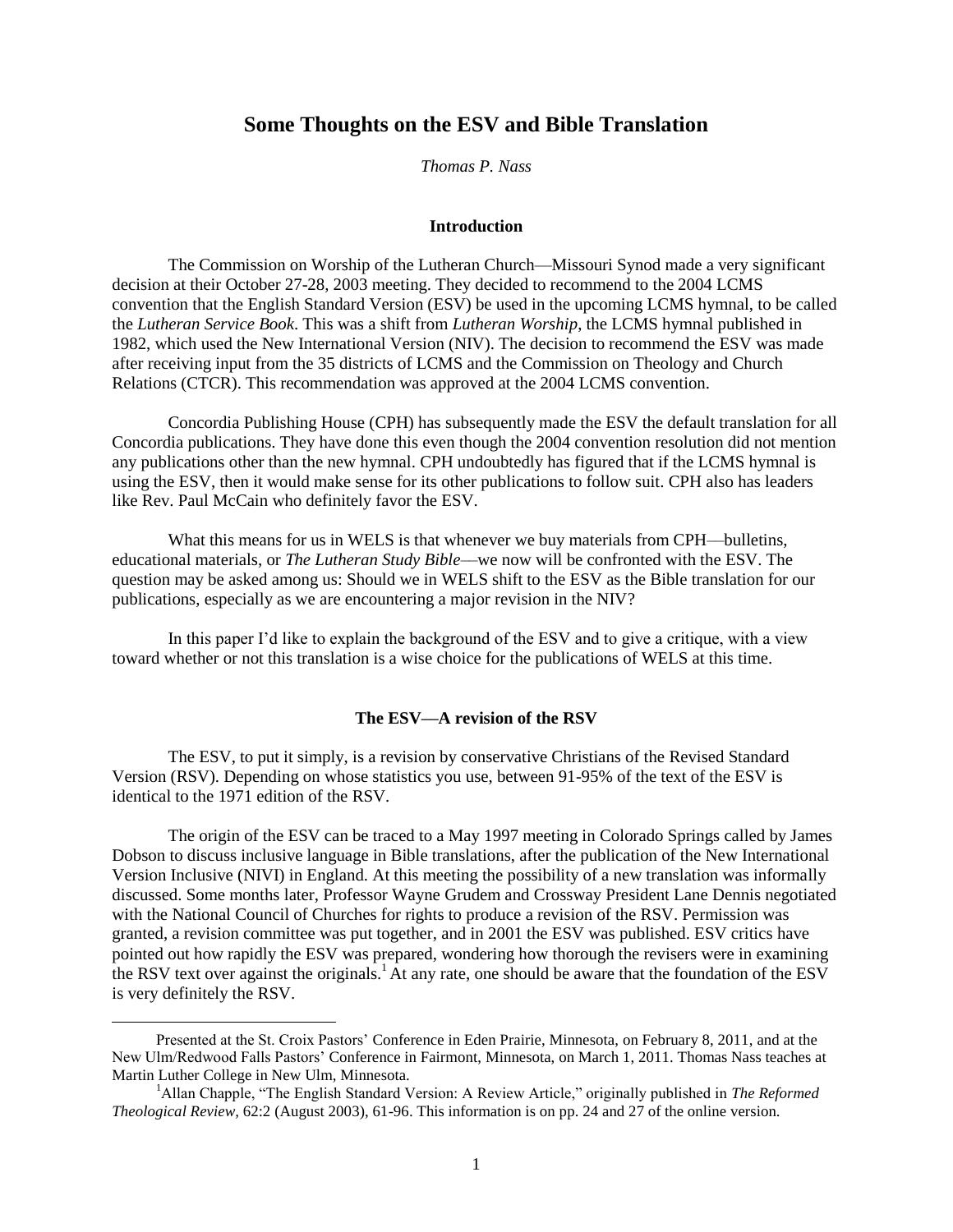The Revised Standard Version itself was a revision of a revision of a revision. The RSV came out on September 30, 1952 as a major reworking of the American Revised Version (ARV) of 1901. The ARV was a revision of the Revised Version published in England in 1885, which of course was a revision of the King James Version of 1611. As a result, the ESV can legitimately boast that it is in the "great" tradition" of Bible translation going back to Tyndale and the KJV. $^{2}$  There is a direct lineage: Tyndale to KJV to RV to ARV to RSV to ESV. This means that the ESV may be a good choice for people who want a Bible that still reflects the KJV.

The fact that the ESV is a revision of the RSV may have contributed to the openness of the LCMS to the ESV. Unlike WELS, there were many LCMS congregations that used the RSV in the 1950s and following. For many older LCMS Christians, therefore, the ESV may be like going home. It is also true that the LCMS had six scholars who participated in the editing process of the ESV, although they were not on the fourteen-member Translation Oversight Committee. Those who served as Translation Review Scholars were seminary professors Daniel L. Gard (Fort Wayne), Walter A. Maier III (Fort Wayne), Paul A. Raabe (St. Louis), James W. Voelz (St. Louis), and Dean O. Wenthe (Fort Wayne), together with CPH editor Christopher Mitchell.

It is important to know that the Revised Standard Version, the base text of the ESV, received a mixed review when it was first published in 1952. The RSV was carefully done by the leading scholars of the day and was in general quite highly regarded as a translation. In the following decades it was the bestselling translation apart from the KJV. The RSV, however, was strongly criticized and avoided by many conservative Christians. The committee that prepared the RSV had liberal translators who followed the higher-critical method, and their liberal theology showed up occasionally in the translation, especially in Old Testament messianic prophecies and New Testament passages about the deity of Christ. WELS seminary professor Joel Gerlach wrote, "While the RSV has many things to commend it to the church, yet it must be noted, as the *Quarterly* has done in previous issues, that there is an evident introduction into it of concepts peculiar to and favoring neo-orthodoxy, and that numerous Old Testament passages dealing with Messianic prophecy are inadequate and unacceptable.<sup>33</sup>

So when Grudem and the evangelical ESV revisers took up their work, they knew what they had to do. They had to clean up the theological trouble spots that had been identified for decades.

#### **Did the ESV correct the doctrinal weaknesses of the RSV?**

Herman Otten in *Christian News* has encouraged Lutheran Christians to avoid the ESV because in his opinion the ESV has not corrected the doctrinal problems of the RSV. He writes, "Many of the errors in the RSV remained in the ESV."<sup>4</sup> If this is true, the ESV should be avoided. The first criteria for Bible translations in our circles has always been: "Is the translation doctrinally acceptable?"<sup>5</sup>

However, Otten does not give many examples. The conclusion of most conservative Christians, including the Commission on Worship of the LCMS, is that the ESV revisers did improve the most

 $\overline{a}$ 

<sup>&</sup>lt;sup>2</sup>Cameron MacKenzie, an LCMS professor of history at Concordia Seminary, Fort Wayne, IN, promotes the ESV for this reason in a video clip available at the Concordia website (http://media.ctsfw.edu/).

<sup>&</sup>lt;sup>3</sup>Joel C. Gerlach, "Bible Translations—Progress Report," *Wisconsin Lutheran Quarterly,* 68:3 (July 1971), 194. When referring to previous *Quarterly* articles, he would be including Frederic E. Blume, "The New Testament"

in The Revised Standard Version: An Evaluation," *Wisconsin Lutheran Quarterly,* 50:1 (January 1953), 1-15. <sup>4</sup>Herman Otten, *Christian News,* November 22, 2010, 6.

<sup>5</sup>Gerlach, "Bible Translations—Progress Report," 191. See also Armin Panning, "The New American Standard Bible, Is This the Answer?" *Wisconsin Lutheran Quarterly, 70:1 (January 1973), 13.*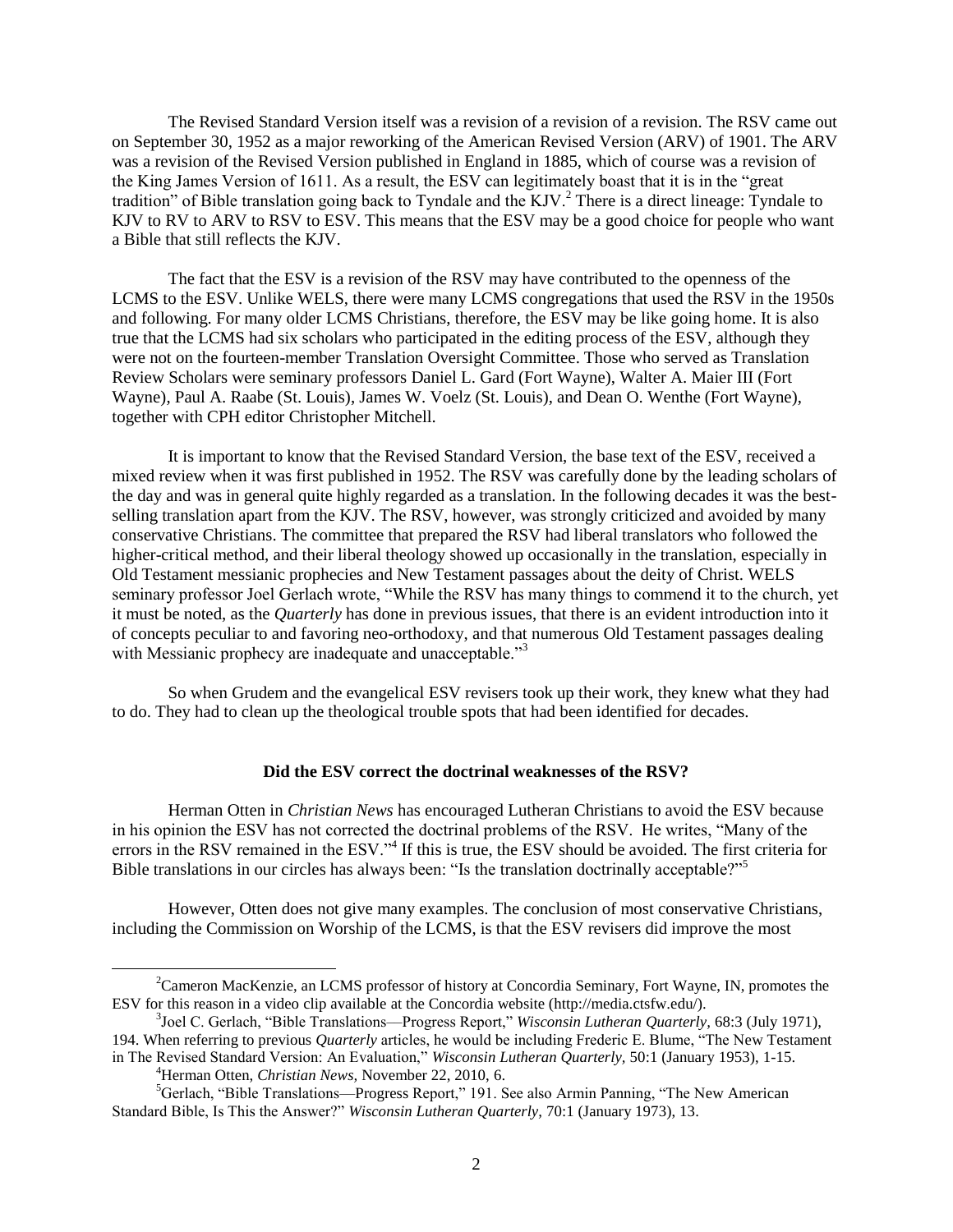significant doctrinal problems in the RSV. $<sup>6</sup>$  Here are a few of the passages that were most strongly</sup> criticized by conservatives in the 1950s. You can see that they are all improved.

Passages improved in the ESV over against the RSV. נַשְּׁ רּו־בַַ֡ ש פֶּ ן־יֶּא נַ ַ֤פ **– 2:12 Ps** RSV: kiss his feet, lest he be angry.<sup>7</sup> ESV: Kiss *the Son*, lest he be angry, כִּ סְּׁ אֲ ךָ֣ א ֱ֭ ֹלהִּ ים עֹולָ ָ֣ם וָ ףֶּ ֶ֑ד **– (7H (45:6 Ps** RSV: Your *divine throne* endures for ever and ever. ESV: Your throne, *O God*, is forever and ever. הִּ נ ָ֣ ה הָ ףַ לְּׁ מָָ֗ ה הָ שָ ה֙ וְּׁ יֹלֶּ ָ֣דֶּ ת ב ֵּ֔ ן **– 7:14 Isa** RSV: Behold, *a young woman* shall conceive and bear a son, ESV: Behold, *the virgin* shall conceive and bear a son, **Ro 9:5** – καὶ ἐξ ὧν ὁ Χριστὸς τὸ κατὰ σάρκα, ὁ ὢν ἐπὶ πάντων θεὸς εὐλογητὸς RSV: and of their race, according to the flesh, is the *Christ. God* who is over all be blessed for ever. ESV: and from their race, according to the flesh, is the *Christ who is God* over all, blessed forever.

That is not to say that the ESV is a four-lane superhighway without any doctrinal bumps or cracks. A very significant gender difficulty is apparent in 1 Corinthians 11:3. This is the passage that states the general principle of headship, and the ESV unfortunately limits it to husbands and wives. The context, however, has no markers like "his wife" or "her husband" to favor the more narrow meaning. And, the parallel Pauline texts in 1 Corinthians 14:34-35 and 1 Timothy 2:8ff have no such limitation.

A gender difficulty in the ESV.

**1 Co 11:3** – κεφαλή δε γυναικὸς ὁ ἀνήρ, ESV: the head of a *wife* is her *husband,* NIV 2011:<sup>8</sup> the head of the *woman* is *man*,

The ESV is also weak in some passages that have been used by Calvinists to teach double predestination. The wording of the ESV is more Calvinistic than the NIV in these passages. Of course, the NIV has long been criticized by some Lutherans for supposedly showing Reformed influence. The fact is that the ESV, like the NIV, was done by a committee of translators who did not hold to Lutheran theology.

Some passages that sound more Calvinistic in the ESV than in the NIV.

**1 Pe 2:8** – οἳ προσκόπτουσιν τῷ λόγῳ ἀπειθοῦντες εἰς ὃ καὶ ἐτέθησαν. ESV: They stumble because they disobey the word, as they were *destined to do*. NIV: They stumble because they disobey the message––which is also *what they were destined for.*

 $\overline{\phantom{a}}$ <sup>6</sup>*Comparative Study of Bible Translations*, prepared by The Commission on Worship of the Lutheran Church—Missouri Synod, 4. One exception is John Ronning, "The Disappointing ESV and HCSB."

<sup>&</sup>lt;sup>7</sup>I will sometimes insert italics into translations to highlight the pertinent words.

<sup>&</sup>lt;sup>8</sup>All references in this paper will be to NIV 2011 unless otherwise indicated.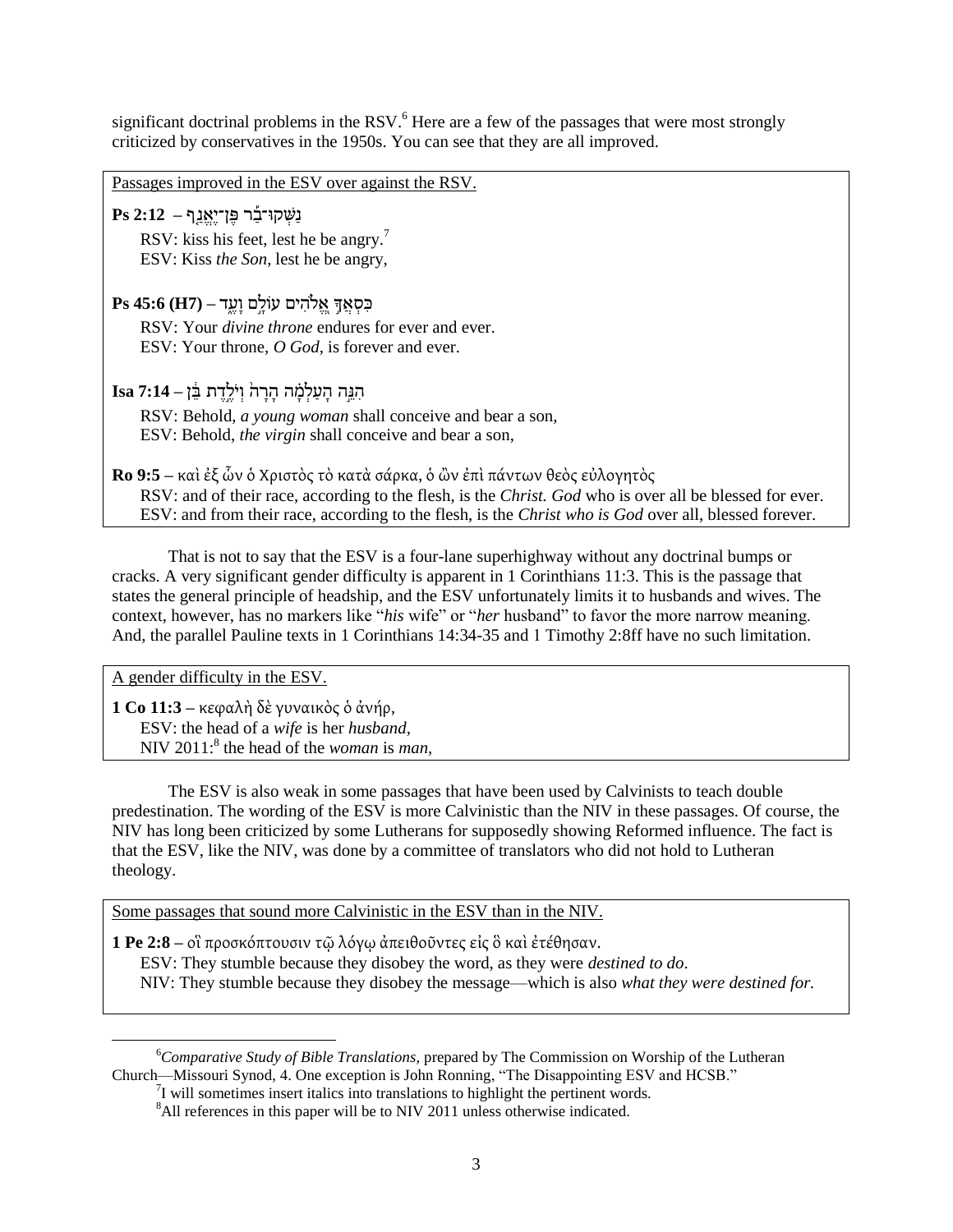**Jude 4** – παρεισέδυσαν γάρ τινες ἄνθρωποι, οἱ πάλαι προγεγραμμένοι εἰς τοῦτο τὸ κρίμα, ESV: For certain people have crept in unnoticed *who long ago were designated for this condemnation,* NIV: For certain individuals *whose condemnation was written about long ago* have secretly slipped in among you.

Closer scrutiny of the ESV over time might reveal other passages that are not translated the way Lutherans would prefer. The LCMS Commission on Worship noted that the ESV often translates the Hebrew word משפטים as "rules," where we would prefer a word with a less negative connotation. One messianic prophecy seems to be worse in the ESV than it was in the RSV. Some Pauline passages take an interpretation different from what has been common among us.

God gives us "rules"?

כִּ ִּ֖ י לְּׁ מִּ שְּׁ פָ טֶּ ָ֣ך יִּחָ ָֽ לְּׁ תִּ י **– 119:43 Ps**

ESV: my hope is in your *rules.* NIV: I have put my hope in your laws.

Losing the messianic reference?

לָא־יַסִוּר שֵׁׁבֵטֹ מֵיהוּדָ<sup>ּ</sup>ה ... עֲד כֵּי־יָבְא שִׁילֹה – Ge 49:10

RSV: The scepter shall not depart from Judah,…until *he comes to whom it belongs;*

ESV: The scepter shall not depart from Judah,…until *tribute comes to him*:

NIV: The scepter will not depart from Judah,…until *he to whom it belongs shall come*

Questionable interpretation.

 $\overline{\phantom{a}}$ 

1 Co 2:13 – πνευματικοῖς πνευματικὰ συγκρίνοντες.

ESV: interpreting spiritual truths to those who are spiritual. NIV: explaining spiritual realities with Spirit-taught words.

Comment: The NIV takes it as a reference to verbal inspiration.

**Col 2:8 (also 20) – τὰ στοιχεῖα τοῦ κόσμου** 

ESV: the elemental spirits of the world, $9$ 

NASB:<sup>10</sup> the elementary principles of the world,

But these weaknesses do not seem to rise to the level of "deal-breakers." In regard to English translations, we have to have realistic expectations. There is no perfect translation. Every published translation has its weak spots. The KJV did. The NIV does.<sup>11</sup> It seems that the same judgment can be placed on the ESV today that was placed by WELS on the NIV in the 1970s: Doctrinally it is "a translation which may be used with a high degree of confidence.<sup> $12$ </sup>

 $^9$ Curiously, in Galatians 4:3, 9 the ESV translates the same phrase as "the elementary principles of the world."

 $10$ All references in this paper will be to NASBU, the update published in 1995.

<sup>&</sup>lt;sup>11</sup>In this paper I am not opening up the topic of Old Testament messianic prophecies and the capitalization of messianic titles. Some might criticize the ESV for Micah 5:2 ("from ancient days"), but the NIV has always had something similar and this is what the Hebrew words mean elsewhere. Some might praise the ESV for the capitalization of "his Anointed" in Psalm 2:7 (where the NIV doesn't), but the ESV doesn't capitalize "an anointed one" in Daniel 9:25 (where the NIV does). We have always lived with inconsistencies in this regard. The KJV did not capitalize "redeemer" in Job 19:25.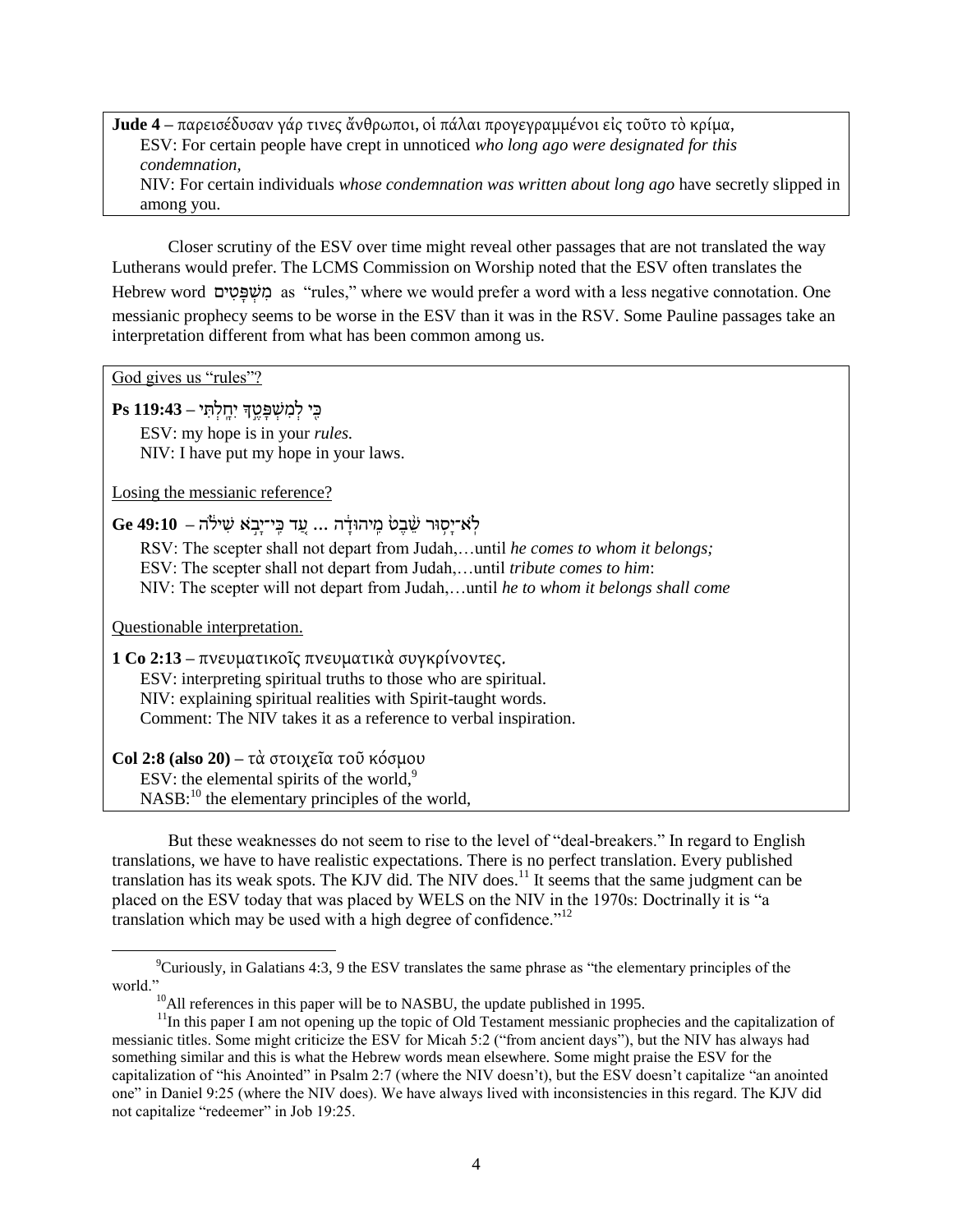If the ESV is doctrinally acceptable, then we can look at its translation philosophy and consider its strengths and weaknesses in the task of translating.

#### **The translation philosophy of the ESV**

The ESV presents its translation goals in one sentence as follows: "The English Standard Version (ESV) Bible is an essentially literal Bible translation that combines word-for-word accuracy with literary excellence, beauty, and depth of meaning."<sup>13</sup> Simply put, its two goals are: 1) word-for-word translating and 2) excellent English.

The "Preface" to the ESV elaborates on these goals. It says that the ESV "seeks to be transparent to the original text, letting the reader see as directly as possible the structure and meaning of the original.…To the extent that plain English permits and the meaning in each case allows, we have sought to use the same English word for important recurring words in the original." In regard to English style, the "Preface" says, "The words and phrases themselves grow out of the Tyndale-King James legacy.... Archaic language has been brought to current usage...We have sought to be 'as literal as possible' while maintaining clarity of expression and literary excellence."<sup>14</sup>

The summary paragraph of the ESV "Preface" states: "As an essentially literal translation, then, the ESV seeks to carry over every possible nuance of meaning in the original words of Scripture into our own language. As such, it is ideally suited for in-depth study of the Bible. Indeed, with its emphasis on literary excellence, the ESV is equally suited for public reading and preaching, for private reading and reflection, for both academic and devotional study, and for Scripture memorization."<sup>15</sup>

Subsequent sections of this paper will consider to what extent the ESV meets its goals. But at this point it is worth stating the obvious that the ESV has certainly set ambitious goals for itself—one could say grandiose, pretentious, or even impossible goals. The ESV's summary paragraph takes one's breath away! Generally speaking, if a translation intends to be word-for-word, it will not be as beautiful or idiomatic in the receptor language. Generally speaking, if a translation seeks to be precise for study purposes, it may not be the best for devotional reading. Some of these goals are mutually exclusive. The ESV, however, claims that it can do everything well.

The primary spokesman for the ESV in secondary literature has been Prof. Leland Ryken, a Wheaton College English professor and specialist in Milton who was the chief literary stylist for the ESV. Crossway Press has published three books by Ryken in which he argues the case for the translation methods of the ESV.<sup>16</sup> In Ryken's works, we get a fuller picture of what the ESV hopes to accomplish as a translation.

Ryken argues that the Bible as God's inspired Word should be translated in a word-for-word fashion like the ESV, and not thought-for-thought. Then the English reader can have "a direct and

<sup>12</sup>*Book of Reports and Memorials for the Fifty-Fifth Biennial Convention of WELS,* 1979, 197.

 $^{13}$ From the brief "Introduction" on the ESV website at http://www.esv.org/esv/introduction/.

<sup>&</sup>lt;sup>14</sup>The Holy Bible: English Standard Version, (Wheaton, IL: Crossway Bibles, 2002), vii-viii.

<sup>15</sup>*The Holy Bible: English Standard Version*, viii.

<sup>16</sup>See Leland Ryken, *The Word of God in English* (Wheaton, IL: Crossway Books, 2002), *Choosing a Bible: Understanding Bible Translation Differences* (Wheaton, IL: Crossway Books, 2005), and *Understanding English Bible Translation* (Wheaton, IL: Crossway Books, 2009).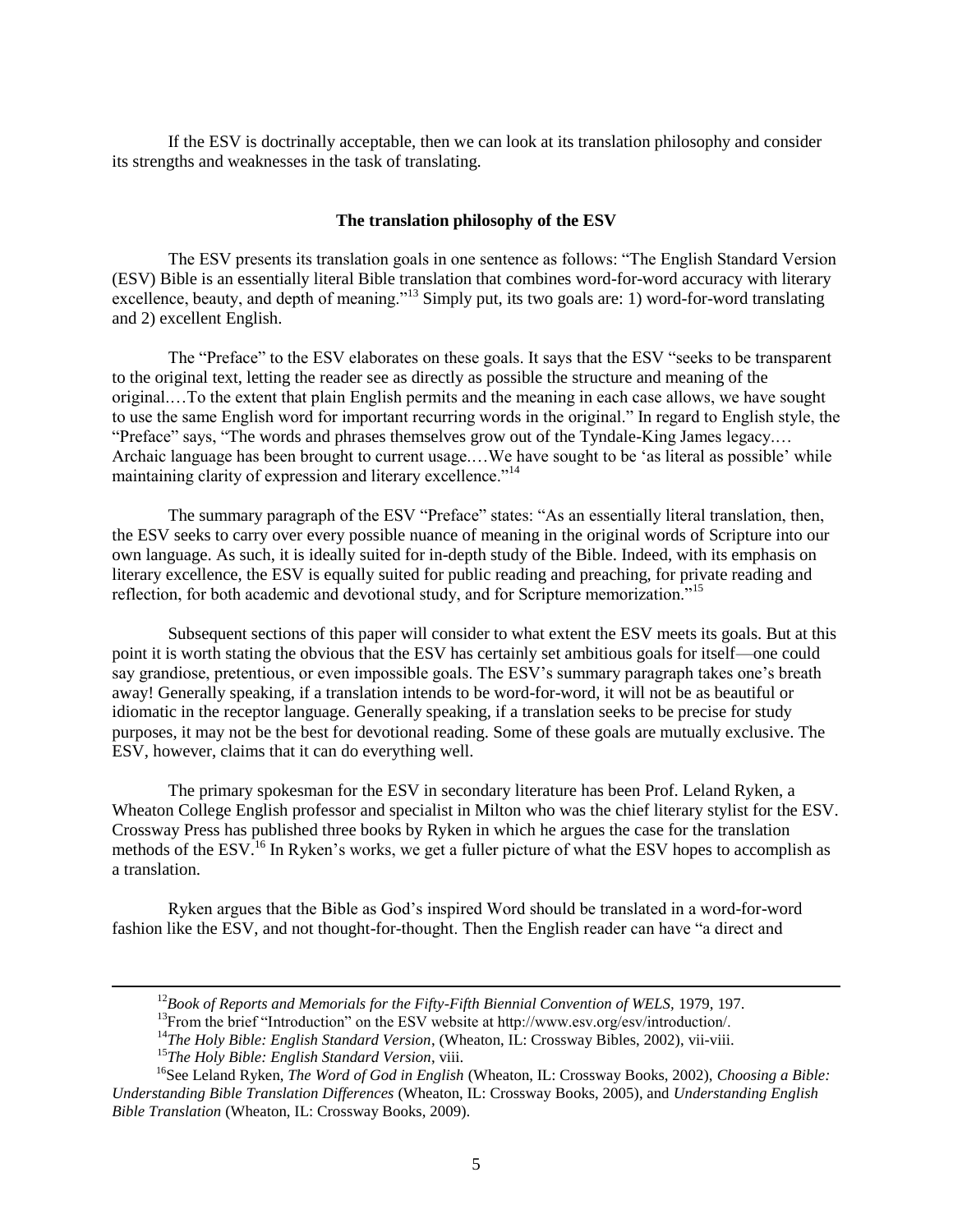unobstructed view of the original text."<sup>17</sup> Words should never be put into the translation that are not represented in the original, and the idioms of the original should be retained. Only on "rare occasions" will an essentially literal translation need to shift away from the actual words of the biblical author, and then the translation will normally contain a footnote that gives the literal rendering.<sup>18</sup>

Ryken contends that this "essentially literal" method of the ESV is best because it keeps interpretation out of the translation. Ryken admits that there is "linguistic interpretation" when decisions need to be made "regarding what English words best express Hebrew or Greek words."<sup>19</sup> But he doesn't really consider that to be "interpretation." Actual interpretation can be avoided. He maintains, "It is time to call a moratorium on the misleading and ultimately false claim that all translation is interpretation.<sup>20</sup> Especially when a Scripture text has multiple interpretive possibilities, Ryken says that the ESV method is best because it will preserve "the full interpretative potential of the original text."<sup>21</sup> The ESV, according to Ryken, allows the reader to interpret the text for himself.

Ryken also praises the ESV for its English style. He looks upon the KJV as the gold standard of literary excellence. Insofar as the ESV continues in the tradition of the KJV, it has an artistry and literary beauty above other English translations. The reason why ESV instigators did not settle onto the New American Standard Bible (NASB), according to Ryken, is because they wanted a translation with "greater stylistic flair than the essentially literal NASB.<sup>222</sup> Ryken is not concerned that the reading level of the ESV is more difficult than many other English translations. He thinks that if the Bible "is made to sound like the newspaper" or if the Bible is "pitched at a junior high level," it will not be respected in the way that it should. $^{23}$ 

In summary, this is what the ESV claims to be:

- a word-for-word translation that gives transparency to the original text;
- a translation that does not insert interpretation;
- a translation that strives to translate Hebrew and Greek words consistently with the same English word ("verbal consistency");
- a translation based on the KJV but without archaic words and constructions;
- a translation with clarity of expression; and
- a translation with literary excellence.

It is commonly understood in translation circles today that there are many possible goals when it comes to translation, and there is not just one right way to translate anything. It is impossible for any translation to bring over all of the content of the original. So, each translation has to set up its goals in view of its intended audience. The best way to evaluate a translation, therefore, is to see if the translation actually does what it intends to do. D. A. Carson writes: "The ultimate (but not the only) test of a translation is whether or not it achieves with the target audience what the translator sets out to achieve."<sup>24</sup>

With that in mind, let us consider to what extent the ESV meets the goals it sets for itself.

<sup>17</sup>Ryken, *Understanding English Bible Translation*, 137.

<sup>18</sup>Ryken, *Choosing a Bible,* 24.

<sup>19</sup>Ryken, *The Word of God in English,* 85.

<sup>20</sup>Ryken, *The Word of God in English,* 89.

<sup>21</sup>Ryken, *Choosing a Bible,* 25.

<sup>22</sup>Ryken, *The Word of God in English,* 55.

<sup>23</sup>Ryken, *Understanding Bible Translation*, 170.

<sup>&</sup>lt;sup>24</sup>D. A. Carson, *The Inclusive Language Debate: A Plea for Realism* (Grand Rapids, MI: Baker Books, 1998), 71.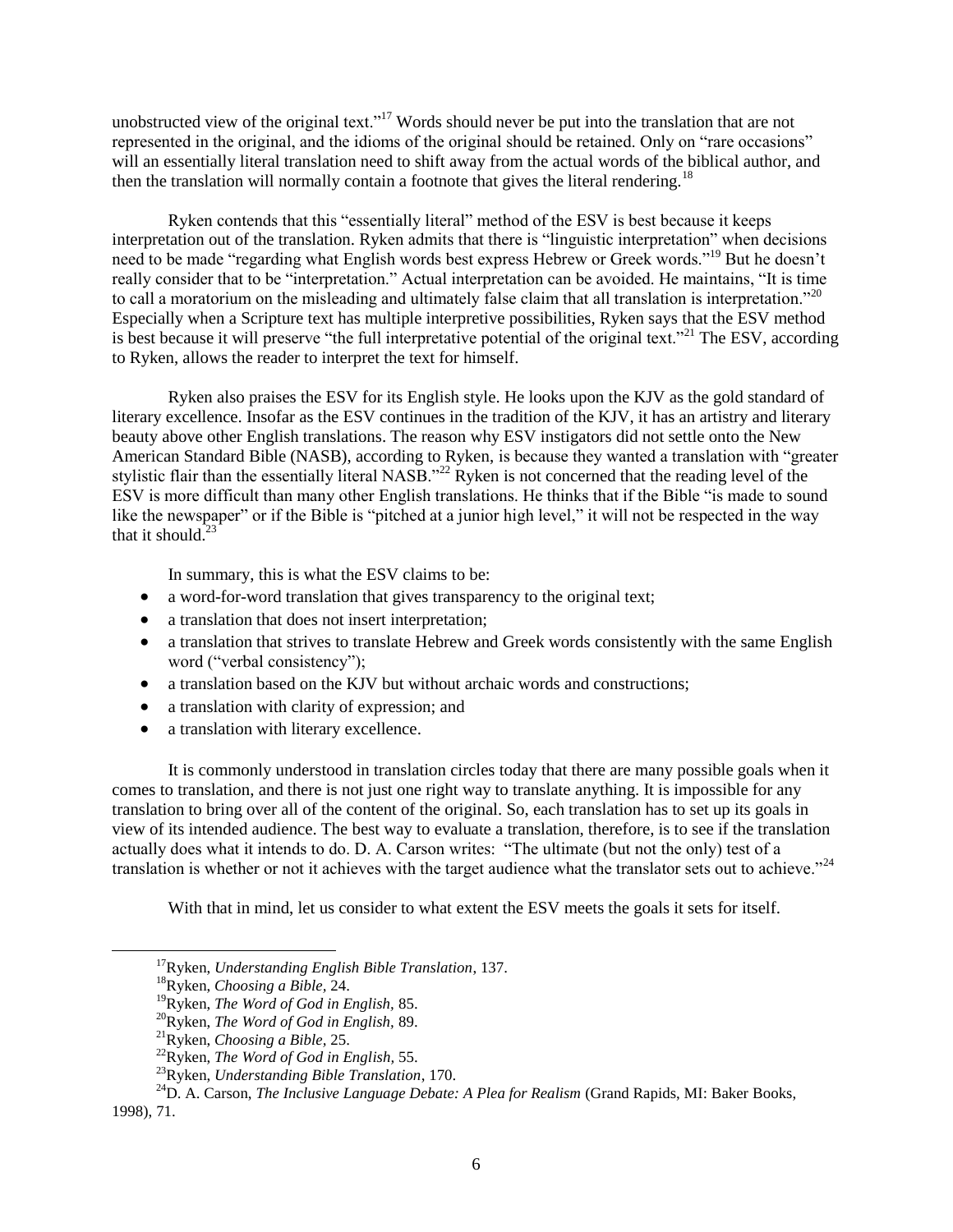### **The ESV's "direct transparency" into the original text**

Does the ESV give "a direct and unobstructed view of the original text?" Does the ESV "let the reader see as directly as possible the structure and meaning of the original?"

It is certainly true that the ESV is more literal than the NIV and numerous other English translations. However, it is an overstatement to say that the ESV gives direct transparency into the original text. Often the ESV reworks the form of the original and often the ESV adds words that are not in the original. Rodney Decker in his review of the ESV correctly states, "There are far more idiomatic, functional equivalents in the ESV than most people would ever suspect based on the popular perception of this 'essentially literal' translation."<sup>25</sup>

First let's look at a few passages where the ESV adds words that are not in the original. This is just a tiny sampling, and in every case where I give some ESV examples, there are many more that could be found.

Passages where the ESV adds words that are not in the original.

נִפְּלוּ בְתוֹכָה – (H7**) Ps** 57:6

 $\overline{a}$ 

 Literal: they fell in the midst of it. ESV: *but* they have fallen into it *themselves.*

**2 Co 4:3** – ἐν τοῖς ἀπολλυμένοις ἐστὶν κεκαλυμμένον, Literal: among those perishing it is veiled ESV: it is veiled *only* to those who are perishing.

**1 Ti 5:21** – Διαμαρτύρομαι ... ἵνα ταῦτα φυλάξης χωρὶς προκρίματος, Literal: I charge … that you keep these without partiality. ESV: I charge you to keep these *rules* without prejudging,

Good translation does not have anything to do with counting up the total number of words. But it is interesting to see what the total word count is in the ESV and other translations, especially since promoters of the ESV are quick to say that the ESV does not add words where they are not in the original.

| Version:           | Total number of words: |
|--------------------|------------------------|
| Hebrew and Greek   | 545,202                |
| HCSB <sup>26</sup> | 718,943                |
| NIV (1984)         | 726,109                |
| ESV                | 757,439.27             |

<sup>&</sup>lt;sup>25</sup>Rodney J. Decker, "The ESV NT: A Review Article," Faculty Forum, Baptist Bible Seminary, Clarks Summit, PA, 11.

<sup>&</sup>lt;sup>26</sup>The Holman Christian Standard Bible is a fresh translation published in 2003. It was prepared by a group of 90 evangelical scholars from various denominations, with a conservative Presbyterian as the editor-in-chief. So far it has been marketed mostly in the Southern Baptist Convention. The HCSB tries to have readability similar to the NIV, but it does nothing objectionable with gender language and it retains traditional theological terminology.

<sup>&</sup>lt;sup>27</sup>From a promotional brochure for the Holman Christian Standard Bible, distributed at the annual ETS conference in Atlanta, November 2010.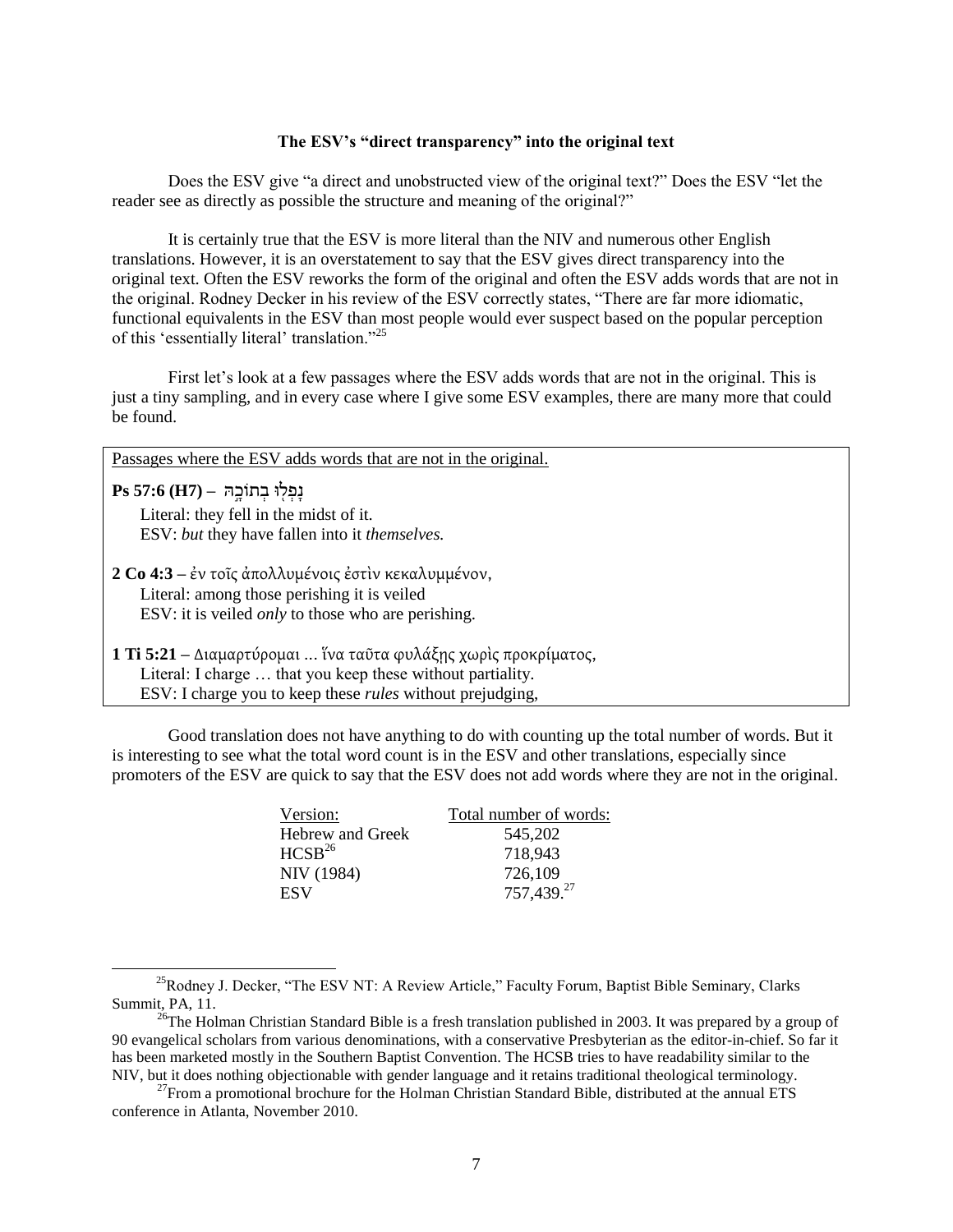Next, if one works at all with the ESV and the original languages, one can easily find many examples where the ESV does not translate literally, and no footnote is added. I am not critical of the way the ESV translates in these cases, because they are properly trying to bring over the meaning for contemporary readers. It's just that they are not really doing what they promised to do. In some of these cases, the original expression would probably have been understandable in English if translated literally. Here is a small sampling.

Passages where an idiom was not translated literally, and no note was added.

 $\text{Ex }4\text{:}10 - 2\text{E}$ יש דְּבָרִים אָנֹכִי Literal: I am not a *man of words* ESV: I am not *eloquent,*

- הָאֶרֵץ אֲשֶׁר נָשָׂאתִי אֶת־יָדִי לָתֵת אֹתָנָּה לְאַבְרָהֶם לִיִצְחֶק וְלִיַעֲקָב 6:8 Ex Literal: the land that *I lifted my hand* to give it to Abraham, to Isaac, and to Jacob ESV: the land that *I swore* to give to Abraham, to Isaac, and to Jacob.
- חֲגָ**ֿר מַתְנֵ**יִדְּ 9:1 ki 2 NASB: Gird up your loins, ESV: Tie up your garments,

וְּׁ הִּ כְּׁ שַ תִּ י לְּׁ אַ חְּׁ אָ ב֙ מַ שְּׁ תִּ ָ֣ ין בְּׁ רִֵּּ֔ יש **– 9:8 Ki 2**

Literal: I will cut off for Ahab *one urinating on a wall* ESV: I will cut off from Ahab *every male*,

כָ לִּ֖ ּו כִּ לְּׁ יֹתַ ָ֣ י בְּׁ ח ֵרִָּֽ י **– 19:27 Job**

 $\overline{\phantom{a}}$ 

Literal: my kidneys in my bosom are exhausted ESV: My heart faints within me!

ףָ לַ ָ֣י א ֹלהִּ ָ֣ ים נְּׁדָ שֶּ ֶ֑ יך **– (13H (56:12 Ps**

Literal: on me, God, are your vows ESV: I must perform my vows to you, O God;

# $\mathbf{P}s$ 62:9 (H10) – יאָדו כֵּוֵֹד בְּנֵי־אָדָם בְּוֹ

Literal: Surely breath, sons of mankind; deception, sons of man.  $JPS: <sup>28</sup>$  Men are mere breath; mortals, illusion; ESV: Those of low estate are but a breath; those of high estate are a delusion;

- Lk 5:9 θάμβος γὰρ περιέσχεν αὐτὸν καὶ πάντας τοὺς σὺν αὐτῷ NASB: For amazement had seized him and all his companions ESV: For he and all who were with him were astonished
- **1 Co 7:1** καλὸν ἀνθρώπω γυναικὸς μὴ ἅπτεσθαι·

NASB: it is good for a man not *to touch* a woman.

ESV: It is good for a man not *to have sexual relations with* a woman.

<sup>28</sup>*Tanakh* (Philadelphia/New York: The Jewish Publication Society, 1988), 1177.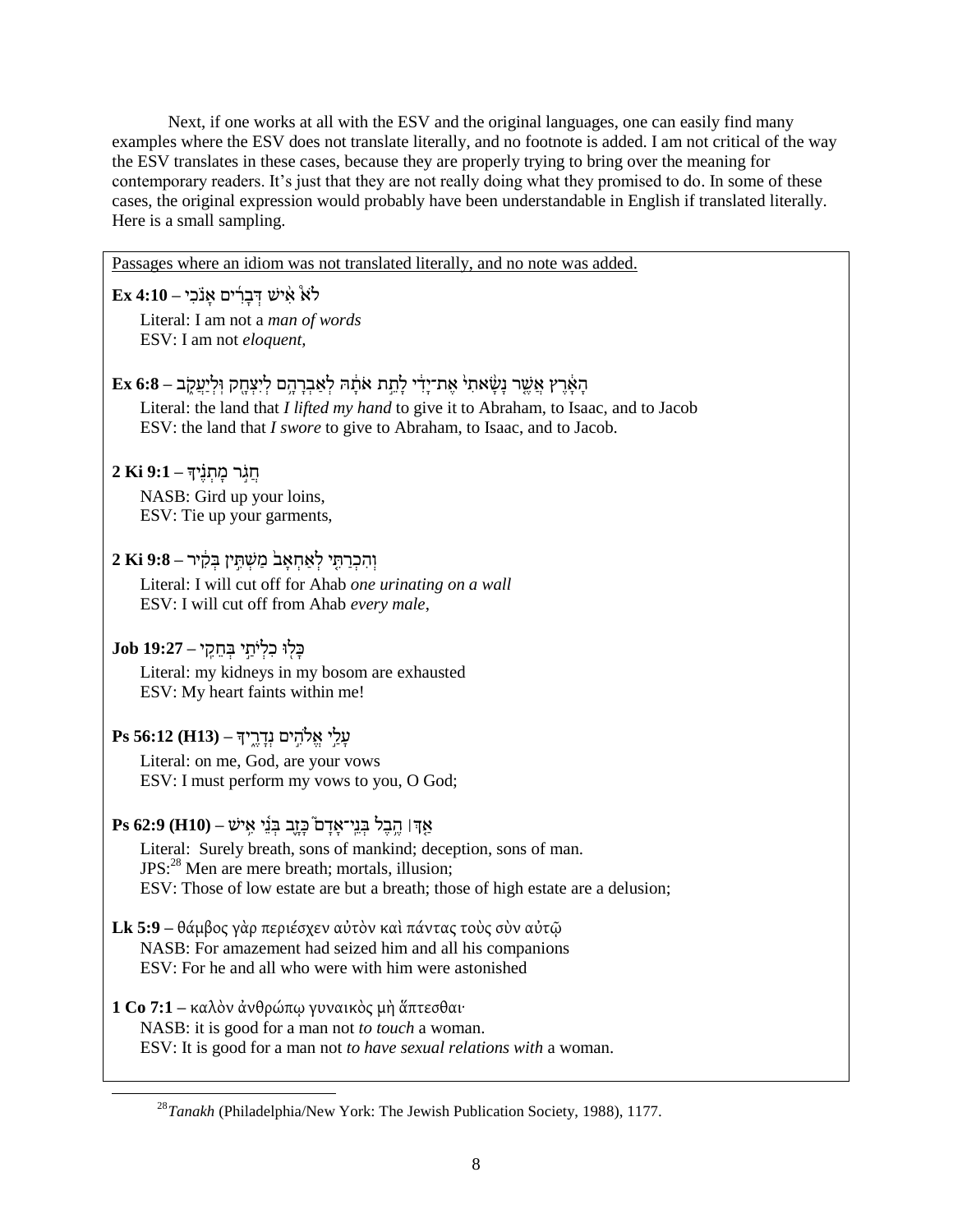**Php 1:8** – ἐπιποθῶ πάντας ὑμᾶς ἐν σπλάγχνοις Χριστοῦ Ἰησοῦ. KJV: I long after you all *in the bowels* of Jesus Christ. ESV: I yearn for you all *with the affection* of Christ Jesus.

Seeing the number of shifts like this in the ESV leaves me stunned when I read Leland Ryken's comment that the ESV only rarely shifts away from the literal wording of the original, and generally supplies a footnote when it does. The only person who could honestly say this, it seems to me, would be a person who has not actually worked with the original texts and the ESV open on his desk.<sup>29</sup> I wonder: was there no Crossway editor knowledgeable with the original languages who could correct this overstatement in Ryken's book?

In actuality, the handling of idioms in the ESV seems inconsistent. Sometimes idioms are brought over literally, and sometimes the same idioms or similar idioms are reworked without any footnote.

Inconsistency in handling idioms.

וְּׁ נֹֹ֕ חַ מָ ֥ קָ א ח ִּ֖ ן בְּׁ ף ינ ֥י יְּׁהוָ ָֽה **– 6:8 Ge**

ESV: But Noah found favor *in the eyes of* the LORD.

וַ יְּׁהִָּ֗ י ף ַ֚ ש בְּׁ כָ֣ ֹוש יְּׁהּודֵָּ֔ ה שַ ִּ֖ ע בְּׁ ף ינ ָ֣י יְּׁהוָ ֶ֑ה **– 38:7 Ge**

ESV: But Er, Judah's firstborn, was wicked *in the sight of* the LORD,

וַ יִּיטַב הַדָּבָר בְּעֵינֵי אֲדֹנֵי **1Kg 3:10** ESV: It pleased the  $Lord<sup>30</sup>$ 

מִּ שְּׁ מַ נ י הָ אֵָׁ֨ שֶּ צ֙ יִּהְּׁ יֶּ ָ֣ה מָֽ ֹושָ בֵֶּּ֔ ך **– 27:39 Ge**

ESV: away from *the fatness of* the earth shall your dwelling be,

ּובְּׁ מִּ שְּׁ מַ נ ָ֣י מְּׁ דִּ ינָ ה֮ יָבֹוא **– 11:24 Da**

 $\overline{a}$ 

ESV: he shall come into *the richest parts of* the province,

 $\text{Ex } 11$ :7 – וּלְכֹל הַנֵּי יִשְׂראָל לֹא יִחרץ־כֹּלָב לִשְׁנֹוֹ

Literal: a dog will not sharpen his tongue

ESV: But not a dog *shall growl* against any of the people of Israel,

לְאִ־חַרְּיָׁ לְבְנֵי יִשְׂרָאֱל לְאֵישׁ אֶת־לְשׁנִ<sup>ּ</sup> – 10:21 Jos

ESV: Not a man *moved his tongue* against any of the people of Israel.

 $^{29}$ I read with interest the following evaluation of Ryken in "The ESV NT: A Review Article" by Rodney J. Decker, 9: "My conclusion is that Ryken's work is seriously flawed to the point of being unusable. This book may have some helpful points from time to time, but most of it is filled with linguistic nonsense. It is written by an English professor––and as such he is well respected in his field. But he appears to understand little about translating the biblical languages into English. The book is characterized by overstatement, straw men, invalid assumptions, and faulty conclusions. It could be one of the more harmful and polarizing factors in the reception of the ESV. The translators understand the issues that Ryken does not, but by allowing someone who does not understand such issues to serve as the major (at this point the only) published defense of the ESV's translation theory, it is possible that the ESV will not get the hearing it deserves. The ESV overall is quite good; Ryken's defense of it is quite bad."

 $30$ With all the ESV passages in this paper, it would be fascinating to compare them with the RSV. These three passages have been brought over into the ESV identically from the RSV. I suspect that is the case with most of the passages about which I have concerns. One wonders how carefully the revision was carried out.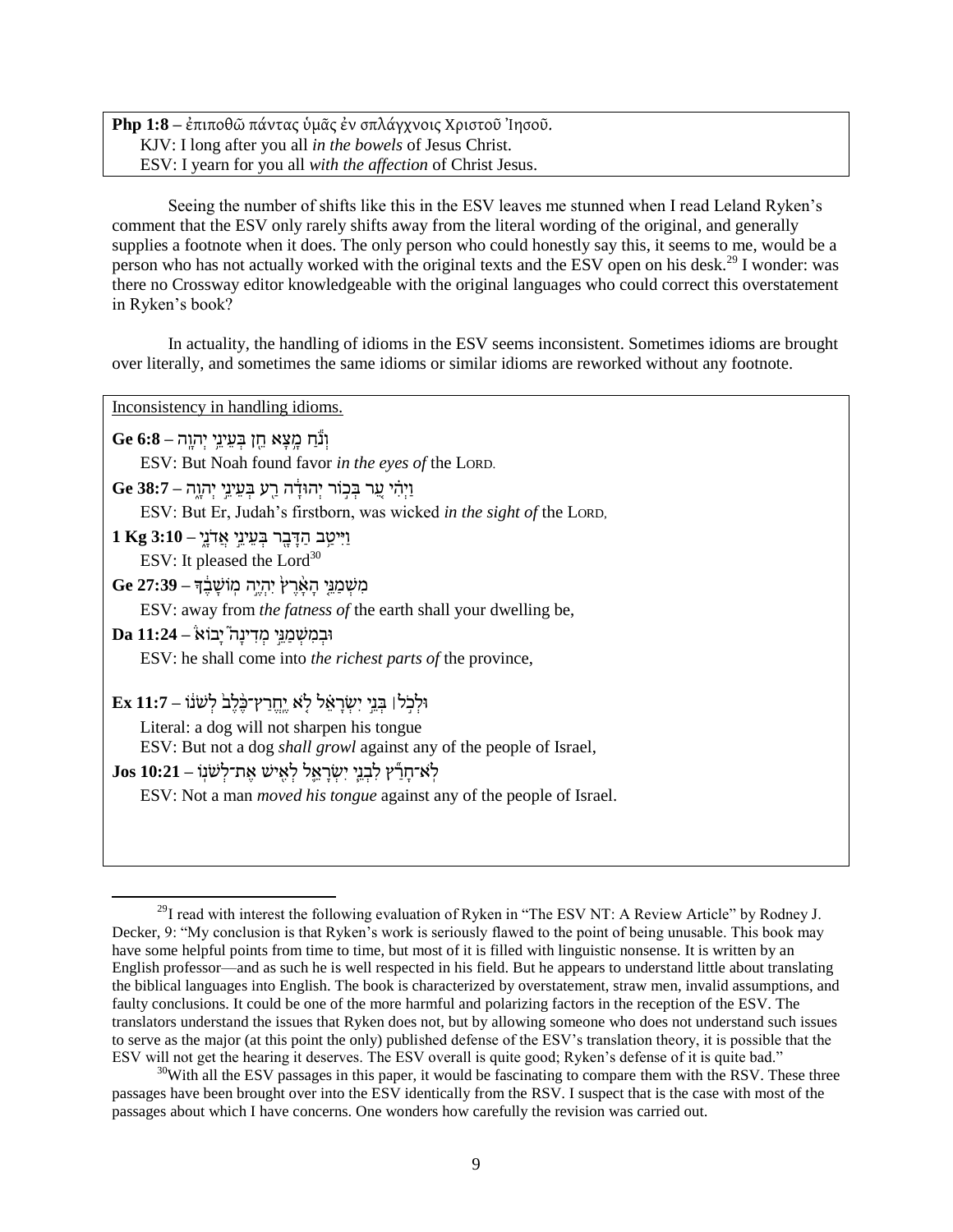| וְלְאיֹסִיפוּ בְנֵי־עַוְלָה <sup>וֹ</sup> לְעַנּוֹתוֹ – 2 Sa 7:10                      |
|----------------------------------------------------------------------------------------|
| Literal: sons of injustice                                                             |
| ESV: And <i>violent men</i> shall afflict them no more                                 |
| ר 31:5 - יִיטְנֶה דִּין כָּל־בְּנֵי־עָנִי                                              |
| Literal: sons of affliction                                                            |
| ESV: and pervert the rights of all the afflicted                                       |
| Eph 5:6 - γάρ έρχεται ή όργή τοῦ θεοῦ ἐπὶ τοὺς υἱοὺς τῆς ἀπειθείας.                    |
| ESV: for because of these things the wrath of God comes upon the sons of disobedience. |

Quite commonly people talk about two approaches to translation: "formal correspondence or equivalence" and "functional equivalence," based on categories established by Eugene Nida in the 1950s and 1960s.<sup>31</sup> Formal equivalence is literal, word-for-word translating that seeks "to retain the *form* of the Hebrew or Greek while producing basically understandable English."<sup>32</sup> Functional equivalence is "idiomatic or meaning-based translation" that seeks to "reproduce its *meaning* in good idiomatic (natural) English.<sup>333</sup> In the past, functional equivalence has sometimes been called "dynamic equivalence," with the thought that the English translation should have the same effect on the readers today as the original would have had on its readers––but this term is not preferred today. Commonly, translation discussions will say that there is a continuum from formal equivalence on one end to functional equivalence on the other. They will often lay out the common translations in a manner similar to this:  $34$ 

|                             | <b>Translation Spectrum</b> |                               |
|-----------------------------|-----------------------------|-------------------------------|
| Formal Equivalence          | Mediating                   | <b>Functional Equivalence</b> |
| NASB NKJV <sup>35</sup> ESV | HCSB -<br>NIV <sub></sub>   | $NLT^{36}$ $CEV^{37}$         |

The longer I teach Biblical Hebrew and work with the Bible in the original languages, however, the more it strikes me that no translation should be put way over on the left on this continuum. LCMS Professor Jeffrey Gibbs is correct: "Strictly (or 'literally') speaking, no English translation is 'literal,' for the Bible's original languages use different word order and grammar to structure their sentences.…All modern English translations use, to a greater or lesser extent, the general concept of 'dynamic equivalence.' But some use it more than others."<sup>38</sup> Even the KJV translated μὴ γένοιτο (Gal 2:17) as ―God forbid.‖ If the spectrum is used, the more honest presentation is something like this:

|                    | <b>Translation Spectrum</b> |                               |
|--------------------|-----------------------------|-------------------------------|
| Formal Equivalence | Mediating                   | <b>Functional Equivalence</b> |
| NASB NKJV ESV      | HCSB NIV                    | NLT CEV                       |

<sup>31</sup>Eugene Nida co-authored *The Theory and Practice of Translation* (Leiden: Brill, 1969) and other very influential works on Bible translation.

 $\overline{\phantom{a}}$ 

 $37$ The Contemporary English Version was published in 1995 by the American Bible Society as a translation that tries to follow the principles of dynamic equivalence consistently.

<sup>32</sup>Gordon D. Fee and Mark L. Strauss, *How to Choose a Translation for All Its Worth* (Grand Rapids, MI: Zondervan, 2007), 26.

<sup>33</sup>Fee and Strauss, *How to Choose a Translation,* 26.

<sup>34</sup>Fee and Strauss, *How to Choose a Translation,* 28.

<sup>&</sup>lt;sup>35</sup>The New King James Version from 1982.

 $36$ The New Living Translation was first published in 1996. It underwent a major revision in 2004 and a minor updating in 2007. The NLT is an evangelical Christian attempt to render the Bible into "clear, contemporary English." It considers the NIV to be too wooden in places.

<sup>&</sup>lt;sup>38</sup>Jeffrey Gibbs, "All Those Translations!", *Lutheran Witness*, 117:11 (November 1988), 11.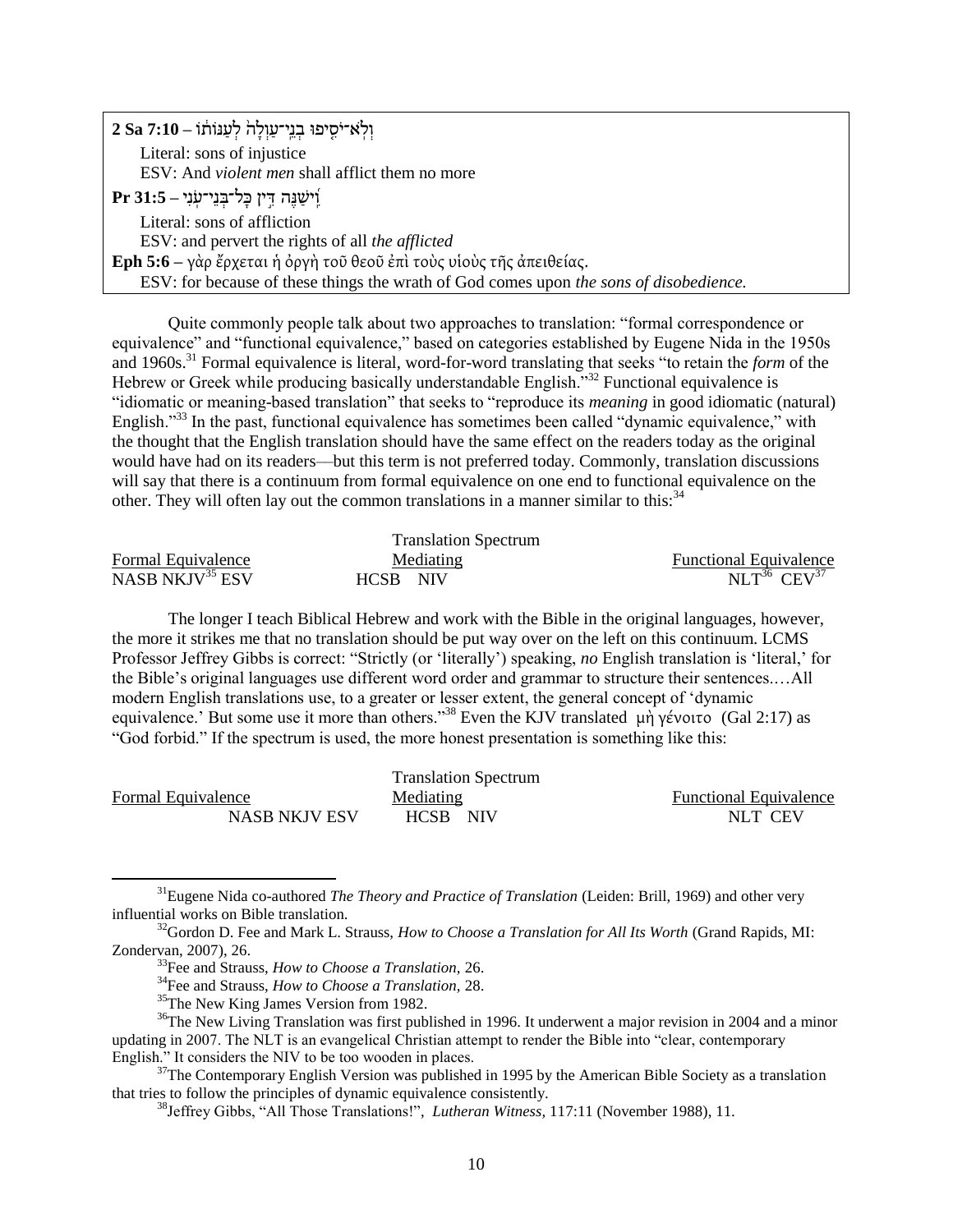Some translation specialists prefer not to use these categories at all.<sup>39</sup> When translating, the source text always has more features than can be brought over into the target text. In addition to form and meaning, there may be features of sound (e.g. word plays), there may be features of organization (e.g. acrostic poems), and there may be allusions to other portions of Scripture. There may be necessary background information that is implicit in the original but unknown to receptor language readers. There may be innuendos and connotations that escape us or are impossible to reproduce. The translator must always pick and choose what he feels is most important to bring over for his audience. Translating is a difficult, complex art that takes insight and good judgment. So, it may be simplistic to speak merely of "formal equivalence" versus "functional equivalence."

But at any rate, if you are eager to use and promote the ESV because you understand that it gives "a direct and unobstructed view of the original text," then I say, think again. This is an overstatement. The ESV properly shifts many constructions and idioms, because every translation must.

#### **The ESV's promise of "no interpretation"**

In regard to interpretation in Bible translation, it is certainly true that the more literal a translation is, the less interpretation there will be. The more free a translation is, the more interpretation there inevitably will be. It is also true that if the original text has a construction that allows for multiple interpretations, it is a good thing to preserve that ambiguity in English if possible.

However, it is linguistically naive to say that one can translate without inserting interpretation, or that interpretation needs to be inserted only rarely. Regularly on every page, just to put something on paper, a translator has to make interpretive decisions. This includes translators who are producing an essentially literal translation. Very often a construction that allows ambiguity in the original will not be able to be conveyed in English with that same ambiguity. The translator will have to make a judgment call.<sup>40</sup> ESV promoters, therefore, are overstating the case when they advertise their translation as a translation without interpretation.

The situation can be illustrated with the book of Jonah, familiar to all of us. In the ESV translation of the book of Jonah, there are at least 13 places where the ESV translators have made an interpretive decision––in most cases because they had to. Let me give the ESV translation and indicate how it shows an interpretive decision:

Passages in Jonah where the ESV has made an interpretive decision.

ּורְּׁ שָ ָ֣ א ףָ לֶּ ֶ֑יהָ כִָּֽ י־ףָ לְּׁ תָ ֥ ה שָ ףָ תָ ִּ֖ ם לְּׁ ץָ נָ ָֽי **– 1:2 Jnh**

 $\overline{a}$ 

ESV: call out against it, *for* their evil has come up before me.

Comment: Rather than introducing a causal clause, י ִָּֽכ could introduce an object clause and could give the content of the preaching.

Beck: announce to her *that* I see how wicked they are.

 $39$ See Kenneth A. Cherney, Jr., "On Bible Translation and Choosing a Bible." in the forthcoming issue of *Wisconsin Lutheran Quarterly.* Also Stephen Pattemore, "Framing Nida: The Relevance of Translation Theory in the United Bible Societies," in *A History of Bible Translation*, edited by Philip A. Noss (Rome: Edizioni Di Storia E Letteratura, 2007), 217-263.

 $^{40}$ Two well-known New Testament examples are Luke 2:37 and 1 Thessalonians 4:4.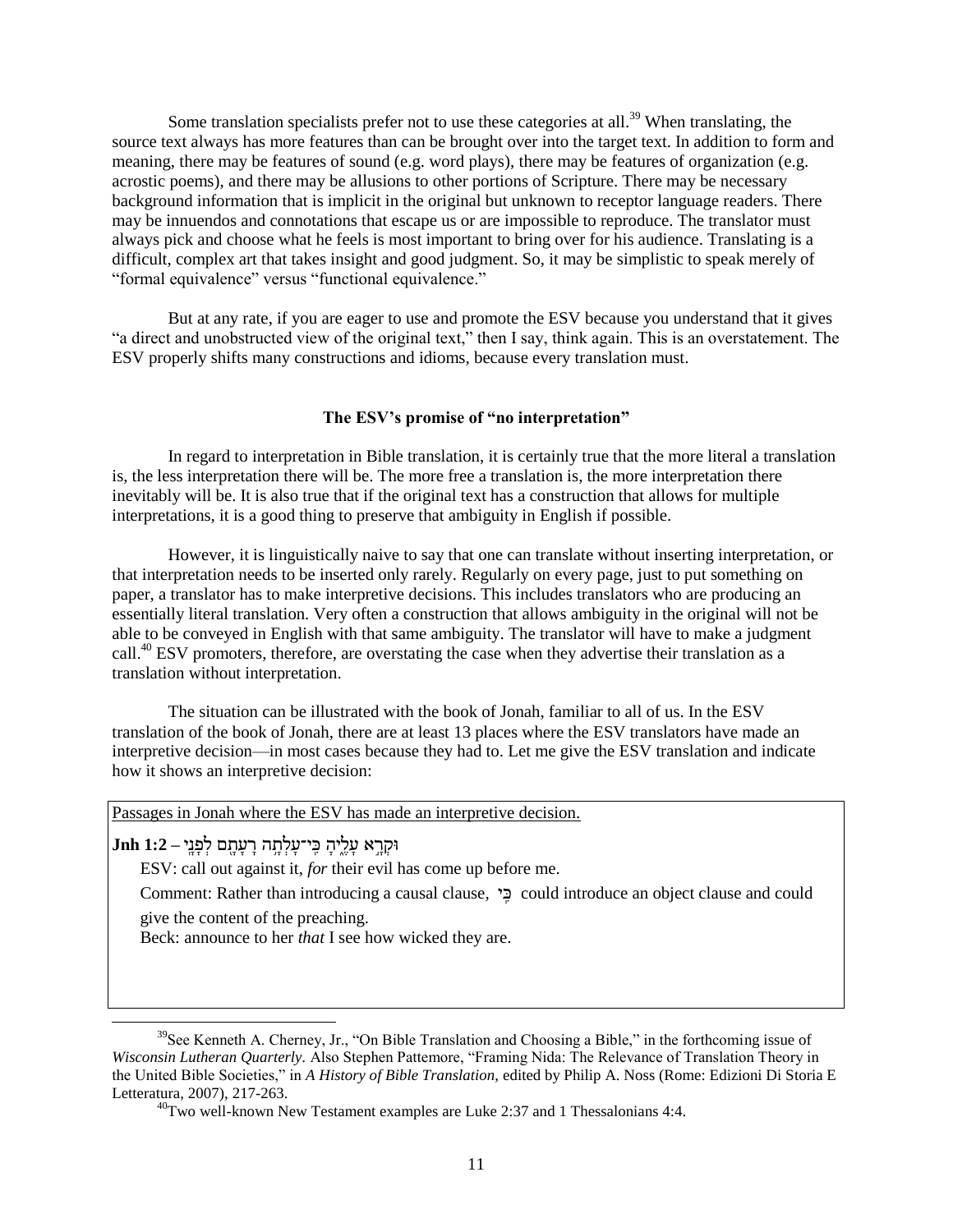וְּׁ יֹונָָ֗ ה יָשַ ד֙ אֶּ ל־יַשְּׁ כְּׁ ת ָ֣י הַ סְּׁ ץִּ ינֵָּ֔ ה **– 1:5 Jnh** ESV: But Jonah *had gone down* into the inner part of the ship Comment: When did Jonah go down into the ship and fall asleep? The *Concordia Commentary* prefers the idea that Jonah went down while the storm was raging, not before. CC: But Jonah went down to the innermost recesses of the ship, $\dot{a}$ כִּ֥ י הַ יָ ִּ֖ם הֹול ְ֥ך וְּׁ סֹף ָֽ ש **– 1:11 Jnh** ESV: For the sea grew *more and more tempestuous*. Comment: Does the construction with the two participles show continuance or intensification? GKC 113v says that the construction shows "long continuance." Limburg: For the sea kept on storming.<sup>42</sup> כִָּֽ י־אַ תָ ָ֣ ה יְּׁהוֵָּ֔ ה כַ אֲ שֶּ ֥ ש חָ ץַ ִּ֖קְּׁ תָ ףָ שִָּֽ יתָ **– 1:14 Jnh** ESV: for you, O LORD, *have done as it pleased you*. Comment: The perfect verbs could describe something done in the past. They also could describe a general truth (JM 112d). Beck: since You, LORD, do as You like. אַַ֚ ְך אֹוסִּ ָ֣ יפ לְּׁ הַ בִֵּּ֔ יט אֶּ ל־ה יכַ ִּ֖ל רָ דְּׁ שֶּ ָֽ ך **– (5H (2:4 Jnh** ESV: yet I *shall again look upon* your holy temple. Comment: Some interpreters take this as a doubt-filled question, rather than as a statement of confidence. Also some interpreters assume that Jonah is talking about praying to God in heaven, rather that looking upon the temple in Jerusalem again. *GOD'S WORD*: Will I ever see your holy temple again? NIV: yet I will look again toward your holy temple. יָשַ ֵּ֔ דְּׁ תִּ י הָ אָ ֵ֛ שֶּ צ בְּׁ שִּ חֶּ ֥ יהָ בַ ףֲ דִּ ִּ֖ י לְּׁ עֹולָ ֶ֑ם **– (7H (2:6 Jnh** ESV: I went *down to the land whose bars closed upon me* forever; Comment: It is possible to divide the verse differently and to take צ ֶּש ֵ֛ ָא ָה as the dry ground which will bar Jonah out so that he can never return. Literal: as for the earth, its bars were against me forever. מְשַׁמְּרִים הַבְלֵי־שֶׁוָא חַסְדֶם יַעֲזְבוּ – (1H) 3:8 ESV: Those who pay regard to vain idols forsake *their hope of steadfast love.* Comment: The םִּ֖ ָד ְּׁס ַח is a famous crux. Is it God's love or the idolaters' own faithfulness? NASB: Those who regard vain idols Forsake their faithfulness, וְּׁ נִָּֽינְּׁ ו ָ֗ה הָ יְּׁתָ ה ףִּ יש־גְּׁ דֹולָ ה֙ ל ָֽאֹלהִֵּּ֔ ים **– 3:3 Jnh** ESV: Now Nineveh was an exceedingly great city, Comment: The word ים ִֵּּ֔להֹאָֽ ל could be understood literally and does not need to be taken as a way to express the superlative degree. Beck: Nineveh was a great city before God,  $\overline{\phantom{a}}$ <sup>41</sup>R. Reed Lessing, *Jonah,* Concordia Commentary (St. Louis: Concordia Publishing House, 2007), 98. <sup>42</sup>James Limburg, *Jonah: A Commentary*, OTL (Louisville: Westminster/John Knox, 1993), 54.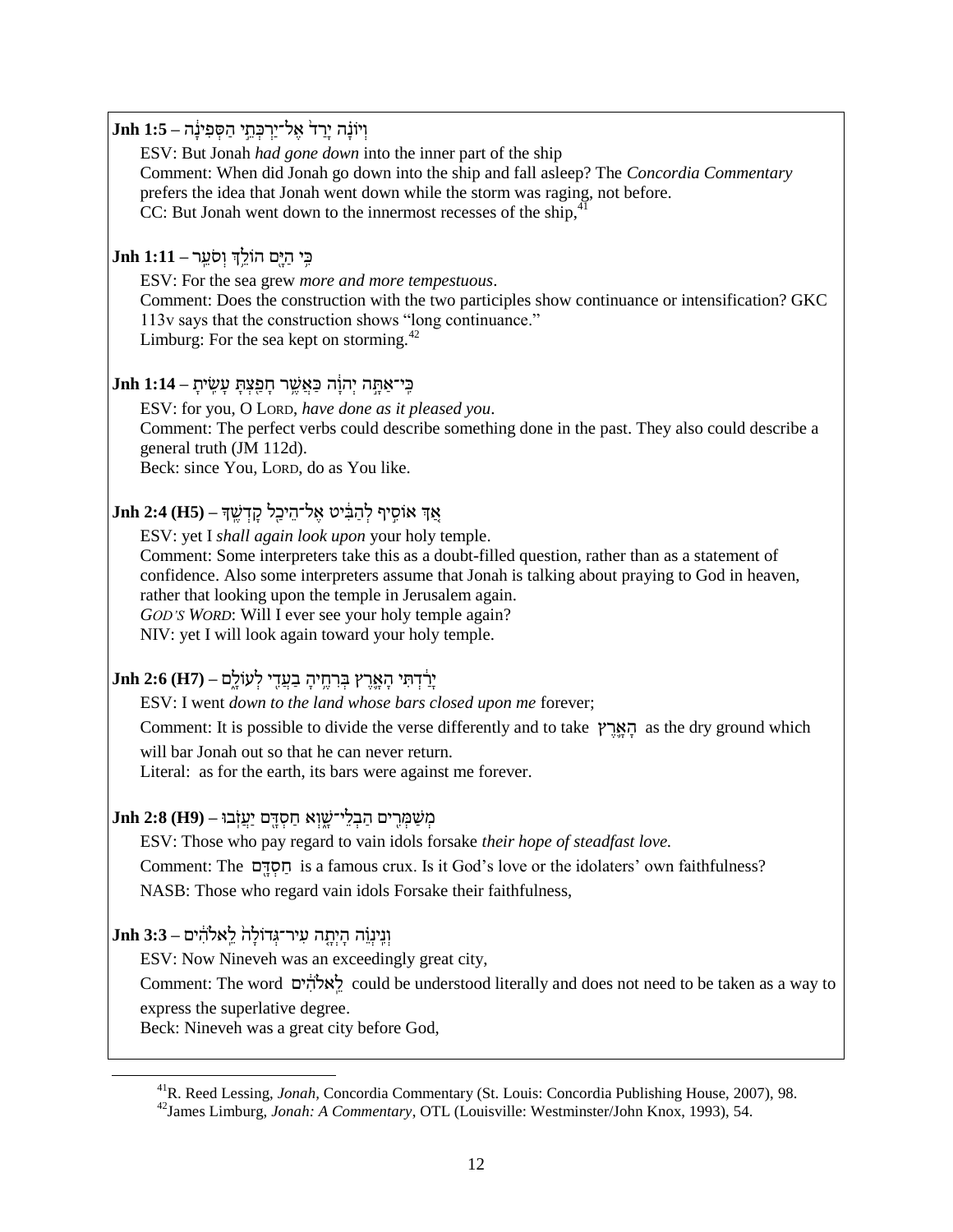## מַ<u>הֲלֵךְ שְׁ</u>לְשֶׁת יַמֵּיִם – 3:3 Jnh

ESV: three days' journey in breadth.

Comment: What is meant by Nineveh being a "journey of three days" is interpreted differently by different people. Here is a case where the ESV could have left all the interpretive options open by translating literally. Instead, they have favored one interpretation. NLT: a city so large that it took three days to see it all.

# וַ יַזְּׁ ף ָ֗ ר וַ י ֵֹׁ֨ אמֶּ ש֙ בְּׁ נִָּֽינְּׁ ו ֵּ֔ ה מִּ טַ ֵ֧ ףַ ם הַ מֶּ ֵ֛ לֶּ ְך **– 3:7 Jnh**

ESV: And he issued a proclamation and published *through Nineveh*, "By the decree of the king... Comment: It is grammatically possible that בְּנֵינָוֹּה could be the first word of the decree. NASB: He issued a proclamation and it said, "In Nineveh by the decree of the king...

# ףַ ל־כ ֥ן רִּ דַ ִּ֖ מְּׁ תִּ י לִּ בְּׁ שָֹ֣ חַ תַ שְּׁ שִּ ֶ֑ ישָ ה **– 4:2 Jnh**

ESV: That is why I *made haste* to flee to Tarshish;

Comment: The verb י ִּת ְּׁמ ִּ֖ ַד ִּר could refer to something done earlier in time or something done quickly. NRSV: That is why I fled to Tarshish at the beginning;

# וַ י ק א יֹונָ ה֙ מִּ ן־הָ ףִֵּּ֔ יש וַ י ִּ֖שֶּ ב מִּ קֶּ ָ֣ דֶּ ם לָ ףִּ ֶ֑ יש **– 4:5 Jnh**

ESV: Jonah *went out* of the city and sat to the east of the city Comment: When did Jonah leave the city? Some people think that he left prior to the dialogue in Jonah 4:1-4. JPS: Now Jonah had left the city and found a place east of the city.

# וַ יְּׁמַ ָ֣ ן יְּׁהוָ ָֽה־א ֱ֠ ֹלהִּ ים רִּ ירָ יַֹ֞ון וַ יַ ָ֣ףַ ל׀ מ ףַ ָ֣ל לְּׁ יֹונָָ֗ ה **– 4:6 Jnh**

ESV: Now the LORD God appointed a plant and *made it come up* over Jonah, Comment: The verb form ויעל is ambiguous. It could either be Hifil or Qal. NASB: So the LORD God appointed a plant and it grew up over Jonah

Leland Ryken says that essentially literal translations like the ESV do not insert interpretation, whereas functional equivalent translations like the NIV do.<sup>43</sup> Rather, it is correct to say that all translations include interpretation in varying degrees. It is a matter of degree, not of a different method.

Because there is interpretation in translation, some people think that WELS should produce its own translation, so that we could have in our own hands the interpretive decisions of our translation. This is a pious thought, but ill-conceived. No one on the WELS English Version Evaluation Steering Committee thinks that this is the best way to go forward, for a number of reasons. We simply don't have the strength and time in our circles to do it. The Hebrew Old Testament has 1600 pages. Do we have Hebrew scholars to cover all of these books and pages? Not with the high expectations of modern translations, where there is mountain of exegetical and lexical information to be brought to bear on the translating. Also, there has always been the fear that we do not want to become like a sect that needs its own translation to prop up its doctrine.

It is comforting to know that six of the most widely marketed English translations today have been produced entirely by evangelical Christians who consider the Bible to be the inspired Word of God.

<sup>43</sup>Ryken, *The Word of God in English,* 89.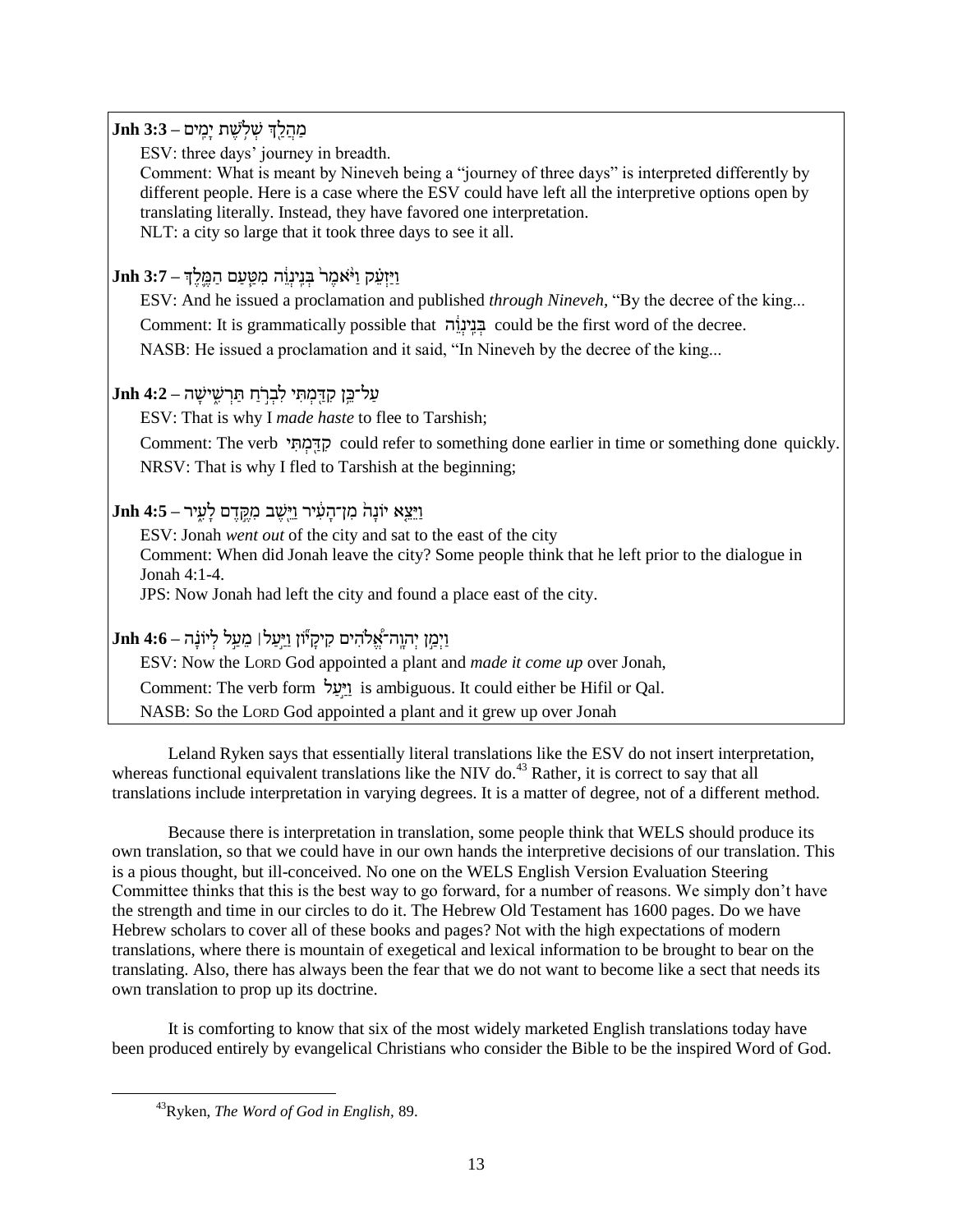They are the ESV, HCSB, NKJV, NASB, NIV, and the NLT.<sup>44</sup> We should thank God for this great blessing! With any of these translations we can be confident that the interpretive decisions of the translators flow out of a high regard for the Scriptures as God's Word.

Also it is a good thing that all six of these translations have all been produced and overseen by committees that have included scholars from a variety of denominations. Sometimes the idea of translation by committee may be scorned. But the truth is that Bible translation by committee can be a good thing. This is the best way to produce a Bible translation that will not be skewed toward the idiosyncratic doctrine of any one denomination. The various translators serve as a check on each other, so that what is published is a fair and honest translation of the original.

So in short, if you want to use the ESV, I say "fine." But don't do it because you think that the ESV will give you direct transparency into the original text without any interpretation. It has much interpretation, just like every other translation.

### **The ESV's "verbal consistency"**

If you read the ESV "Preface," you might presume that the ESV regularly uses one English word for the most important Hebrew and Greek words. If you read Leland Ryken, you would assume the same. He writes, "Literal translations beginning with the Revised Version of 1885 have generally chosen to translate the same Hebrew or Greek word the same way throughout a text, thereby preserving the concordance of the original.…Fidelity to the words of the biblical original *prescribes* that an English translation strive for concordance."<sup>45</sup>

Once again, these claims of the ESV are exaggerated. There may be more verbal consistency in the ESV than in some other translations. But a quick concordance check on the ESV reveals that most Hebrew and Greek words, even the key theological terms, are translated in a variety of ways. If a person asked ESV promoters for a list of the words translated in a concordance fashion, I wonder what would be on the list. I haven't seen such a list, nor words that belong on such a list. Here are some words I checked:

|                 | $#$ of      | usual ESV        | # of times something |
|-----------------|-------------|------------------|----------------------|
| lemma           | occurrences | and # of times   | else in ESV          |
| הְנֵה           | 789         | 724 behold       | 65                   |
| ίδού            | 187         | 138 behold       | 49                   |
| $\tilde{a}$ δης | 11          | 10 Hades         | 1 hell (Mt 16:15)    |
| δικαιοσύνη      | 92          | 85 righteousness |                      |
| χάρις           | 155         | 124 grace        | 31                   |
| χάρισμα<br>σάρξ | 17          | $16$ gift        | 1 blessing           |
|                 | 147         | 117 flesh        | 30                   |

For the fun of it, I also checked to see how the ESV translates the Hebrew verb ב ַשָי. The ESV uses eight different English equivalents in the book of Genesis alone: dwell, live, remain, settle, sit, sit down, sit up, and stay.

<sup>44</sup>According to the February 2011 statistics of the Christian Booksellers Association (see www.cbaonline.org), these translations are ranked in total dollar sales in the United States as follows: #1 NIV, #2 KJV, #3 NKJV, #4 NLT, #5 ESV, #6 HCSB, # 8 NASB.

<sup>45</sup>Ryken, *The Word of God in English,* 221.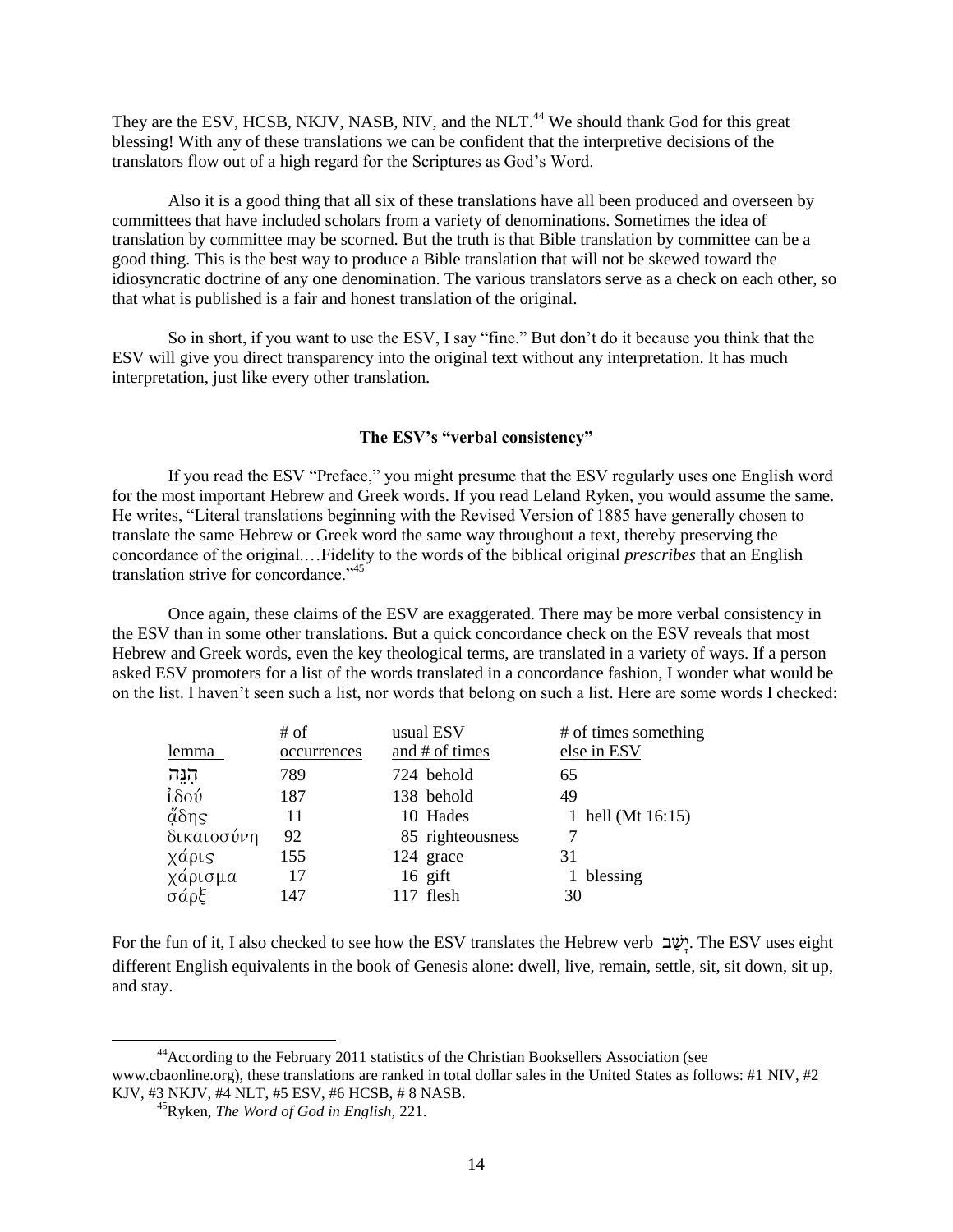But more importantly, it is not wholesome in translation to try to translate in a totally concordance fashion. Words in the receptor language never have exactly the same semantic range as words in the source language. Words take on nuances as they associate with other words in phrases and sentences. As a simple example, the Hebrew word  $\overline{m}$  means both "wind" and "spirit." English does not have one word to cover both concepts. In each context, a translator has to pick what fits best, mindful of the semantic range of the source word.

So, please don't pick up the ESV because you think it will give you verbal consistency. It doesn't provide what it promises in this regard. And, verbal consistency itself is an impossible goal in translation, if one wants to translate intelligently.

### **What about gender inclusive language?**

Of course, the hot button issue in Bible translation currently is gender inclusive language. The ESV originated in large part as a reaction against the inclusive language of the NIVI of 1997. The ESV has been promoted as a safe Bible for those who want to avoid the gender neutral language of the new NIV.<sup>46</sup> The publishing house associated with the ESV (Crossway) is known in evangelical circles for its ―complementarian‖ position. It publishes books that promote different roles for men and women, in contrast to the "egalitarian" position.

With this background, it may be a surprise for ESV readers to realize that the ESV itself has a large amount of gender inclusive language. For example, the ESV has removed the words "man" and "men" from the RSV 671 times.<sup>47</sup> The Greek word άνθρωπος/οι is translated 51 times as "people" and frequently in other ways besides "man" or "men." The ESV, without any doubt, has more inclusive language than NIV 1984, and NASB lovers may criticize the ESV for this. The ESV should be commended, however, for translating most salvation passages in a gender inclusive way, unlike the NASB.

Salvation passages that are gender neutral in the ESV.

- **Jn 12:32** κάγὼ ἐὰν ὑψωθῶ ἐκ τῆς γῆς, πάντας ἑλκύσω πρὸς ἐμαυτόν. ESV: And I, when I am lifted up from the earth, will draw *all people* to myself. NIV: And I, when I am lifted up from the earth, will draw *all people* to myself. NASB: And I, if I am lifted up from the earth, will draw *all men* to Myself.
- **Ro 3:28** λογιζόμεθα γὰρ δικαιοῦσθαι πίστει ἄνθρωπον χωρὶς ἔργων νόμου. ESV: For we hold that *one* is justified by faith apart from works of the law. NIV: For we maintain that *a person* is justified by faith apart from the works of the law. NASB: For we maintain that *a man* is justified by faith apart from works of the Law.
- 1 **Τi 2 4** ὃς πάντας ἀνθρώπους θέλει σωθῆναι καὶ εἰς ἐπίγνωσιν ἀληθείας ἐλθεῖν. ESV: [God] desires *all people* to be saved and to come to the knowledge of the truth. NIV: [God] wants *all people* to be saved and to come to a knowledge of the truth. NASB: [God] desires *all men* to be saved and to come to the knowledge of the truth.

 $\overline{\phantom{a}}$ <sup>46</sup>Paul McCain argues this way in a blog posted on December 14, 2010, at http://cyberbrethren.com/2010/12/14/avoid-gender-neutrality-like-the-plague-heres-why/.

<sup>47</sup>Fee and Strauss, *How to Choose a Translation*, 97.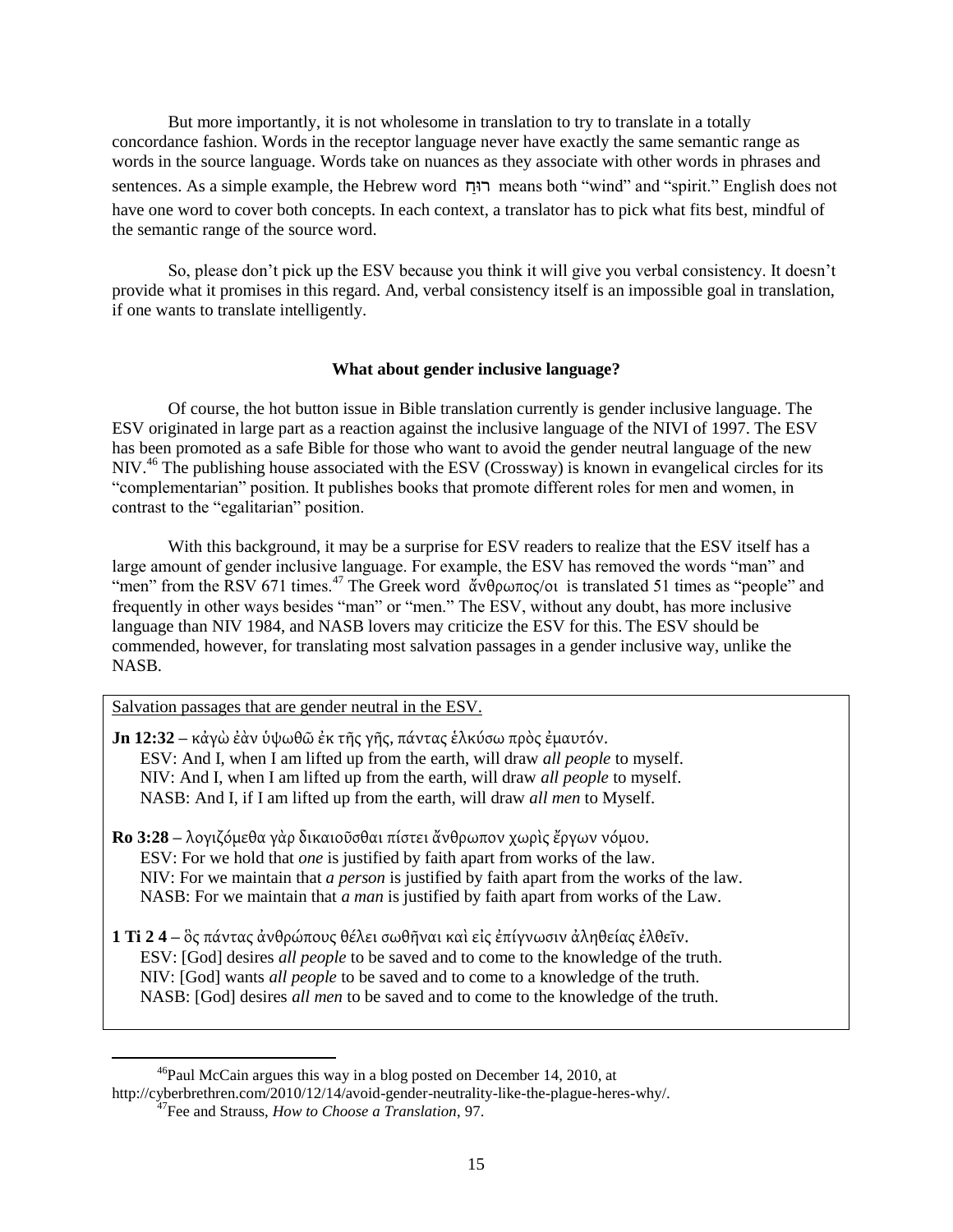**Tit 2:11** – Έπεφάνη γὰρ ἡ χάρις τοῦ θεοῦ σωτήριος πᾶσιν ἀνθρώποις ESV: For the grace of God has appeared, bringing salvation for *all people*, NIV: For the grace of God has appeared that offers salvation to *all people.* NASB: For the grace of God has appeared, bringing salvation to *all men,*

Other examples of gender neutral language in the ESV.

**Ro 2:9 –** θλῖψις καὶ στενοχωρία ἐπὶ πᾶσαν ψυχὴν ἀνθρώπου τοῦ κατεργαζομένου τὸ κακόν, ESV: There will be tribulation and distress for *every human being* who does evil, NIV: There will be trouble and distress for *every human being* who does evil: NASB: There will be tribulation and distress for *every soul of man* who does evil,

**1 Co 2:14** – ψυχικὸς δὲ ἄνθρωπος οὐ δέχεται τὰ τοῦ πνεύματος τοῦ θεοῦ<sup>.</sup> ESV: The *natural person* does not accept the things of the Spirit of God, NIV: The *person without the Spirit* does not accept the things that come from the Spirit of God NASB: But *a natural man* does not accept the things of the Spirit of God,

Still it is honest to say that the ESV does not have as much gender inclusive language as NIV 2011. The ESV routinely retains the generic "he" in passages like John 6:57, "Whoever feed on me, *he* also will live because of me." The ESV never translates the vocative  $\dot{\alpha} \delta \epsilon \lambda \varphi \varphi$  as "brothers and sisters." It retains "brothers," but often has a footnote indicating that it can refer to people of both genders.<sup>48</sup> The ESV makes regular use of the generic words "man" and "men." So if you think the NIV has gone too far, you may feel at home with the ESV.

What is puzzling to me, however, is that the ESV sometimes is inconsistent in its use of gender inclusive language. Constructions with  $\frac{1}{2}$ , *δ*νθρωπος, or vἱοί are not always translated the same way, even in similar contexts. I found several passages where the ESV is gender neutral and the NIV is not. And, there are still a few salvation passages that are not gender inclusive.

Passages where the ESV is inconsistent with gender inclusive language.

אַ ֥ שְָּֽׁ ש י אָ דָָ֗ ם ל ֹ א יַחְּׁ שֹֹׁ֬ ב יְּׁהוָ ָ֣ה לֹוָ֣ ףָ ֹוֶ֑ ן **– 32:2 Ps**

ESV: *Blessed is the man* against whom the LORD counts no iniquity,

אַ שְּׁ ש ָ֣ י אֱָ֭ דָ ם ףָֽ ֹוז־לֹו֥ בָ ְֶ֑ך **– (6H (84:5 Ps**

ESV: *Blessed are those* whose strength is in you,

אַ ָֽ שְּׁ ש ֥ י אִָֽ֝ דָָ֗ ם בֹ ט ֥ חַ בָ ָֽ ְך **– (13H (84:12 Ps**

ESV: *blessed is the one* who trusts in you!

**Ac 5:21** – πάσαν την γερουσίαν των υίων Ίσραηλ ESV: all the senate of *the people of Israel*

**Ac 7:23** – τοὺς ἀδελφοὺς αὐτοῦ τοὺς υἱοὺς Ἰσραήλ.

ESV: his brothers, *the children of Israel.*

**Ac 7:37** – ὁ Μωϋσῆς ὁ εἴπας τοῖς υἱοῖς Ἰσραήλ·

ESV: Moses who said to *the Israelites,*

<sup>&</sup>lt;sup>48</sup>As a general operating procedure, it can be debated whether it is better to put a literal translation into the text with a footnote explanation, or to put a readily understandable translation into the text with the literal translation in a footnote. An argument for the latter is the fact that the way the Bible is most commonly received is orally––by hearing it read. Also, footnotes tend to be easily overlooked and ignored when reading.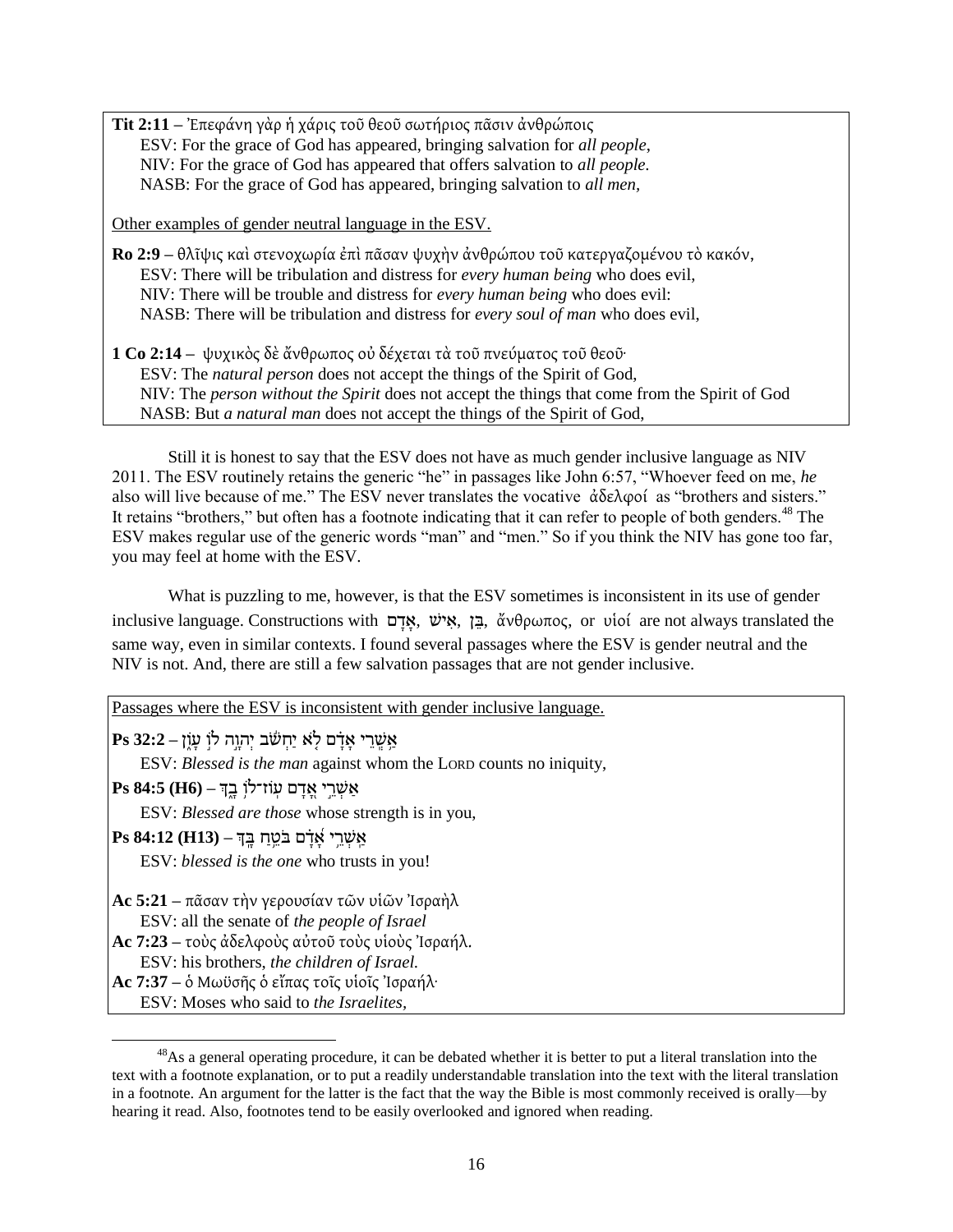**Ac 10:36** – τὸν λόγον [ὃν] ἀπέστειλεν τοῖς υἱοῖς Ἰσραὴλ ESV: As for the word that he sent to *Israel,* **Ro 9:27** – ὁ ἀριθμὸς τῶν υἱῶν Ἰσραὴλ

ESV: the number of *the sons of Israel*

**1 Co 14:2** – ὁ γὰρ λαλῶν γλώσση οὐκ ἀνθρώποις λαλεῖ ἀλλὰ θεῶ· ESV: one who speaks in a tongue speaks not *to men* but to God;

**1 Co 14:3** – ο δε προφητεύων ανθρώποις λαλεῖ οἰκοδομὴν ESV: the one who prophesies speaks *to people* for their upbuilding

The ESV is inclusive where the NIV is not.

וְּׁ לָ רֵַׁ֨ ח א זִ֜ ֹוב וְּׁ טָ בַ ָ֣ל בַ מַ יִּם֮ אִּ ָ֣ יש טָ הֹוש **– 19:18 Nu**

ESV: Then a clean *person* shall take hyssop and dip it in the water NIV: Then a *man* who is ceremonially clean is to take some hyssop, dip it in the water

וַ יָ ָ֣מֶּ ת׀ בַ יָֹ֣ום הַ הָ֗ ּוא שְּׁ מֹנִּ ים וַ חֲ מִּ שָ ה֙ אִֵּּ֔ יש נֹש ִּ֖ א א ץ֥ ֹוד בָ ָֽ ד **– 22:18 Sa 1**

ESV: and he killed on that day eighty-five *persons* who wore the linen ephod. NIV: That day he killed eighty-five *men* who wore the linen ephod. Comment: I'm baffled why the ESV would go gender neutral here.

**1 Co 7:26 –** διὰ τὴν ἐνεστῶσαν ἀνάγκην, ὅτι καλὸν ἀνθρώπω τὸ οὕτως εἶναι. ESV: in view of the present distress it is good for a *person* to remain as he is. NIV: Because of the present crisis, I think that it is good for a *man* to remain as he is.

**Php 2:8** – καὶ σχήματι εὑρεθεὶς ὡς ἄνθρωπος ἐταπείνωσεν ἑαυτὸν ESV: And being found *in human form*, he humbled himself NIV: And being found *in appearance as a man*, he humbled himself NASB: Being found *in appearance as a man*, He humbled Himself

Salvation passages where the ESV does not have inclusive language.

**Jn 1:4** – ἐν αὐτῷ ζωὴ ἦν, καὶ ἡ ζωὴ ἦν τὸ φῶς τῶν ἀνθρώπων· ESV: In him was life, and the life was the light of *men*. NIV: In him was life, and that life was the light of *all mankind*.

**Ac 4:12 –** οὐδὲ γὰρ ὄνομά ἐστιν ἕτερον ὑπὸ τὸν οὐρανὸν τὸ δεδομένον ἐν ἀνθρώποις ἐν ῷ δεῖ σωθῆναι ήμας.

ESV: there is no other name under heaven given among *men* by which we must be saved. NIV: there is no other name under heaven given to mankind by which we must be saved.

**Ro 5:18** – ώς δι' ένὸς παραπτώματος εἰς πάντας ἀνθρώπους εἰς κατάκριμα, οὕτως καὶ δι' ἑνὸς δικαιώματος εἰς πάντας ἀνθρώπους εἰς δικαίωσιν ζωῆς·

ESV: as one trespass led to condemnation for all *men*, so one act of righteousness leads to justification and life for all *men*.

NIV: just as one trespass resulted in condemnation for *all people*, so also one righteous act resulted in justification and life for *all people.*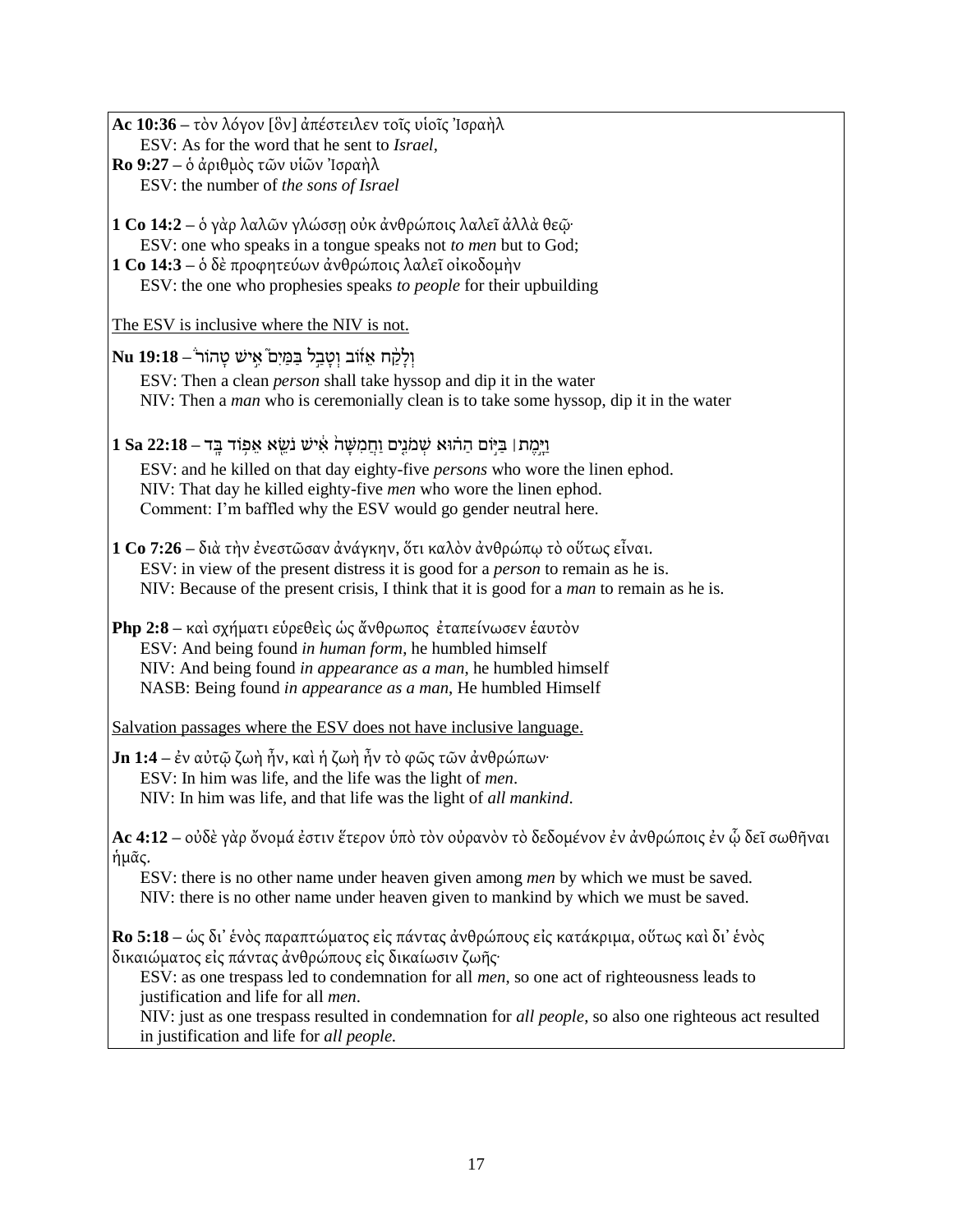Once again, it is not a matter of the NIV consistently following one translation philosophy (functional equivalence) and the ESV following another (formal equivalence), as Leland Ryken says.<sup>49</sup> Rather, both translations use both methods, but the NIV goes further than the ESV in striving to communicate in idiomatic English. It is a matter of degree, not of different philosophies.

The degree to which freedom should be employed in translating is a matter of subjective opinion, where we should let each translation determine its own objectives and then let it try to fulfill them. Unfortunately, ESV promoters sometimes demonize the NIV. They accuse the NIV of following a faulty translation method and of distorting the Word of God when it is freer than the ESV.<sup>50</sup> In reality, however, the ESV and NIV follow similar methods, only the NIV pursues functional equivalence and inclusive language more consistently and to a greater degree.

### **The ESV and archaic language**

In regard to English style, the ESV claims that it has brought the archaic language of the KJV and RSV into current usage. Here the situation is similar to the previous topics. Certainly, much archaic language has been updated, but a good amount remains. The updating was inconsistent. The ESV's claim is exaggerated. Consider a few examples, where many more could be offered.

Passages that use archaic words or expressions.

## ףַ ל־כ ן֙ יַ ָֽףֲ זָב־אִֵּּ֔ יש אֶּ ת־אָ בִּ ִּ֖ יו וְּׁ אֶּ ת־אִּ מֶ֑ ֹו וְּׁ דָ בַ ָ֣ר בְּׁ אִּ שְּׁ תֵּ֔ ֹו **– 2:24 Ge**

ESV: Therefore a man shall leave his father and his mother and *hold fast* to his wife, NIV: That is why a man leaves his father and mother and *is united* to his wife,

## אַ ל־תִּ תְּׁ חַ ֥ ש בַ מְּׁ ש ףִּ ֶ֑ ים **– 37:1 Ps**

ESV: *Fret not yourself* because of evildoers;<sup>51</sup> NIV: *Do not fret* because of those who are evil

### **Isa 40:11 – יִּבְּחֵיקוֹ** יִשָּׂא

 $\overline{\phantom{a}}$ 

ESV: he will carry them *in his bosom,* NIV: and carries them *close to his heart;*

## ּובַ חֲ בֻ שָ תֹוִּ֖ נִּ שְּׁ פָ א־לָ ָֽ נּו **– 53:5 Isa**

ESV: and with his *stripes* we are healed. NIV: and by his *wounds* we are healed.

# ל ְָ֣ך רַ ח־לְּׁ ךַ֞ א שֶּ ת זְּׁ נּונִּים֙ וְּׁ יַלְּׁ ד ָ֣י זְּׁ נּונִֵּּ֔ י ם **– 1:2 Hos**

ESV: Go, take to yourself a wife of *whoredom* and have children of *whoredom,* NIV: Go, marry a promiscuous woman and have children with her,

<sup>49</sup>Ryken, *The Word of God in English,* 14, also *Choosing a Bible,* 9.

<sup>&</sup>lt;sup>50</sup>Leland Ryken says that readers of Bibles like the NIV do not really have the Word of God, but a mixture of God's Word with human commentary and interpretation. See *Understanding English Bible Translation,* 194.

<sup>&</sup>lt;sup>51</sup>The ESV frequently has this archaic word order with the negative "not."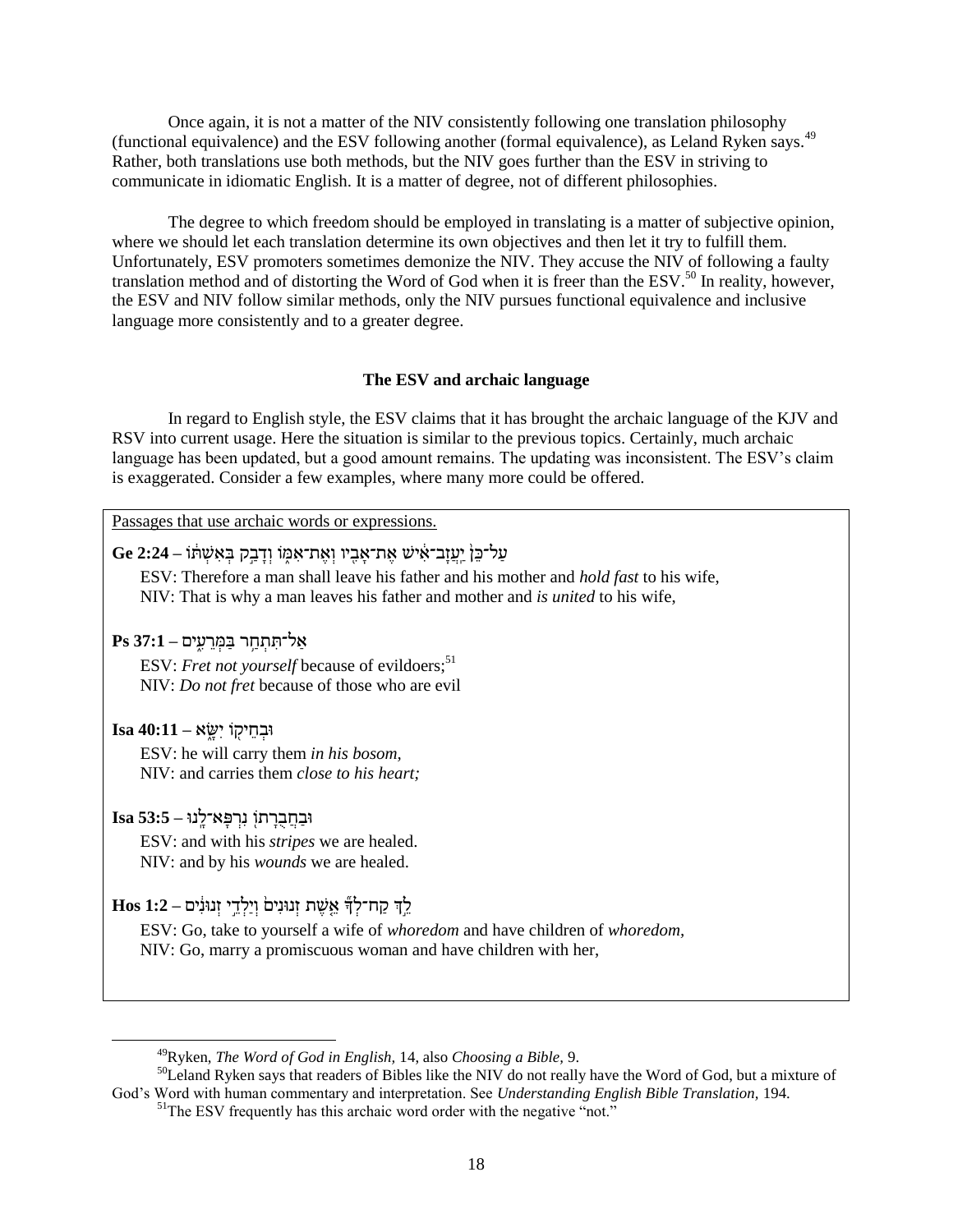| וְהָיֶה אֲחֲרֵי־בֶּן – (H3:1) Joel 2:28                                 |
|-------------------------------------------------------------------------|
| ESV: And it shall come to pass afterward,                               |
| NIV: And afterward,                                                     |
|                                                                         |
| בֵי־הוּא כִּאֵשׁ מִצָּרֵף וּכִבֹרֶית מִכַבִּסִים – Mal 3:2              |
| ESV: For he is like a refiner's fire and like <i>fullers'</i> soap.     |
| NIV: For he will be like a refiner's fire or a <i>launderer's</i> soap. |
|                                                                         |
| Lk 1:27 - πρός παρθένον εμνηστευμένην ανδρί ω όνομα Ίωσηφ               |
| ESV: to a virgin <i>betrothed</i> to a man whose name was Joseph,       |
| NIV: to a virgin <i>pledged to be married</i> to a man named Joseph,    |
|                                                                         |
| <b>Ac 8:2</b> – και έποίησαν κοπετόν μέγαν επ' αυτώ.                    |
| ESV: Devout men buried Stephen and made great lamentation over him.     |
| NIV: Godly men buried Stephen and <i>mourned deeply</i> for him.        |
|                                                                         |
| <b>Ro 12:11</b> – τη σπουδή μη όκνηροί,                                 |
| ESV: Do not be <i>slothful</i> in zeal,                                 |
| NIV: Never be <i>lacking</i> in zeal,                                   |
|                                                                         |
| 1 Co 7:3 – τῆ γυναικὶ ὁ ἀνὴρ τὴν ὀφειλὴν ἀποδιδότω,                     |
| ESV: The husband should give to his wife her conjugal rights,           |
| NIV: The husband should fulfill his <i>marital duty</i> to his wife,    |

People sometimes look at two particular words that were common in older English and in the KJV, but are not part of contemporary usage in the same way. They are the interjection "behold" (translating הגָּה or ἰδού) and the auxiliary verb "shall." The ESV continues to use both of these words extensively. Here are the statistics:

|          | KJV. | ESV       | NIV | <b>HCSB</b> |
|----------|------|-----------|-----|-------------|
| "behold" |      | 1326 1106 | 6   |             |
| "shall"  | 9838 | 6389      | 467 | $0^{52}$    |

 $\overline{\phantom{a}}$ 

People also look at length of sentences. Older English allowed for longer sentences. Modern English has a preference for shorter sentences. One can find many examples of sentences in the ESV that are longer than current English style and longer than idiomatic English translations. Here are some examples:

| Romans $1:1-7$      | ESV -- 1 sentence of 130 words                |
|---------------------|-----------------------------------------------|
|                     | NIV -- 4 sentences with the longest 70 words  |
| Ephesians $1:15-21$ | ESV -- 1 sentence of 166 words                |
|                     | NIV -- 4 sentences with the longest 58 words. |

In addition, there are places where the ESV makes a word choice that was once OK and is still understandable, but if a person has his ears tuned to the nuances of current usage, the choice could certainly be improved. Here are some examples.

 $52$ From a promotional brochure for the Holman Christian Standard Bible, distributed at the annual ETS conference in Atlanta, November 2010.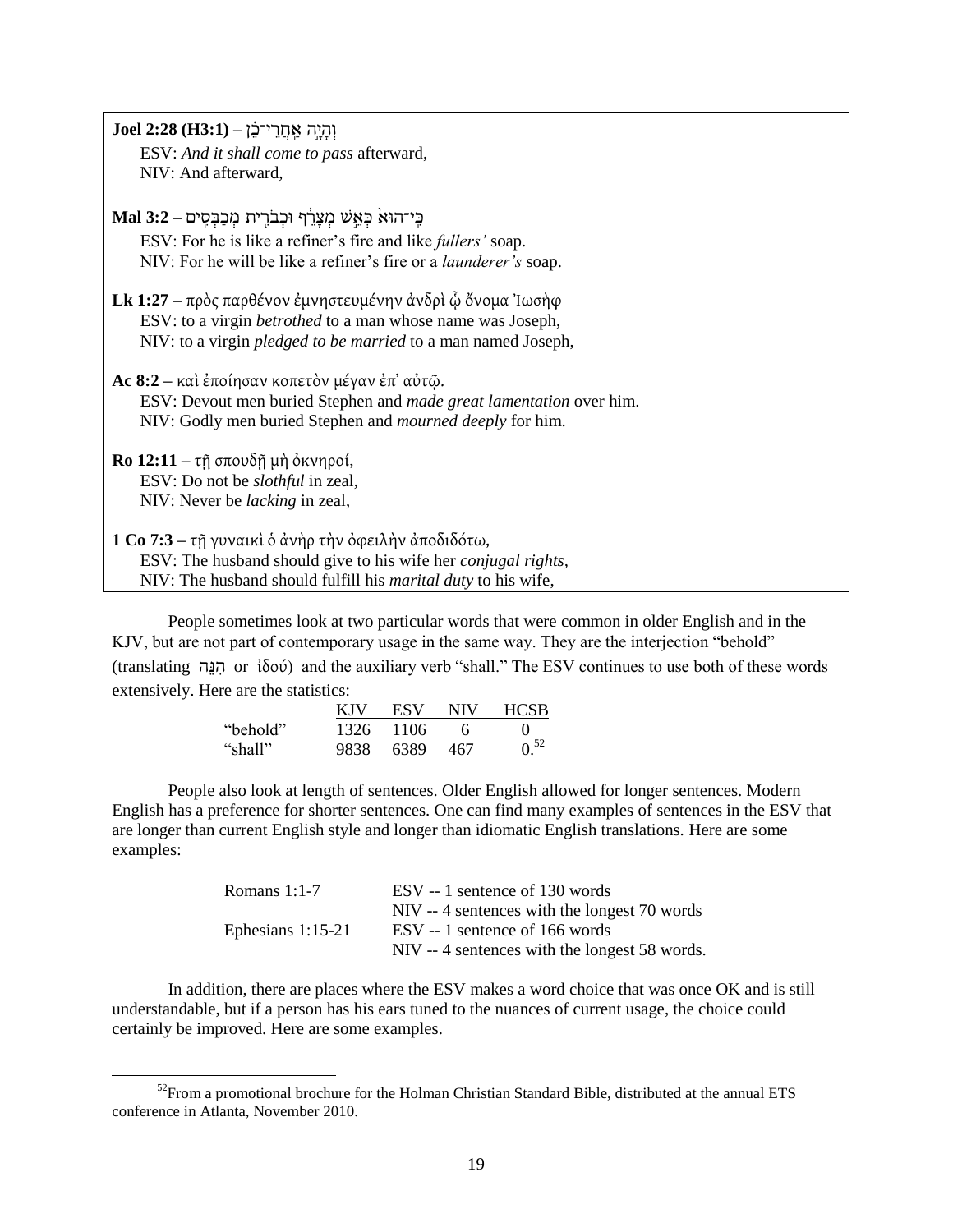Not the best current usage.

| הַאֵלֶךְ וְקָרֶאתִי לָךְ אִשֶּׁה מֵינֶּקֶת מֶן הָעִבְרִיֶּת וְתֵינְק לֶךְ אֶת־הַיֶּלֶד – 2:7 Ex<br>ESV: Shall I go and call you a nurse from the Hebrew women to nurse the child for you?<br>NIV: Shall I go and get one of the Hebrew women to nurse the baby for you?<br>Comment: For us, a "nurse" is not a woman who is breast-feeding, but a person in scrubs in the<br>hospital. |
|----------------------------------------------------------------------------------------------------------------------------------------------------------------------------------------------------------------------------------------------------------------------------------------------------------------------------------------------------------------------------------------|
| 1 Ei 2:10 – יַאֲבֹתָיו                                                                                                                                                                                                                                                                                                                                                                 |
| ESV: Then David slept with his fathers<br>NIV: Then David rested with his ancestors                                                                                                                                                                                                                                                                                                    |
| יוֹדֵעַ צֵדִיק גֵפֵשׁ בִּהֵמְתְּוֹ – Pr 12:10                                                                                                                                                                                                                                                                                                                                          |
| ESV: Whoever is righteous has regard for the life of his beast,<br>NIV: The righteous care for the needs of their animals,                                                                                                                                                                                                                                                             |
| $\operatorname{Isa}\,43:28$ – וַאֲחַלֵּל שֱרֵי קֹדֵשׁ                                                                                                                                                                                                                                                                                                                                  |
| ESV: Therefore I will profane the <i>princes</i> of the sanctuary,<br>NIV: So I disgraced the dignitaries of your temple;<br>Comment: Usually a "prince" is a king's son and part of a royal family.                                                                                                                                                                                   |
| וַיִּקְרֵא בְאָזְנַי קָוֹל גָּדוֹל <sup>יּ</sup> – 2:1 Eze                                                                                                                                                                                                                                                                                                                             |
| ESV: Then he <i>cried</i> in my ears with a loud voice,<br>NIV: Then I heard him call out in a loud voice,                                                                                                                                                                                                                                                                             |
| <b>Jn 9:34</b> – έν άμαρτίαις σὺ έγεννήθης ὅλος<br>ESV: You were born in <i>utter</i> sin,<br>NIV: You were steeped in sin at birth;                                                                                                                                                                                                                                                   |
| 2 Co 11:25 - ἅπαξ ἐλιθάσθην,                                                                                                                                                                                                                                                                                                                                                           |
| ESV: Once I was stoned.<br>NIV: once I was pelted with stones,                                                                                                                                                                                                                                                                                                                         |
| <b>Eph 2:19</b> – "Αρα οὖν οὐκέτι ἐστὲ ξένοι καὶ πάροικοι<br>ESV: So then you are no longer strangers and <i>aliens</i> ,<br>NIV: Consequently, you are no longer foreigners and strangers,<br>Comment: Since the movie E.T., the word "alien" has the nuance of "extraterrestrial."                                                                                                   |

Quite telling is the fact that some ESV promoters actually present the archaisms of the ESV as a positive virtue. When I was visiting with a Crossways executive about the ESV, he commented that it is good to have an English Bible that sounds a bit archaic, because, after all, the Bible is a book from long ago.

## **The ESV and "clarity of expression"**

"Clarity of expression" is another goal of the ESV according to the ESV "Preface." To what extent is this goal met? As I have read the ESV over the past years and especially in the past months, for the most part I have read along fairly smoothly with adequate comprehension. Often I could anticipate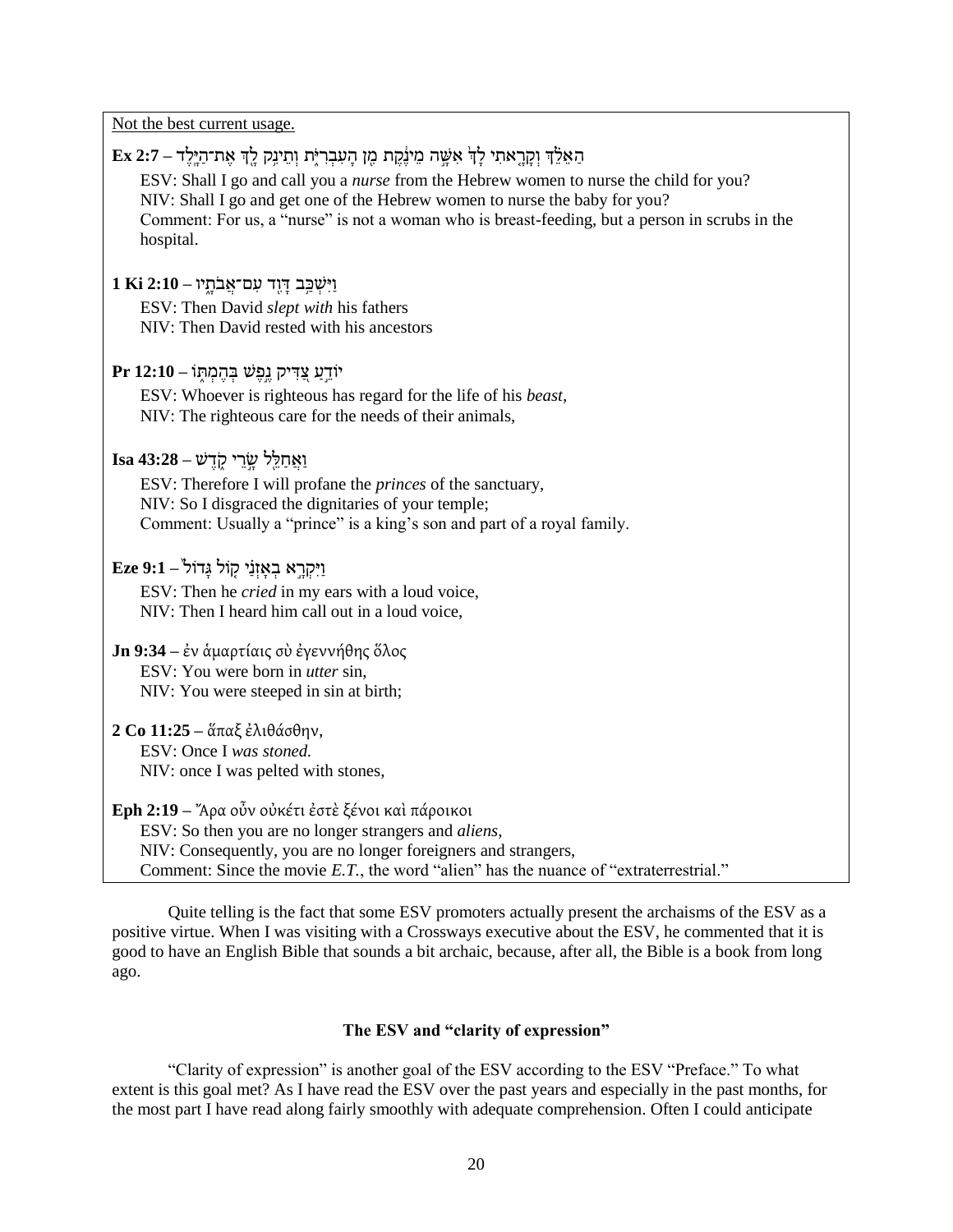what the translation would say next. Of course, I have been reading and hearing the Scriptures in a variety of languages and translations for over 30 years.

However, there definitely are some "clunkers" in the ESV when it comes to clarity of expression. The ESV's adherence to an essentially literal translation philosophy and their reliance on the KJV tradition makes many passages less than clear to the modern reader. Here are some examples I found. Many more could be listed. With each of these passages, read the ESV and then ask yourself what it means. I don't think these ESV renderings communicate anything clear in English.

| Some passages that are unclear in English.                                                                                                                                                                                                                         |
|--------------------------------------------------------------------------------------------------------------------------------------------------------------------------------------------------------------------------------------------------------------------|
| וּמָתְנֵיהֵם תַּמֶיד הַמְעַד – 9:23 Ps<br>ESV: make their loins tremble continually. [of the psalmist's enemies]<br>NIV: Maytheir backs be bent forever.                                                                                                           |
| יֲהוָה הַט־שָׁמֵיךְ וְתֵרֵד – 144:5 Ps<br>ESV: Bow your heavens, O LORD, and come down!<br>NIV: Part your heavens, LORD, and come down;                                                                                                                            |
| מֵאוֹר־עֵינַיִם יִשַׂמֲח־לֵב – 15:30 Pr<br>ESV: The light of the eyes rejoices the heart,<br>NIV: Light in a messenger's eyes brings joy to the heart,                                                                                                             |
| <b>Lk 19:44</b> – άνθ' ὧν ούκ ἔγνως τὸν καιρὸν τῆς ἐπισκοπῆς σου.<br>ESV: because you did not know the time of your visitation.<br>NIV: because you did not recognize the time of God's coming to you.                                                             |
| <b>Lk 22:45</b> – εὗρεν κοιμωμένους αὐτοὺς ἀπὸ τῆς λύπης,<br>ESV: he  found them sleeping for sorrow,<br>NIV: he found them asleep, exhausted from sorrow.                                                                                                         |
| Ac 8:23 – είς γὰρ χολὴν πικρίας καὶ σύνδεσμον ἀδικίας ὁρῶ σε ὄντα.<br>ESV: For I see that you are in the gall of bitterness and in the bond of iniquity.<br>NIV: For I see that you are full of bitterness and captive to sin.                                     |
| 2 Co 6:12 – οὐ στενοχωρεῖσθε ἐν ἡμῖν, στενοχωρεῖσθε δὲ ἐν τοῖς σπλάγχνοις ὑμῶν·<br>ESV: You are not restricted by us, but you are restricted in your own affections.<br>NIV: We are not withholding our affection from you, but you are withholding yours from us. |
| Gal 4:18 - καλόν δε ζηλοῦσθαι έν καλῷ πάντοτε<br>ESV: It is always good to be made much of for a good purpose,<br>NIV: It is fine to be zealous, provided the purpose is good, and to be so always,                                                                |
| Jas 1:17 – τοῦ πατρὸς τῶν φώτων, παρ' ὧ οὐκ ἔνι παραλλαγὴ ἢ τροπῆς ἀποσκίασμα.<br>ESV: the Father of lights with whom there is no variation or shadow due to change.<br>NIV: the Father of the heavenly lights, who does not change like shifting shadows.         |

It is one thing to present a translation that is unclear. It is another to present something that could give a wrong impression. Unfortunately, the literal translation method of the ESV has provided numerous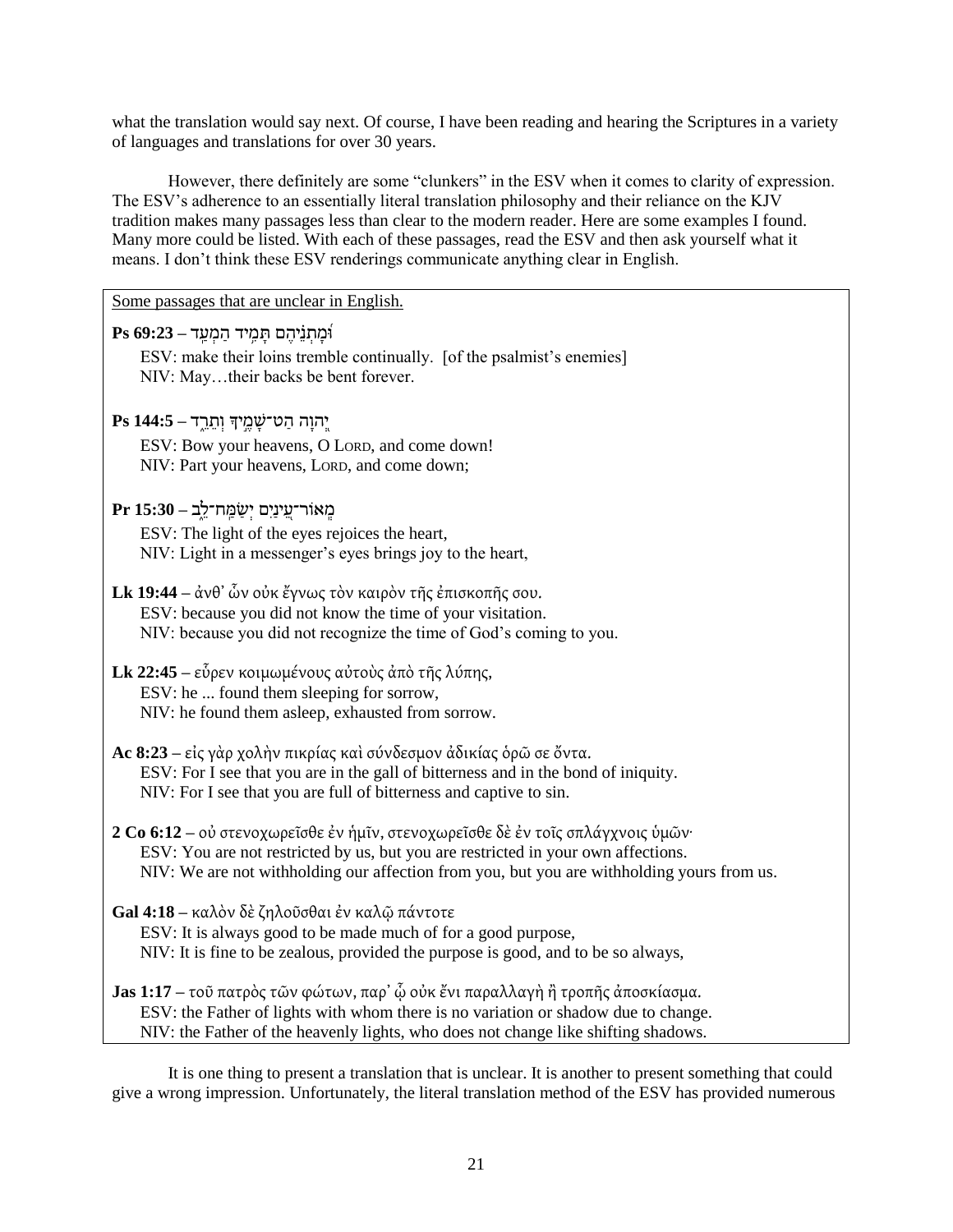passages where the uninformed English reader could easily understand something different from the intended meaning of the original text.

Sometimes beginning language students think that a literal translation is always more accurate. This is not true. William Beck wrote, "Literal translating has two faults. While it may look accurate, it often fails to give the meaning and it may even give the wrong meaning."<sup>53</sup> This is the case with many idioms. An idiom is a construction that means something different from the literal meaning of the words. So if a translation brings the literal words of an idiom over and the receptor language does not have the same idiom, then miscommunication will result. The wrong message will be conveyed. Consequently, in order to communicate the meaning accurately, a translation often needs to depart from the literal words.

Here are some examples of passages in the ESV that could communicate the wrong meaning.

| Some passages that may give the wrong impression in English.                                                                                                                                                                                                                                                                                                                                                                |
|-----------------------------------------------------------------------------------------------------------------------------------------------------------------------------------------------------------------------------------------------------------------------------------------------------------------------------------------------------------------------------------------------------------------------------|
| הוֹצִיאֵם אֵלֵינוּ וְנֵדְעָה אֹתָם – 5:5]                                                                                                                                                                                                                                                                                                                                                                                   |
| ESV: Bring them out to us, that we may <i>know</i> them.                                                                                                                                                                                                                                                                                                                                                                    |
| NIV: Bring them out to us so that we can have sex with them.                                                                                                                                                                                                                                                                                                                                                                |
| Ru 12:8 – אֱל־פֶּה אֱדַבֵּר־בֹּוֹ                                                                                                                                                                                                                                                                                                                                                                                           |
|                                                                                                                                                                                                                                                                                                                                                                                                                             |
| ESV: With him I speak mouth to mouth,                                                                                                                                                                                                                                                                                                                                                                                       |
| NIV: With him I speak face to face,                                                                                                                                                                                                                                                                                                                                                                                         |
| $\int \text{Jos } 10.6 - \frac{1}{2} \int \frac{1}{2} \int \frac{1}{2} \int \frac{1}{2} \int \frac{1}{2} \int \frac{1}{2} \int \frac{1}{2} \int \frac{1}{2} \int \frac{1}{2} \int \frac{1}{2} \int \frac{1}{2} \int \frac{1}{2} \int \frac{1}{2} \int \frac{1}{2} \int \frac{1}{2} \int \frac{1}{2} \int \frac{1}{2} \int \frac{1}{2} \int \frac{1}{2} \int \frac{1}{2} \int \frac{1}{2} \int \frac{1}{2} \int \frac{1}{2}$ |
| ESV: Do not relax your hand from your servants.                                                                                                                                                                                                                                                                                                                                                                             |
| NIV: Do not abandon your servants.                                                                                                                                                                                                                                                                                                                                                                                          |
|                                                                                                                                                                                                                                                                                                                                                                                                                             |
| וַיְּגִבַּהֹּ מִכָּל־הַעַּׁם מִשְׁכְמִוֹ וַמֵעְלַה – 18a 10:23                                                                                                                                                                                                                                                                                                                                                              |
| ESV: he [Saul] was taller than any of the people from his shoulders upward.                                                                                                                                                                                                                                                                                                                                                 |
| NIV: he was a head taller than any of the others.                                                                                                                                                                                                                                                                                                                                                                           |
| אִם־לְבַדְוֹ בְּשׂוֹרֵה בְּפֵיו – 25a 18:25                                                                                                                                                                                                                                                                                                                                                                                 |
| ESV: If he is alone, <i>there is news</i> in his mouth.                                                                                                                                                                                                                                                                                                                                                                     |
| NIV: If he is alone, he must have good news.                                                                                                                                                                                                                                                                                                                                                                                |
|                                                                                                                                                                                                                                                                                                                                                                                                                             |
| 1 Ki 3:7 – לא אֲדֵע צֵאת וַבְא                                                                                                                                                                                                                                                                                                                                                                                              |
| ESV: I do not know how to go out or come in.                                                                                                                                                                                                                                                                                                                                                                                |
| NIV: I  do not know how to carry out my duties.                                                                                                                                                                                                                                                                                                                                                                             |
| $ {\bf P}{\bf s} \> 1$ :1 אַשֲרֵי־הָאִישׁ אֲשֱרּ  לְא הָלַדְ ֿ וּבְדֱרֶדְּ חֲסָּאִים לְא עָמֱד                                                                                                                                                                                                                                                                                                                              |
| ESV: Blessed is the man who walks not  nor <i>stands in the way of sinners</i> ,                                                                                                                                                                                                                                                                                                                                            |
| NIV: Blessed is the one who does not walk  or stand in the way that sinners take                                                                                                                                                                                                                                                                                                                                            |
|                                                                                                                                                                                                                                                                                                                                                                                                                             |

<sup>&</sup>lt;sup>53</sup>William F. Beck, "A Literal Translation," in *Christian News*, November 22, 1999, 5. An irony in the current LCMS situation is the fact that the LCMS translation giant of the 1900s, William Beck, held doggedly to the "functional equivalent" method of translating. I'm sure he would be distressed to see the acceptance of the ESV as the CPH translation of choice today.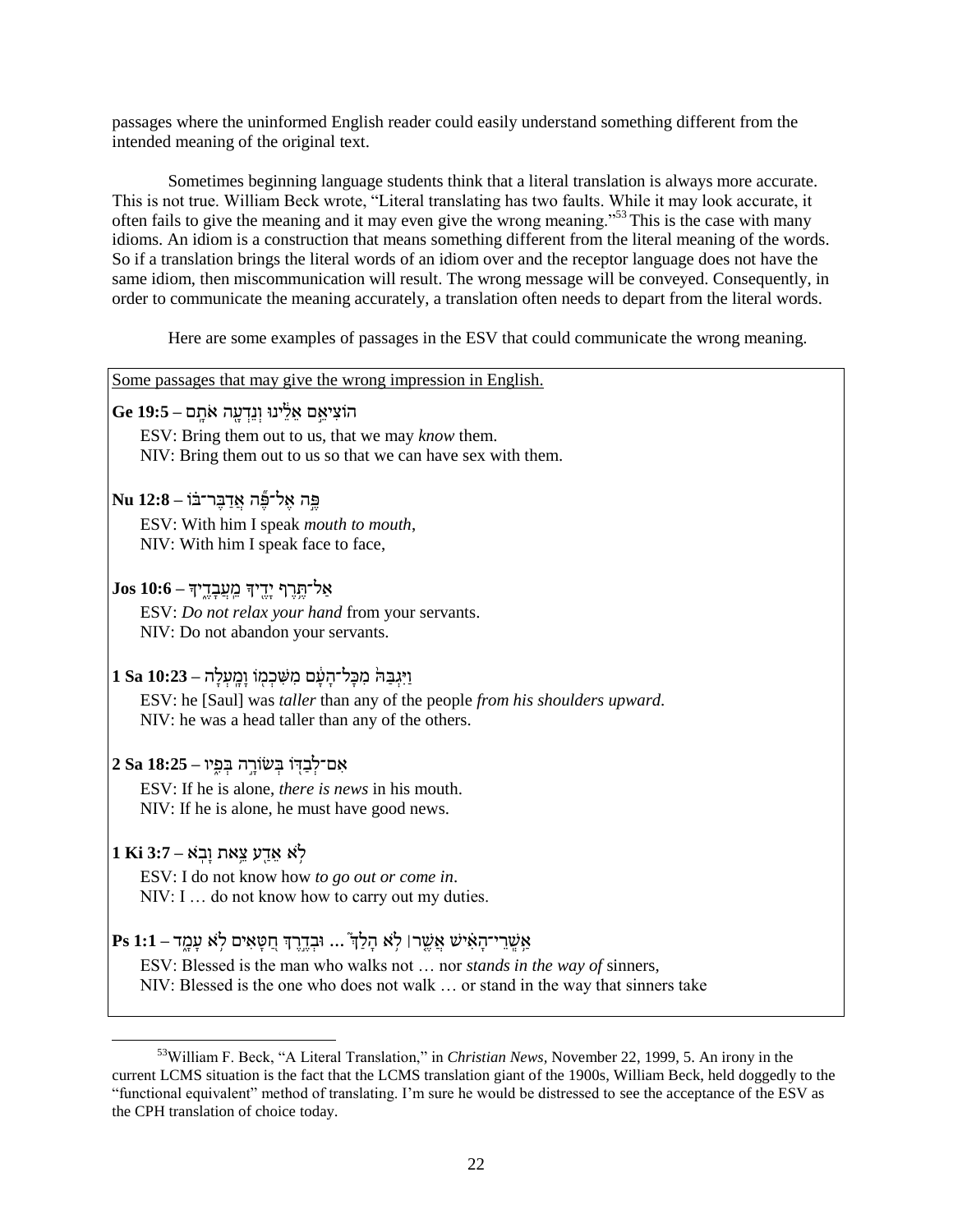ּוִֽ֝בְּׁ ח ָ֗ טְּׁ א יֶּ ָֽח מַ ֥ תְּׁ נִּי אִּ מִָּֽ י **– (7H (51:5 Ps** ESV: and *in sin* did my mother *conceive* me. NIV: I was…, sinful from the time my mother conceived me. ל ָֹֽ א־דִּ בַ שְּׁ תִּ י אֶּ ת־אֲ בָֽ ֹות יכֶּ ם֙ וְּׁ ל ָֹ֣ א קִּ ּוִּ יתִֵּּ֔ יםףַ ל־דִּ בְּׁ ש ֥ י עֹולָ ִּ֖ה וָ זָ ָֽבַ ח **– 7:22 Jer** ESV: I did not speak to your fathers or command them concerning burnt offerings and sacrifices. NIV: I did not *just* give them commands about burnt offerings and sacrifices, וְּׁ גַ ם־אֲ נִּי֩ נָ תֵַׁ֨ תִּ י לָ כִֶּ֜ ם נִּרְּׁ י ֹון שִּ נֵַׁ֨ יִּם֙ בְּׁ כָ ל־ףָ ָ֣ש יכֵֶּּ֔ ם **– 4:6 Am** ESV: I gave you *cleanness of teeth* in all your cities, NIV: I gave you empty stomachs in every city וְּׁ אִּ ם־אָ ָ֣ ב אָ ָ֣ נִּי אַ י ָ֣ה כְּׁ בֹודִַּ֡ י **– 1:6 Mal** ESV: And if I am a master, *where is my fear*? NIV: If I am a master, where is the respect due me? **Mt 23:3** – λέγουσιν γὰρ καὶ οὐ ποιοῦσιν. ESV: For they preach, *but do not practice*. NIV: for they do not practice what they preach. **Jn 12:11** – ὅτι πολλοὶ δι' αὐτὸν ὑπῆγον τῶν Ἰουδαίων καὶ ἐπίστευον εἰς τὸν Ἰησοῦν. ESV: on account of him many of the Jews *were going away* and believing in Jesus. NIV: for on account of him many of the Jews *were going over to Jesus* and believing in him. Ac 7:19 – ἐκάκωσεν τοὺς πατέρας [ἡμῶν] τοῦ ποιεῖν τὰ βρέφη ἔκθετα αὐτῶν εἰς τὸ μὴ ζῳογονεῖσθαι. ESV: He ... forced our fathers *to expose* their infants, so that they would not be kept alive. NIV: He ... oppressed our ancestors by forcing them to throw out their newborn babies so that they would die. **Ac 20:12** – ἤγαγον δὲ τὸν παῖδα ζῶντα καὶ παρεκλήθησαν οὐ μετρίως. ESV: And they took the youth away alive, and *were not a little comforted*. NIV: The people took the young man home alive and were greatly comforted.

Attempts are commonly made to assign reading levels to the English of the various English translations. One chart I recently saw placed the reading level of the NIV at grade 8 and the ESV at grade 11.<sup>54</sup> Rankings on a matter like this are always imperfect and subject to debate. But my own impressions of the NIV and ESV would concur with a comparative ranking in that neighborhood. The ESV is not as easily understood as the NIV. It demands more of the reader.

In contrast, CPH publisher and chief editor Paul McCain on a blog posted on January 14, 2010, argued that the reading level of the ESV is equal to the NIV or lower.<sup>55</sup> He referred to a study posted on the Crossway website that put the reading level of the ESV at grade 7.4. However, if you look at that study closely—the Flesch-Kincaid study—you will see that it was methodologically flawed. The study

 $54$ On the website of the Common English Bible (CEB) at

http://www.commonenglishbible.com/Explore/CompareTranslations/ComparisonChart/tabid/301/Default.aspx. <sup>55</sup>http://cyberbrethren.com/2010/01/14/is-the-niv-easier-to-read-than-the-esv/. Perhaps it is not surprising that McCain has a commendatory comment on the cover of Leland Ryken's book, *The Bible in English.*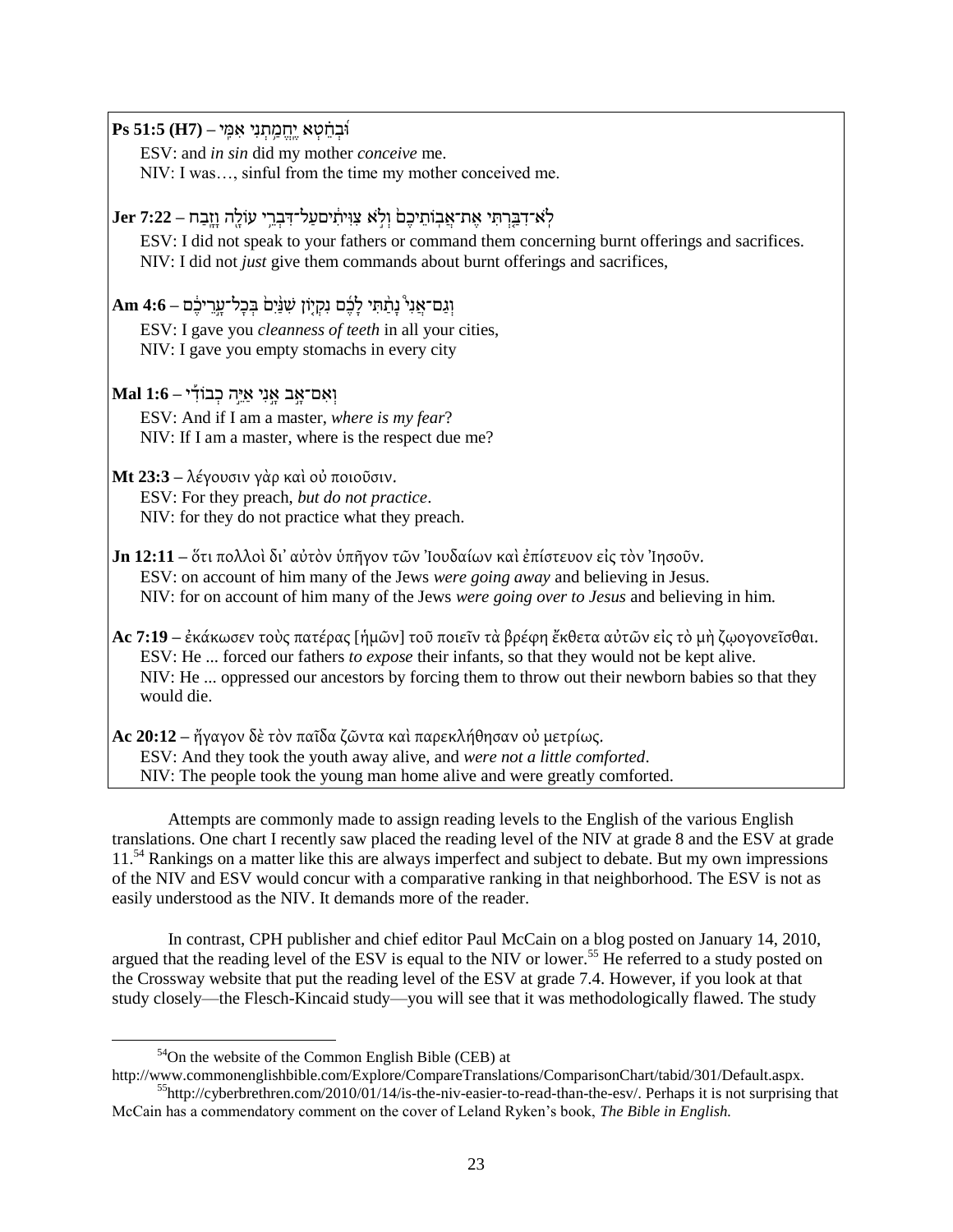itself admits up front that it "doesn't handle poetry well."<sup>56</sup> It rates the ESV reading level for the book of Job at grade 4.2, Psalms at 3.9, Lamentations at 4.0, Nahum at 3.8, and so on. Since a high percentage of the Old Testament is poetry, the totals for the entire Bible have been skewed to a much lower level than reality. I can't imagine that any objective reader who reads the NIV and ESV side by side would conclude that they are equal in reading level.

In short, I can't say that the ESV is entirely successful with its goal of communicating clearly. Since WELS has been accustomed to the NIV for 30 years, I fear that it would be a step backwards in readability and comprehensibility for our people if we moved to the ESV at this point.

## **The ESV and "literary excellence"**

Finally, what about "literary excellence?" Without a doubt, literary excellence is a subjective entity, and there are many different kinds of it. But from everything already presented in this paper, you can guess that I find it hard to call the ESV a model of literary excellence.

In addition to the archaisms and literal renderings already seen, I can add some passages where the ESV word order seems awkward. Also, by translating the genitive case literally, the ESV regularly winds up with expressions that are not elegant English.

Passages where the English word order seems awkward.

**Lk 22:29** – κάγὼ διατίθεμαι ὑμῖν καθὼς διέθετό μοι ὁ πατήρ μου βασιλείαν, ESV: I assign to you, as my Father assigned to me, a kingdom. NIV: And I confer on you a kingdom, just as my Father conferred one on me,

**Eph 6:7** – μετ' εὐνοίας δουλεύοντες ὡς τῶ κυρίω καὶ οὐκ ἀνθρώποις, ESV: rendering service with a good will as to the Lord and not to man [sg!], NIV: Serve wholeheartedly, as if you were serving the Lord, not people,

**Php 1:4** – πάντοτε έν πάση δεήσει μου ὑπὲρ πάντων ὑμῶν, μετὰ χαρᾶς τὴν δέησιν ποιούμενος, ESV: always in every prayer of mine for you all making my prayer with joy, NIV: In all my prayers for all of you, I always pray with joy

Genitives translated literally, resulting in poor English style.

כִָּֽ י־בְּׁ שֹ֥ עַ פָ נִּ ִּ֖ים יִּ֥יטַ ב ל ָֽב **– 7:3 Ecc**

 $\overline{\phantom{a}}$ 

ESV: for by sadness of face the heart is made glad. NIV: because a sad face is good for the heart.

- **Ro 8:21** εἰς τὴν ἐλευθερίαν τῆς δόξης τῶν τέκνων τοῦ θεοῦ. ESV: the freedom of the glory of the children of God. NIV: the freedom and glory of the children of God.
- **Php 1:3** Εὐχαριστῶ τῷ θεῷ μου ἐπὶ πάση τῆ μνεία ὑμῶν ESV: I thank my God in all my remembrance of you, NIV: I thank my God every time I remember you.

<sup>56</sup>http://www.crossway.org/blog/2005/08/readability-grade-levels/.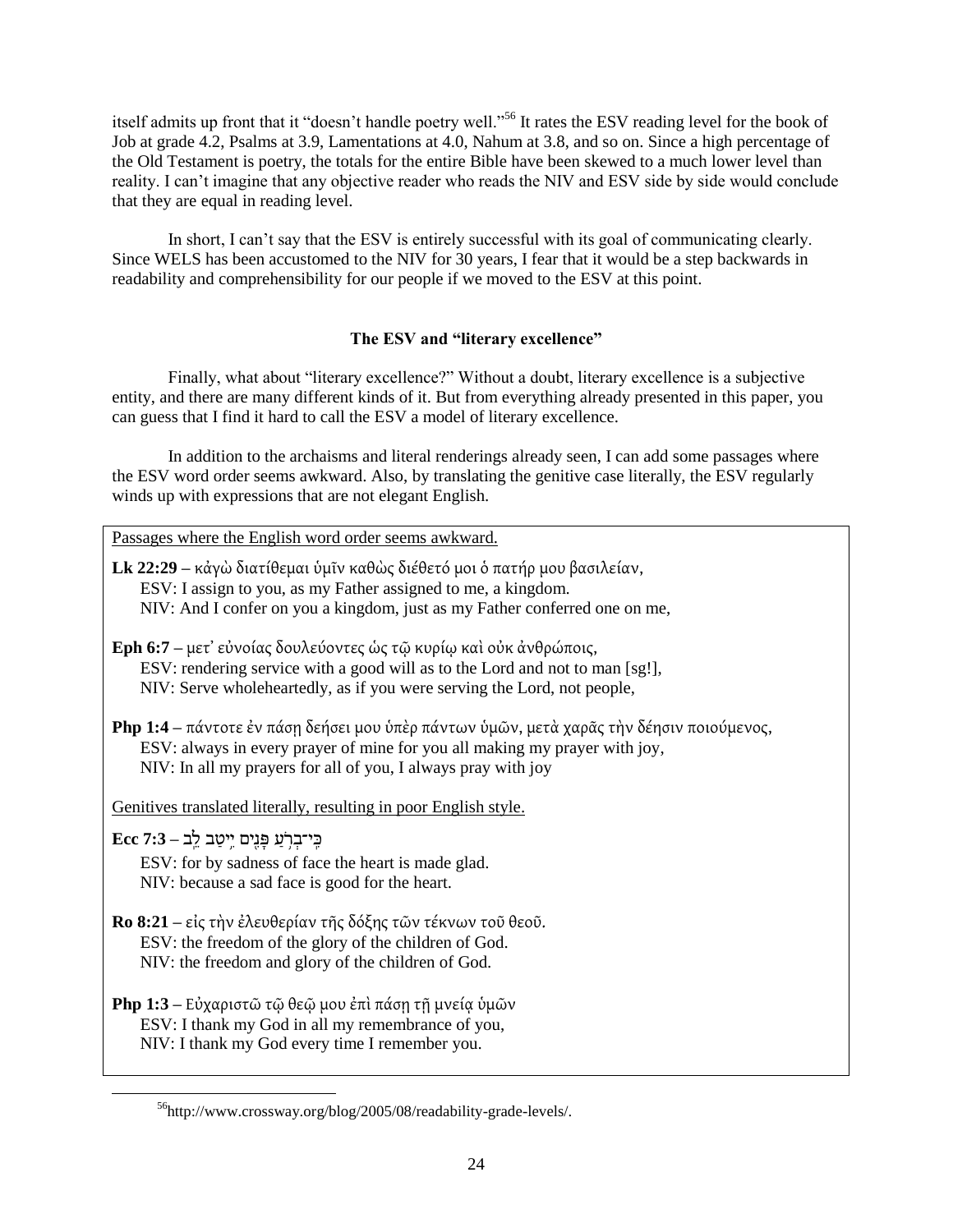**Heb 1:3** – φέρων τε τὰ πάντα τῷ ῥήματι τῆς δυνάμεως αὐτοῦ, ESV: he upholds the universe by the word of his power. NIV: sustaining all things by his powerful word.

In the first chapter of Mark's gospel in the ESV, there are 28 sentences that begin with "And." This continues throughout the book. ESV promoters say that it is good to reproduce this feature of Mark's style for the English reader.<sup>57</sup> But the ESV is once again not consistent in this matter. The countless 's in the Old Testament are certainly not all translated with "and" in the ESV. As for English style, the ESV translation of Mark with its multitude of sentences beginning with "And" can make the book sound somewhat childish. It is hardly "literary excellence" in English.

ESV promoters sometimes praise the ESV for having a literary beauty superior to the NIV. Popular LCMS author Gene Edward Veith posted this blog on November 16, 2010: "It also looks like the new NIV will continue and maybe even intensify what most annoyed me about the old NIV: the utter tone-deaf resistance to metaphor, poetry, and beauty of language.<sup>558</sup> The only example Veith gives, however, is Psalm 23:4 where the NIV 2011 translates "through the darkest valley" instead of "through the valley of the shadow of death." People who know Hebrew understand that this is not at all a matter of English style, but of what the Hebrew word צלמות means—whether it is עלמות meaning "shadow of death" or עֵלְמוּת meaning "deep darkness." Luther, by the way, translated "*im finstern Tal*," meaning "in the dark valley."

What I find generally in reviews of the ESV is the same opinion presented in this paper. The ESV is not looked upon as a model of "literary excellence." Here is a sampling of comments made by others about the literary character of the ESV.

- John Brug in *Wisconsin Lutheran Quarterly*: "It does not have the natural flow of contemporary English. In many places it sounds quite stilted."<sup>59</sup>
- Andrew Steinmann in the *Lutheran Education Journal:* "The ESV often sacrifices English idiom for the sake of preserving word-for-word correspondence to the original languages, even when it makes little sense to do this."<sup>60</sup>
- Timothy Maschke in *Concordia Journal:* "The text 'feels' antiquated....The advanced reading level alone will make this translation difficult for many to read, particularly our children and young adults who have been memorizing the NIV for over twenty years."<sup>61</sup>
- Allan Chapple in the *Reformed Theological Review*: "There are problems with much of the ESV's ‗diction.' Too often, it ranges from the quaint or slightly odd (the way a rather pedantic and elderly English teacher might speak) to the awkward and unnatural (and often archaic as well)."<sup>62</sup>

 $\overline{a}$ 

<sup>57</sup>Ryken, *Understanding English Bible Translation,* 136.

<sup>58</sup>http://www.geneveith.com/2010/11/16/the-two-different-nivs/.

<sup>59</sup>John F. Brug, "Review Article: The ESV—Some Preliminary Observations," *Wisconsin Lutheran Quarterly*, 103:4 (Fall 2006), 308.

<sup>&</sup>lt;sup>60</sup>Andrew Steinmann, "Using the English Standard Version: A Few Notes of Caution," *Lutheran Education Journal,* 141:2 (2007), 115.

<sup>&</sup>lt;sup>61</sup>Timothy Maschke, "Book Review of *The Holy Bible—English Standard Version and CD-ROM*," *Concordia Journal,* 31:2 (April 2005), 199.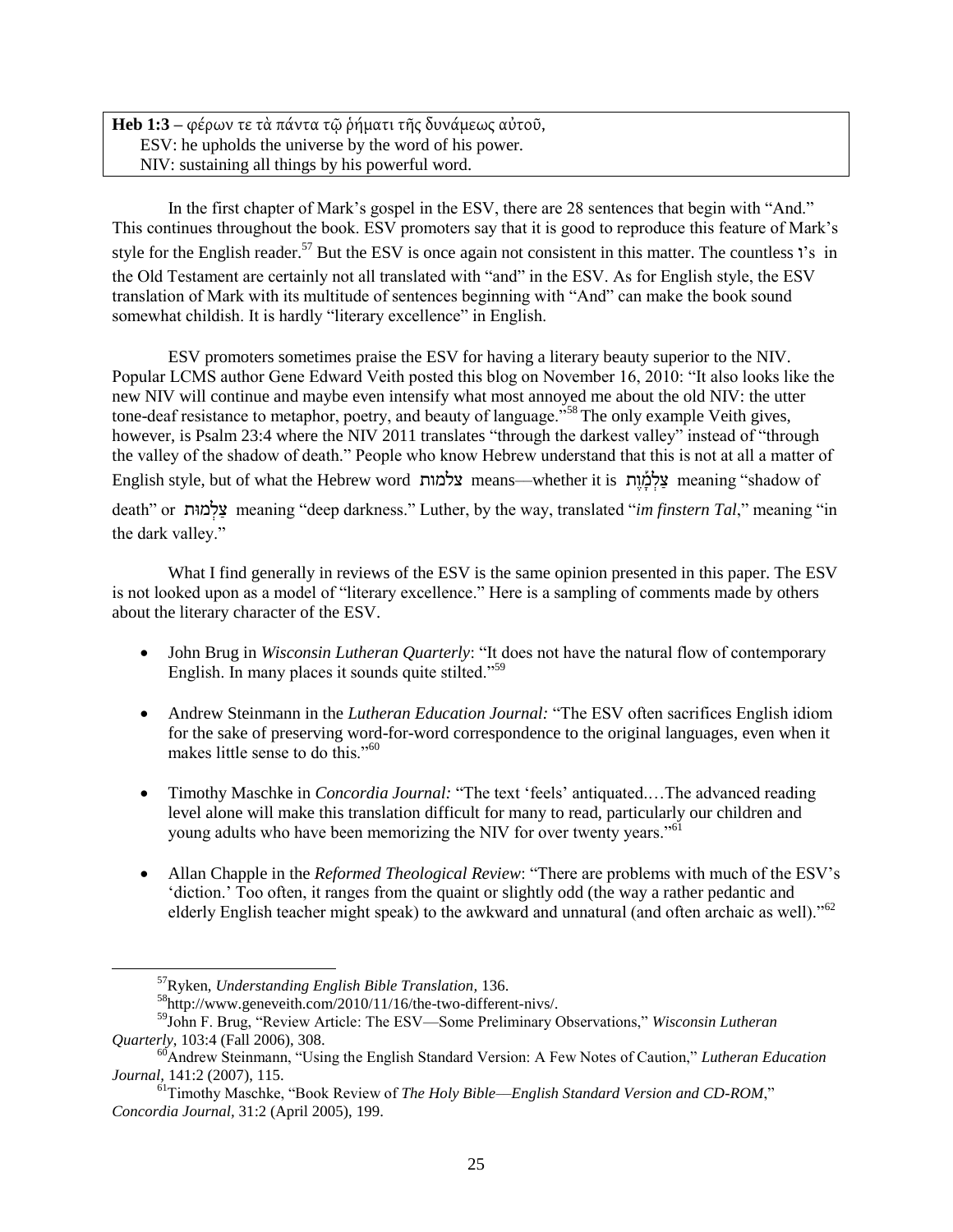Peter Davids in the *Journal of the Evangelical Theological Society*: "The ESV, while an accurate translation with a beautiful stately tone, is somewhat archaic. Its language is not the language of contemporary communication, which will make it too difficult to read for many in the Church and which will lead to misunderstanding on the part of others."<sup>63</sup>

It remains to be seen whether the ESV Translation Committee will aggressively seek to improve the translation in the coming years. There is much that could be done to make it better, if the committee were to collect the criticisms of users and act upon them. Already in 2007 an updated ESV was published with several hundred changes. My impression, however, is that the changes were quite modest in scope and significance.

### **Disturbing claims by some ESV promoters**

What troubles me most in regard to the ESV, however, is not the ESV itself with its examples of unidiomatic English. I assume that the ESV has its niche as a translation. If someone wants a translation that is quite literal, that resembles the KJV, and that is doctrinally acceptable, they should use the ESV to God's glory and the building up of the church. I was blessed as I quickly read the ESV New Testament in devotional reading during the past weeks. It reminded me of my KJV childhood. The gospel in it fed my faith in Christ.

What troubles me most is what is said by some ESV promoters about translation philosophy. The main promoters of the ESV imply that belief in verbal inspiration necessarily leads a person to prefer a literal, word-for-word translation. In other words, if you favor a functional equivalent method of Bible translation, suddenly your convictions about Biblical inerrancy and verbal inspiration must be suspect.

Both Wayne Grudem, the ESV instigator, and Leland Ryken, the ESV apologist, make such claims. Grudem writes, "The idea that all the words of Scripture are the words of God—strongly favors essentially literal translation of the Bible, and seriously calls into question the theory of dynamic equivalence translation."<sup>64</sup> Leland Ryken writes, "It is my belief that an essentially literal translation is congruent with the doctrine of verbal or plenary inspiration.<sup>565</sup> Ryken goes on to say that translating in a

 $\overline{a}$ 

<sup>&</sup>lt;sup>62</sup>Allan Chapple, "The English Standard Version: A Review Article," 23. He goes on: "It may well be 'userfriendly' for the highly literate. It may also be preferred by older Christians, for whom it will satisfy any lingering nostalgia for the RSV. But I doubt that it will be easily understood by believers under thirty-five or so, especially if they come from an unchurched background and have not already been enculturated into 'church-speak.'... Committing a congregation to use the ESV may mean putting unnecessary obstacles in the way of new Christians, of people from unchurched backgrounds, and of people without an unusually high degree of literacy."

<sup>63</sup>Peter H. Davids, "Three Recent Bible Translations: A New Testament Perspective," Journal of the *Evangelical Theological Society,* 46:3 (September 2003), 531. He goes on: "For those who have cut their teeth on the KJV, the ESV may be a good choice, so long as they realize that they have a special linguistic background and do not expect that others without their background will necessarily find it as clear and understandable as they do. Furthermore, for many contemporary readers the effect of the language will be to distance the Bible, God, and the faith from contemporary life, for this translation and the churches that may use it speak a different language than the one that the readers/members use in the world. This unintentional effect may be more negative than the problem of misunderstanding."

<sup>&</sup>lt;sup>64</sup>Wayne Grudem, "Are Only *Some* Words of Scripture Breathed Out by God? Why Plenary Inspiration Favors 'Essentially Literal' Bible Translations," in *Translating Truth: The Case for Essentially Literal Bible Translation* (Wheaton, IL: Crossway Books, 2005), 56.

<sup>65</sup>Ryken, *The Word of God in English,* 134.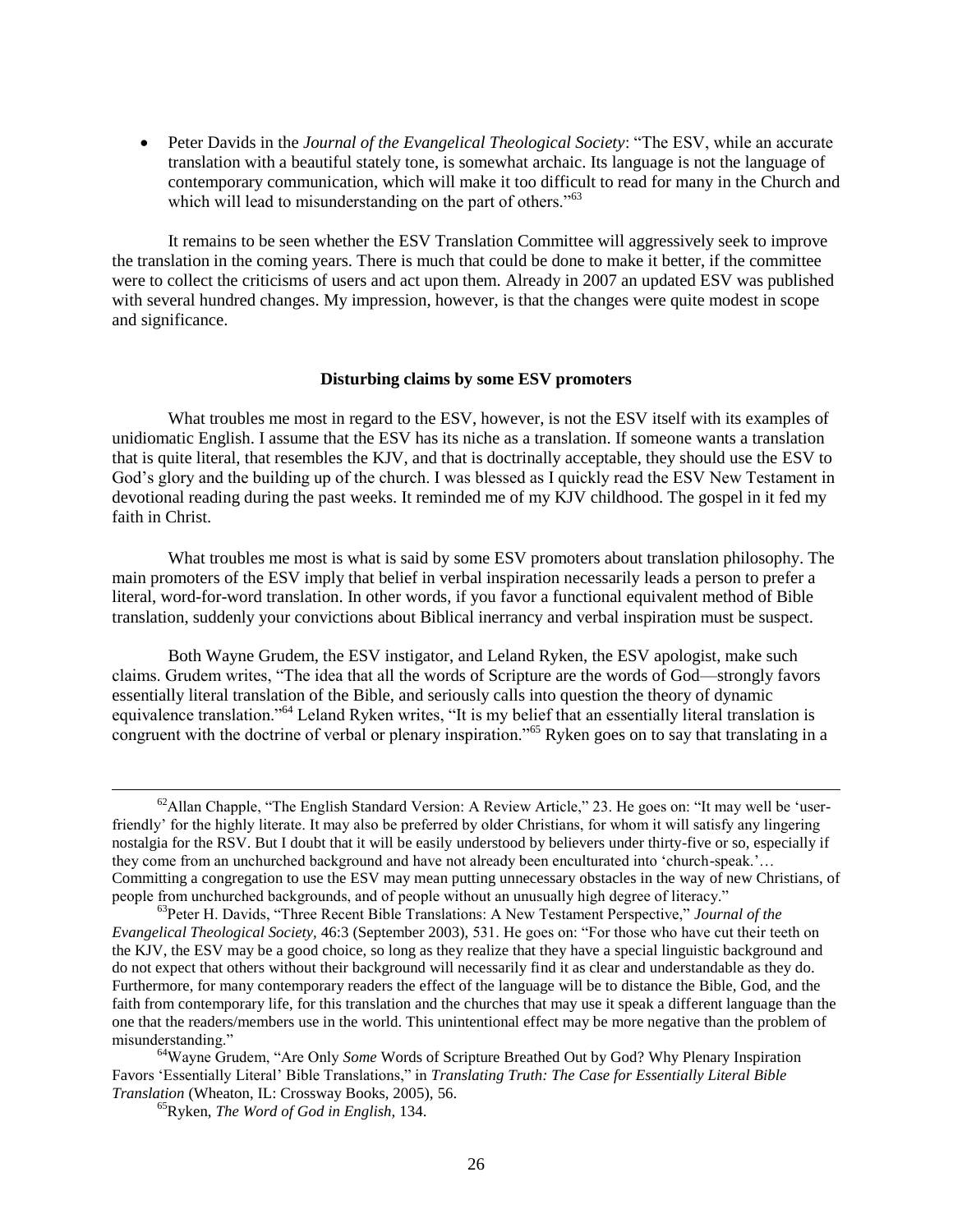thought-for-thought fashion is similar to twentieth-century neoorthodoxy––not taking the inspired words of God seriously enough.<sup>66</sup>

These statements may sound pious, and certainly they come from a high respect for God's Word. However, they are seriously misguided and they need to be vigorously opposed.

The previous sections of this paper give reasons why these statements are misguided. Literal, word-for-word translating goes well as long as the source and receptor languages have similar vocabulary and structures. However, no two languages are the same in their structure and vocabulary, so changes inevitably need to take place in translation if one wants to communicate accurately and clearly. Literal translations can be sometimes be inaccurate or unclear.

In terms of Lutheran doctrinal theology, we believe that God has verbally inspired each and every word of the original texts (the *materia*). Each word is important and treasured, because it comes from God. However the true essence (the *forma*) of God's inspired revelation is the thought or truth or message that is conveyed through the vehicle of the words as they are combined in a context, not the outward words themselves. Hoenecke writes, "The essence of God's Word is not the sounds, tones, letters, syllables, words, and sentences. It is the divine truth contained in the words."<sup>67</sup> Words serve the meaning; the meaning does not serve the words.<sup>68</sup>

That is why it is possible to translate the Bible into other languages. The idea that God presents through Hebrew and Greek words is able to be communicated in other languages. When the idea is communicated accurately, we can say legitimately say that the translation is God's Word. The divine truth is the essence of God's Word, and not the outward form of the Hebrew and the Greek. This, of course, means that there is nothing inherently holier or purer in having a form in the translation that is identical to or close to the form in the Hebrew and Greek. We shouldn't overstate the case in regard to the outward words. It is possible to have an overemphasis on the original's wording rather than on the original's meaning.<sup>69</sup>

Strict Moslems, you may know, insist that the Koran cannot be translated into other languages. It must be read in Arabic because that is the inspired text. Protestant Christians on the other hand, have generally welcomed vernacular translations. They know the heart of the matter is the message, and the message can be transferred into other languages.

In short, one can have a high view of Scripture as the verbally inspired Word of God, and still prefer a translation method that is functional equivalent. Many Bible-believing Christians have done so. People who have a high view of Scripture may well find themselves more concerned about the transparency or comprehensibility of the divine message for the reader, than about the transparency of the translation to the form of the original Greek and Hebrew. Above all, they may want God's message to be understandable and clear. One such person, close to home for us, was our Reformation father Martin Luther.

l

<sup>66</sup>Ryken, *The Word of God in English,* 135.

<sup>67</sup>Adolf Hoenecke, translated by Joel Fredrich, Paul Prange, and Bill Tackmier, *Evangelical Lutheran Dogmatics: Volume IV* (Milwaukee: Northwestern Publishing House, 1999), 5.

<sup>68</sup>Luther makes this point in LW 35:213.

<sup>&</sup>lt;sup>69</sup>William F. Beck makes these points in a useful article entitled "The Translation of Meaning," in *Christian News,* December 28, 1998, 5-6.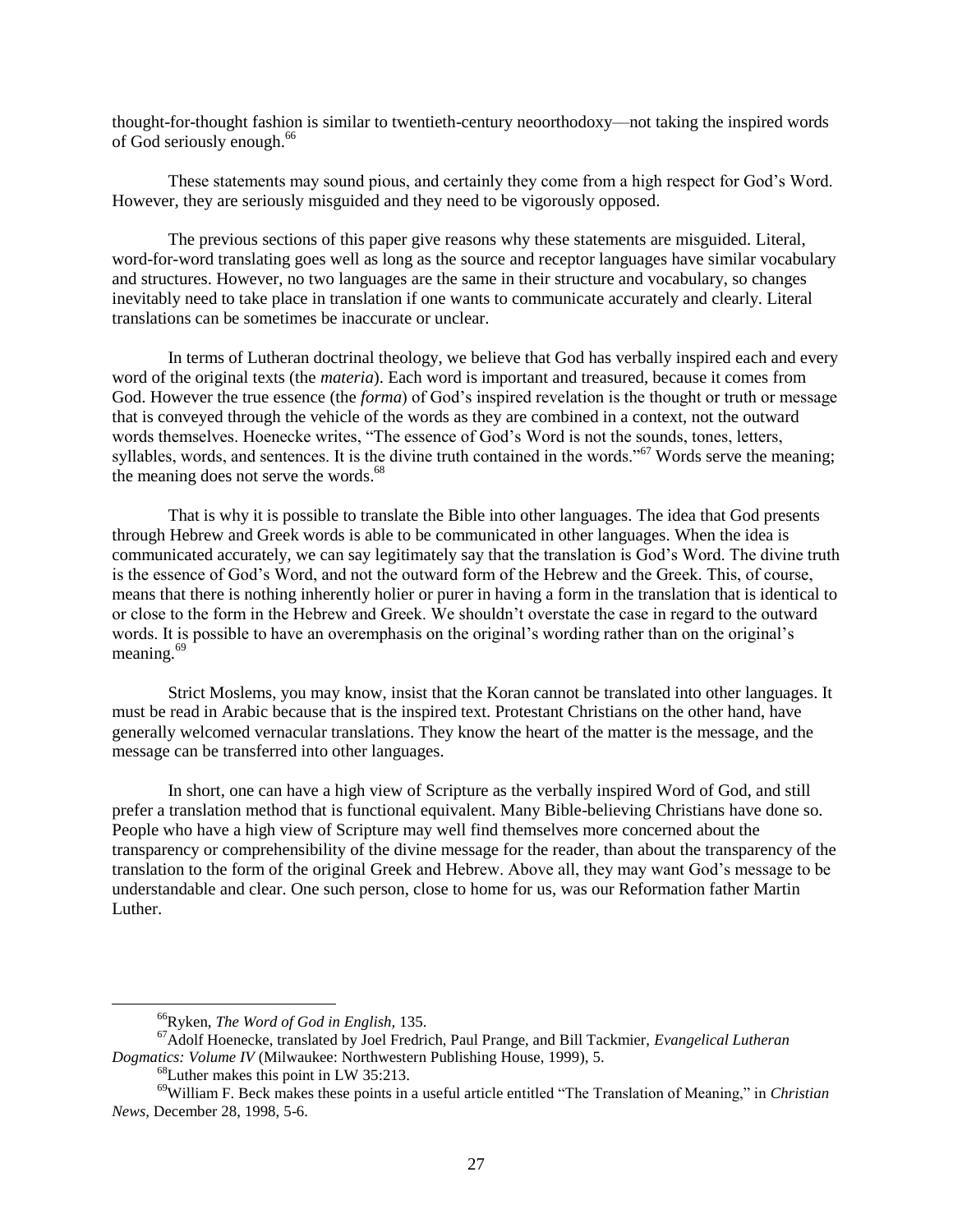#### **Martin Luther's translation principles**

Translating the Bible into German was a life-long project for Martin Luther. His *Septembertestament* came out in 1522. He was working on some proofs of his latest New Testament revision when he died in 1546. Whereas most of his written works were hastily composed, without time for editing and revising, with his Bible translation, he "spared no time or effort in writing carefully, revising thoroughly and personally seeing the manuscript through the press."<sup>70</sup>

There are two main works in which Luther describes his translation philosophy. In 1530 he wrote "On Translating: An Open Letter" (German: *Sendbrief vom Dolmetschen*).<sup>71</sup> In 1531 he wrote "Defense of the Translation of the Psalms" (German: *Ursachen des Dolmetschens*).<sup>72</sup> In these writings Luther defends his desire to produce a translation that is idiomatic German. He says that there are times when a translator must translate literally if a significant doctrinal point is at stake.<sup>73</sup> But in general, he sought to make his Bible translation read naturally in German as if it had been originally composed in German. As a translator he tried to remove "boulders and clods" so that the reader could move along "as over a smoothly-planed board."<sup>74</sup>

Here are some quotations:

I have constantly tried, in translating, to produce a pure and clear German, and it has often happened that for two or three or four weeks we have searched and inquired for a single word and sometimes not found it even then.<sup>75</sup>

Again in Psalm 68 we ran quite a risk, relinquishing the words and rendering the sense. For this many know-it-alls will criticize us, to be sure, and even some pious souls may take offense. But what is the point of needlessly adhering so scrupulously and stubbornly to words which one cannot understand anyway? Whoever would speak German must not use Hebrew style. Rather he must see to it––once he understands the Hebrew author––that he concentrates on the sense of the text, asking himself, "Pray tell, what do the Germans say in such a situation?" Once he has the German words to serve the purpose, let him drop the Hebrew words and express the meaning freely in the best German he  $k$ nows.<sup>76</sup>

We must inquire about this of the mother in the home, the children on the street, the common man in the marketplace. We must be guided by their language, the way they speak, and do our translating  $accordinglv.<sup>77</sup>$ 

I must let the literal words go and try to learn how the German says that which the Hebrew expresses.<sup>78</sup>

More quotations can be found in an essay by our WELS African language specialist, Ernest R. Wendland, entitled: "Martin Luther—The Father of Confessional, Functional-Equivalence Bible Translation."<sup>79</sup>

<sup>&</sup>lt;sup>70</sup>Armin J. Panning, "Luther as Bible Translator," in *Luther Lives*, edited by Edward C. Fredrich, Siegbert W. Becker, and David P. Kuske (Milwaukee: Northwestern Publishing House, 1983), 70.

 $71$ <sub>LW</sub> 35:175-202.

<sup>72</sup>LW 35:203-223. <sup>73</sup>LW 35:194, 216.  $^{74}$ LW 35:188.  $^{75}$ LW 35:188.  $^{76}$ LW 35:213-214.  $^{77}$ LW 35:189.  $^{78}$ LW 35:193.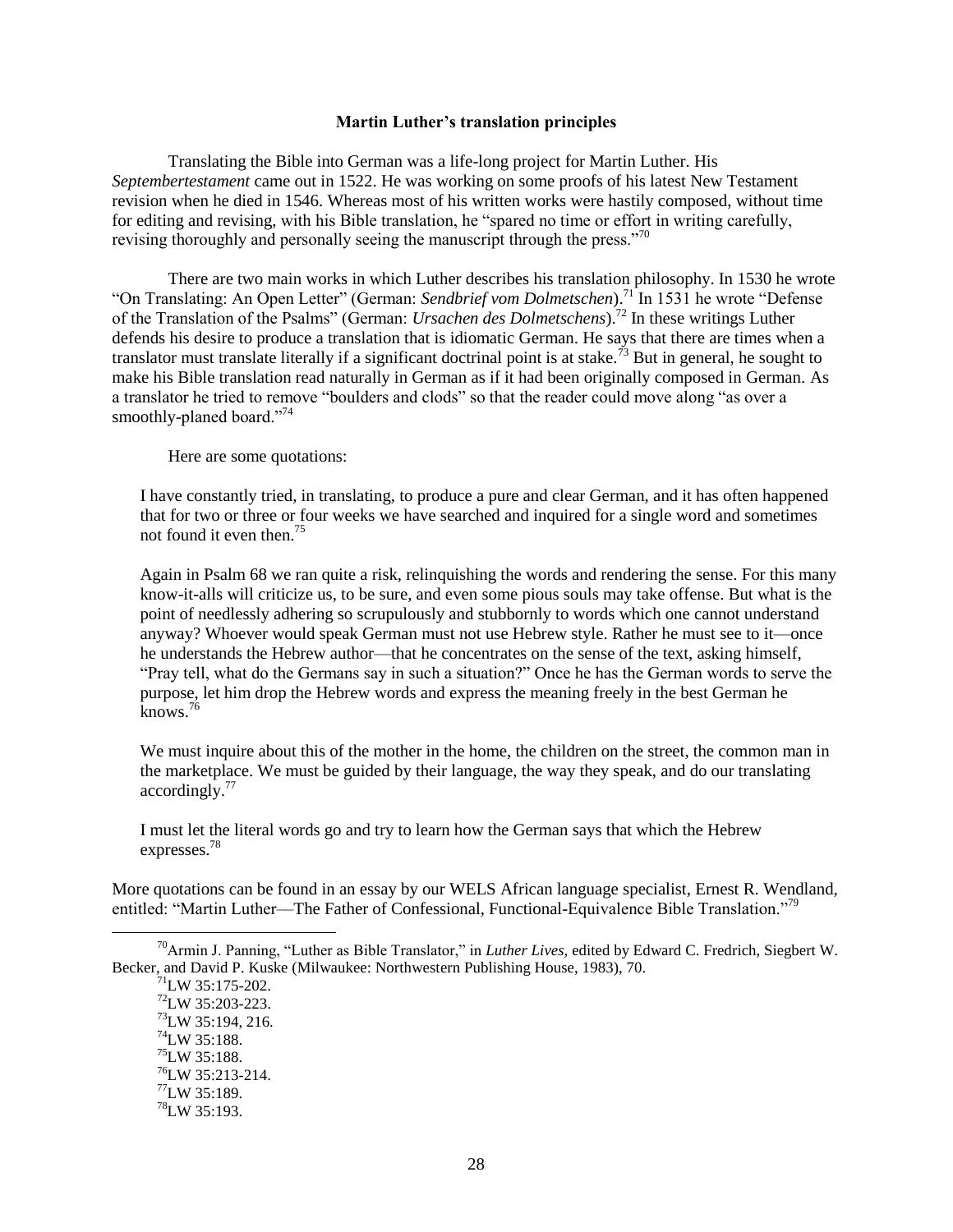Eugene Nida is sometimes regarded as the father of the dynamic/functional equivalent method of Bible translation in English.<sup>80</sup> But notice that Wendland gives the ultimate credit for this method to Martin Luther!

One flash point in the debate at Luther's time was the translation of Romans 3:28. Recall that Luther inserted the word *allein* even though it was not present in the Greek.

**Ro 3:28** – λογιζόμεθα γὰρ δικαιοῦσθαι πίστει ἄνθρωπον χωρὶς ἔργων νόμου. Luther: So halten wir es nun, dass der Mensch gerecht werde ohne des Gesetzes Werke, *allein* durch den Glauben.

In his "Open Letter," Luther says that it was legitimate to add the word, because it was needed in German to make the thought perfectly clear. "It belongs there if the translation is to be clear and vigorous....This is the German usage, even though it is not the Latin or Greek usage.<sup>881</sup>

The Biblical book that Luther expended the most time and energy on was the book of Psalms, and it is interesting to compare his earlier translations of the Psalms with his latest translation. The first edition of the Psalms came out in 1524. There was a revision in 1528. Then in 1531 Luther came out with a revision that has been called "the most thoroughgoing revision he ever undertook of an important book of the Bible.<sup>82</sup> In this last revision, Luther went further than before in rendering passages freely, showing a "breathtaking degree of freedom" at places.<sup>83</sup> It is interesting to see that the older Luther grew, the more he cut himself loose to translate in a "functional equivalent" manner.

For Martin Luther, the purpose of a vernacular translation was not to provide a crib or "jimmy" or interlinear for beginning Hebrew and Greek students. This seems to be what some people are looking for in a translation today, especially those who are unaware of the linguistic complexities of translation and who have a "mechanical view of language."<sup>84</sup> Rather, Luther wanted his translation to communicate the message of God's Word clearly to people who didn't know any Hebrew and Greek. The purpose was communication not copying.

In opposition to Leland Ryken, Martin Luther obviously was a theologian who embraced the verbal inspiration of the Bible, but did not hold to an "essentially literal," "word-for-word" translation philosophy. Actually, when people like Wayne Grudem and Leland Ryken criticize what they call the ―thought-for-thought‖ method of the NIV and other translations, they are similar to Jerome Emser (1478- 1527) and others who roundly criticized Luther in his day, referred to as the "know-it-alls" by Luther. Heinz Bluhm (NWC class of 1928) wrote a book published by Concordia about Luther as a Bible translator. His title was carefully chosen: *Martin Luther: Creative Translator*.

In this regard, it is ironic to me that Concordia Publishing House and the LCMS have chosen the ESV. In recent years under the supervision of Rev. Paul McCain, CPH has been publishing wonderful confessional Lutheran resources, such as *Concordia: The Lutheran Confessions,* Gerhard's *Loci*, and a new edition of Walther's *Law and Gospel.* Yet they have adopted a Bible translation that goes contrary to

 $\overline{a}$ 

 $79$ Ernst R. Wendland, "Martin Luther—The Father of Confessional, Functional-Equivalence Bible Translation,‖ *Notes on Translation,* 9:1/2 (1995), 16-36, 47-60.

<sup>80</sup>Ryken, *The Word of God in English,* 13.

<sup>81</sup>LW 35:188, 189.

<sup>82</sup>Heinz Bluhm, *Martin Luther: Creative Translator* (St. Louis: Concordia Publishing House, 1965), 117. <sup>83</sup>Bluhm, *Martin Luther: Creative Translator,* 117.

<sup>&</sup>lt;sup>84</sup>D. A. Carson, "The Limits of Functional Equivalence in Bible Translation—And Other Limits, Too," in *The Challenge of Bible Translation* (Grand Rapids, MI: Zondervan, 2003), 103.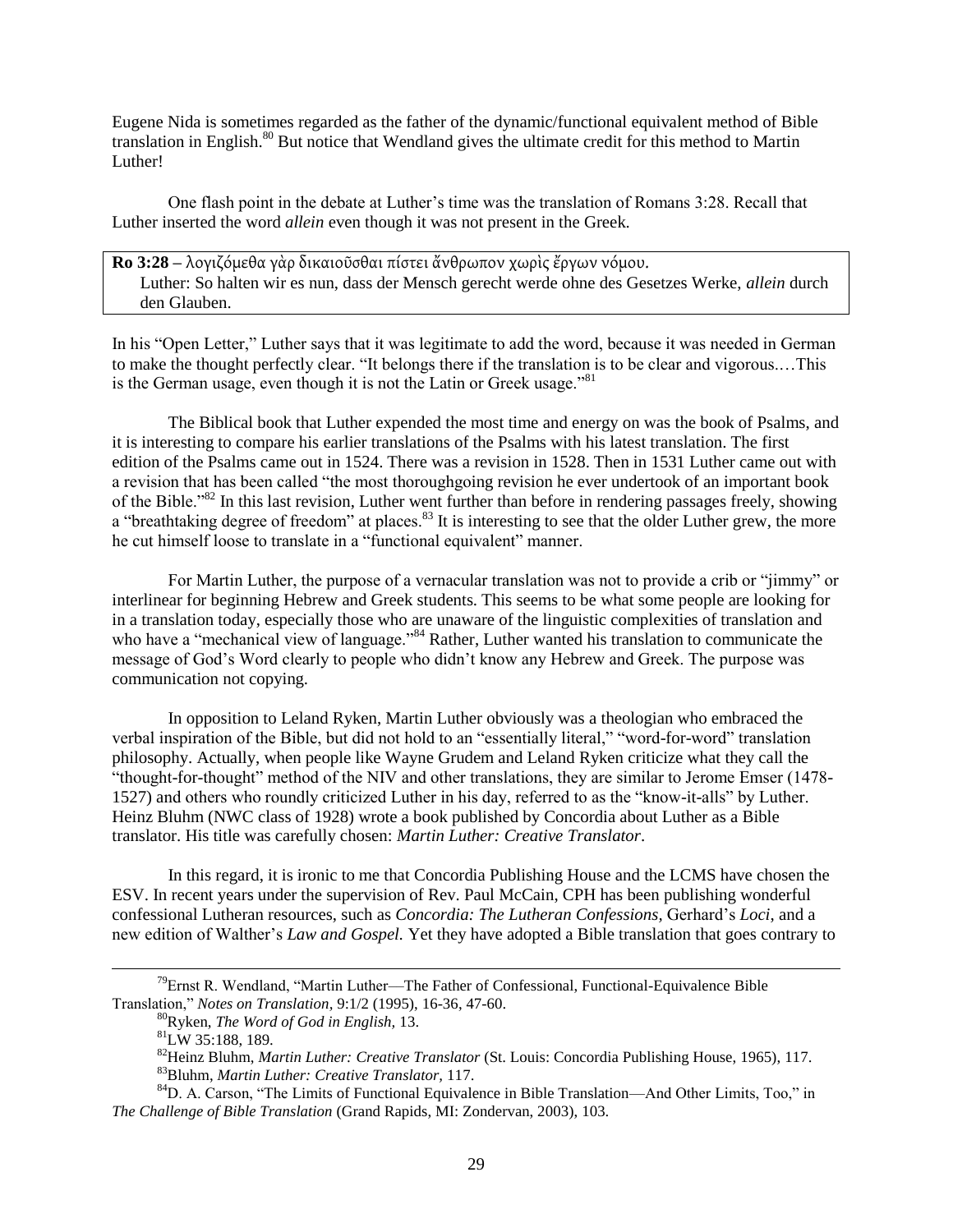the translation principles of Martin Luther. CPH is publishing more volumes of *Luther's Works*––the man who is credited with being the father of the functional equivalent method of Bible translation, yet they are promoting an "essentially literal" Bible translation for their church body. I would appreciate it if someone could give me help with this mystery!

As for WELS, as far as I can tell, Luther's approach to Bible translation has been appreciated and followed in our previous history. Let's turn our attention now to WELS.

### **Previous WELS writing on the translation of the Bible**

The last time that WELS wrestled seriously with the topic of English Bible translations was in the 1970s, when the synod was determined to find an English translation to replace the KJV. In the extensive publications about English translations in that decade, one regularly finds this concern: "Is the receptor language acceptable?" $85$ 

In a 1973 *Quarterly* article, Joel Gerlach wrote: "Two things we look for in a contemporary translation are fidelity to the original text and beauty of style.<sup>86</sup> In a 1974 *Quarterly* article, John Jeske wrote that a good translation is idiomatic: "After the translator has determined the intended meaning of the original text with precision, he must express this intended meaning in a manner that agrees with the speech habits of the receptor language."<sup>87</sup>

This concern was expressed in WELS circles already by August Pieper in the early 1900s. As Pieper saw church life in America gravitating toward the English language, he was concerned about the use of the KJV. About the KJV, he wrote, "For the most part, it translates the idioms and expressions of the original languages too literally, often literalistically, and this makes it difficult, if not incomprehensible, for the reader.<sup>588</sup> Pieper continued, "If the language of our Bible, of our worship services, of the sermon, of the catechism, of our hymns and prayers is to take hold of our heart and dominate our thinking, feeling, and will, then it dare not seem strange to us, or obscure, old-fashioned, and awkward."<sup>89</sup> He, of course, looked upon Luther's method with the German Bible as the ideal.

In the 1970s, the decision came down to a choice between two main contenders: the NASB and the NIV. From my conversations with people who participated in those discussions, there initially was some fear that the NASB would have expensive royalty fees. But in the end, both were considered doctrinally and economically acceptable. The NIV was favored because it was more idiomatic English.

In recent weeks I have heard that there are WELS pastors who are recommending that we switch to the NASB, the NKJV, or the ESV. I wonder: do we collectively have the same mindset today that was present 30 years ago about Bible translations? Some observers have commented that "linguistic" conservatism" has swept through portions of the evangelical community in the last decades.<sup>90</sup> This

 ${}^{85}$ Panning, "The New American Standard Bible, Is This the Answer?", 13.

<sup>&</sup>lt;sup>86</sup>Joel C. Gerlach, "Bible Translations—Report III, *Wisconsin Lutheran Quarterly*, 70:3 (July 1973), 155.

<sup>&</sup>lt;sup>87</sup>John C. Jeske, "New International Version Completed," *Wisconsin Lutheran Quarterly, 75:4* (October 1978), 300.

<sup>&</sup>lt;sup>88</sup>August Pieper, translated by John Jeske, "Our Translation into English," *Wisconsin Lutheran Quarterly,* 100:2 (Spring 2003), 92. Originally found in "Unser Uebergang ins English," *Theologische Quartalschrift*, 16:2 (April 1919), 121. The original article has much more on this topic than what appears in Jeske's abridged translation, together with many examples. The discussion begins in the previous installment, *Theologishe Quartalschrift*, 16:1 (January 1919), 64.

<sup>&</sup>lt;sup>89</sup>Pieper, "Our Translation into English," 93. Originally in "Unser Uebergang," 16:2 (April 1919), 124.  $\rm^{90}C$ arson, "The Limits of Functional Equivalence," 66.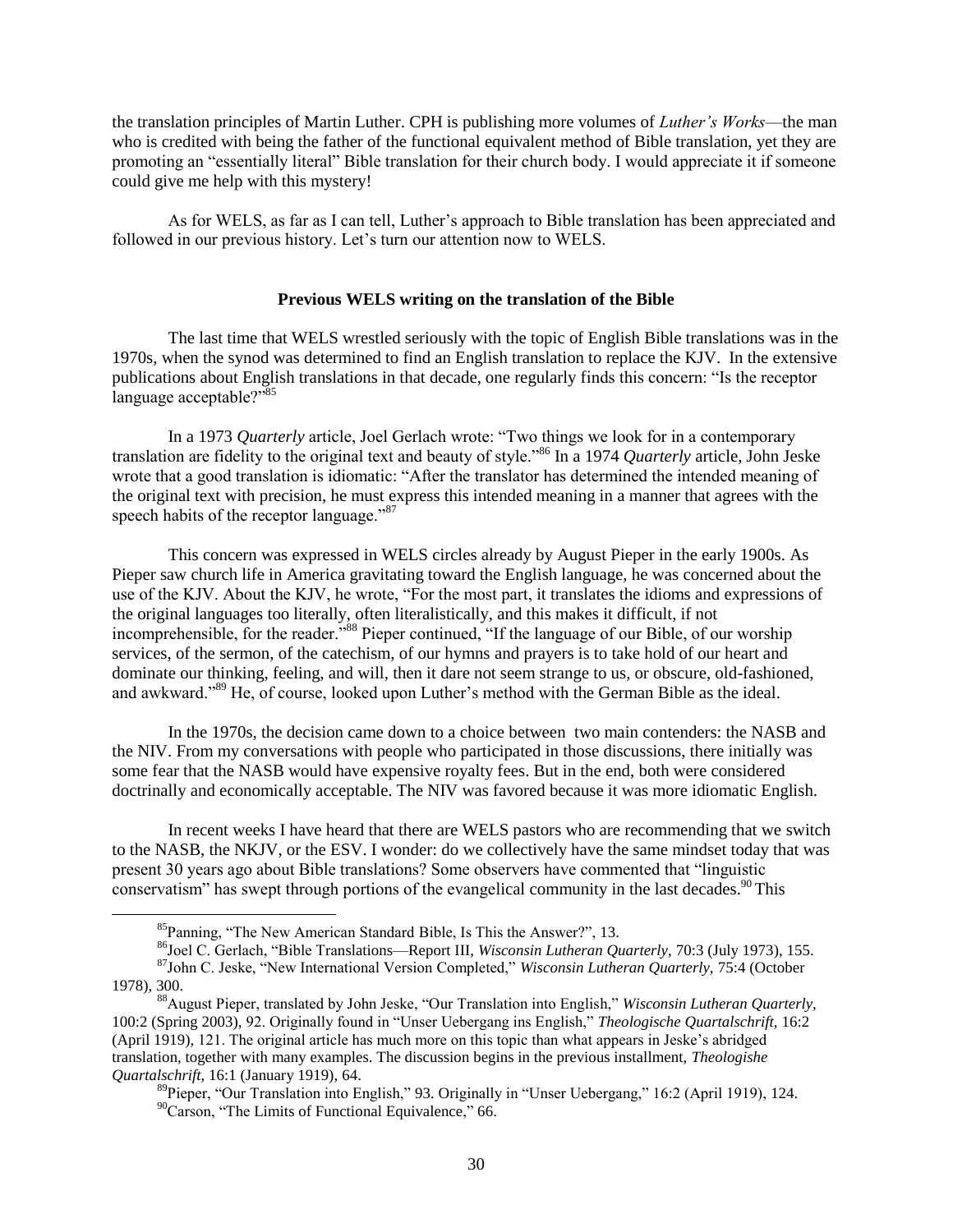linguistic conservatism, which prefers a literal, word-for-word Bible translation, has resulted in the ESV. It seemingly has swept the LCMS into its camp. Will the wave now overtake WELS? I will simply say that I see no good reason why it should, and I hope it doesn't.

#### **Closing**

We should consider it a special blessing from God that the Bible has been so richly represented in English. Think of the many cultures in our world which have only one vernacular Bible, and it may not be very good. David Daniell in his book, *The Bible in English*, comments that "the English Bible is unique in that in its multiplicity of English versions it has been unlike any other book in any other country.<sup>91</sup> He estimates that from the first printing of Tyndale's complete New Testament in 1526 until the year 2000, there have been about 3000 new translations of all or part of the Bible into English.<sup>92</sup>

In addition, LCMS professor Jeffrey Gibbs makes a good point when he says that it is a mistake ―to be overly critical of any of the major, established English Bible translations, thereby causing unnecessary concern or doubt in the minds of Christians.<sup>93</sup> I hope that nothing I said will lead someone to conclude that the ESV is a bad translation that should be avoided. The ESV was produced by Godfearing Christians, all of whom consider the Bible to be the inerrant Word of God. The ESV can be read as God's Word, and I am certain that God will use the ESV for good in the lives of countless people as the gospel of salvation in Jesus Christ is presented in it. It may have a good purpose among us as a literal study Bible.

But we should not make the ESV into something more than what it is. It is not the silver bullet that does everything perfectly in regard to English Bible translation. It is not some sort of "high road" for all conservative, Bible-believing, complementarian Lutherans. Simply put, *it is a doctrinally acceptable, somewhat unidiomatic and inconsistent evangelical revision of the RSV*. Nothing more and nothing less. It is a translation that promises more than it actually produces.

For our synod, which has been accustomed to the NIV for 30 years, I have serious reservations about making the ESV the choice for our publications at this point. There are better choices.<sup>94</sup> I agree with the conclusions of Mark Strauss, professor at Bethel Seminary in San Diego, in an article entitled "Why the English Standard Version (ESV) Should not become the Standard English Version" presented at the 2008 meeting of the Evangelical Theological Society:

I like the ESV. I am writing this article, however, because I have heard a number of Christian leaders claim that the ESV is the "Bible of the future"—ideal for public worship and private reading, appropriate for adults, youth and children. This puzzles me, since the ESV seems to me to be overly literal––full of archaisms, awkward language, obscure idioms, irregular word order, and a great deal of "Biblish." Biblish is produced when the translator tries to reproduce the *form* of the Greek or Hebrew without due consideration for how people actually write or speak. The ESV, like other formal equivalent versions (RSV; NASB; NKJV; NRSV), is a good supplement to versions that use normal English, but is not suitable as a standard Bible for the church. This is because the ESV too often fails the test of "standard English."<sup>95</sup>

l

<sup>91</sup>David Daniell, *The Bible in English* (New Haven: Yale University Press, 2003), 15.

<sup>92</sup>Daniell, *The Bible in English,* 769.

 $93$ Gibbs, "All Those Translations!", 10.

 $94$ If we decide that we do not want to use the new NIV, we should take a good look at the HCSB.

<sup>&</sup>lt;sup>95</sup>Mark L. Strauss, "Why the English Standard Version (ESV) Should not become the Standard English Version," presented at the 2008 convention of the Evangelical Theological Society, 1.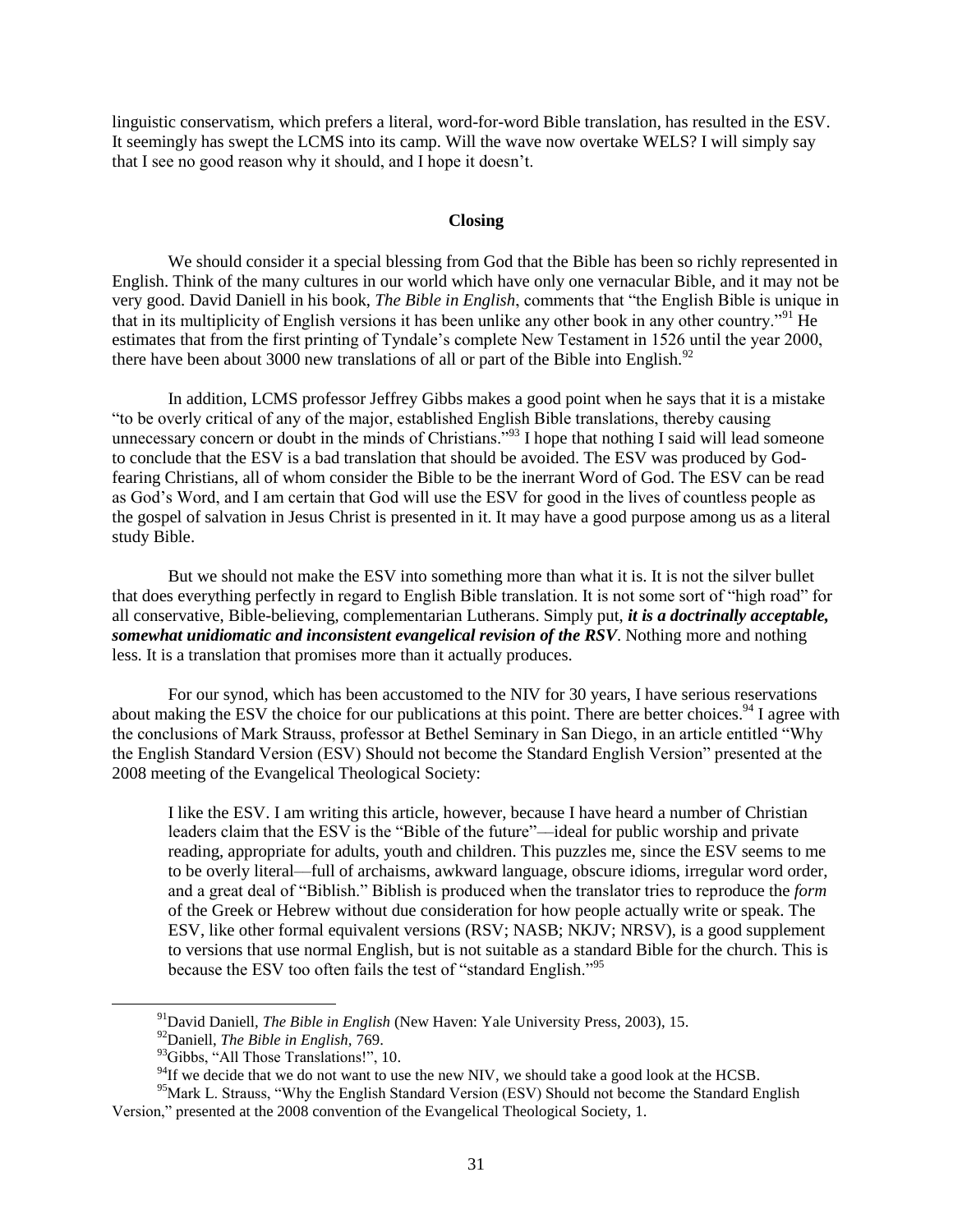### **Select Bibliography**

#### *Writings that promote the ESV*

- Grudem, Wayne, Leland Ryken, C. John Collins, Vern S. Poythress, and Bruce Winter. *Translating Truth: The Case for Essentially Literal Bible Translation.* Wheaton, IL: Crossway Books, 2005.
- Ryken, Leland. *Choosing a Bible: Understanding Bible Translation Differences*. Wheaton, IL: Crossway Books, 2005.

–––––––. *Understanding English Bible Translation.* Wheaton, IL: Crossway Books, 2009.

–––––––. *The Word of God in English.* Wheaton, IL: Crossway Books, 2002.

#### *Reviews of the ESV*

- Brug, John F. "The ESV—Some Preliminary Observations." *Wisconsin Lutheran Quarterly*, 103:4 (Fall 2006), 302-309.
- Chapple, Allan. "The English Standard Version: A Review Article." Originally published in *The Reformed Theological Review,* 62:2 (August 2003), 61-96. Accessed on 12/30/10 at www.ntresources.com/documents/ESV\_Review.pdf.
- Davids, Peter H. "Three Recent Bible Translations: A New Testament Perspective." *Journal of the Evangelical Theological Society,* 46:3 (September 2003), 521-532.
- Decker, Rodney J. "The ESV NT: A Review Article." Faculty Forum, Baptist Bible Seminary, Clarks Summit, PA. March 18, 2004. Accessed on 11/15/10 at www.ntresources.com/documents/ESV\_Review.pdf.
- Kuske, David P. "English Standard Version." *Wisconsin Lutheran Quarterly*, 101:2 (Spring 2004), 155.
- Lyons, Michael A. and William A. Tooman. "Three Recent Bible Translations: An Old Testament Perspective.‖ *Journal of the Evangelical Theological Society,* 46:3 (September 2003), 497-520.
- Ritchie, Daniel E. "Three Recent Bible Translations: A Literary and Stylistic Perspective." *Journal of the Evangelical Theological Society,* 46:3 (September 2003), 533-545.
- Ronning, John. "The Disappointing ESV and HCSB." Paper shared privately, November 2010.
- Steinmann, Andrew E. "Using the English Standard Version: A Few Notes of Caution." *Lutheran Education Journal,* 141:2, 113-122.
- Strauss, Mark L. "Why the English Standard Version (ESV) Should not become the Standard English Version." Presented at the ETS Convention in November 2008. Accessed on 11/15/10 at http://zondervan.typepad.com/files/improvingesv2.pdf.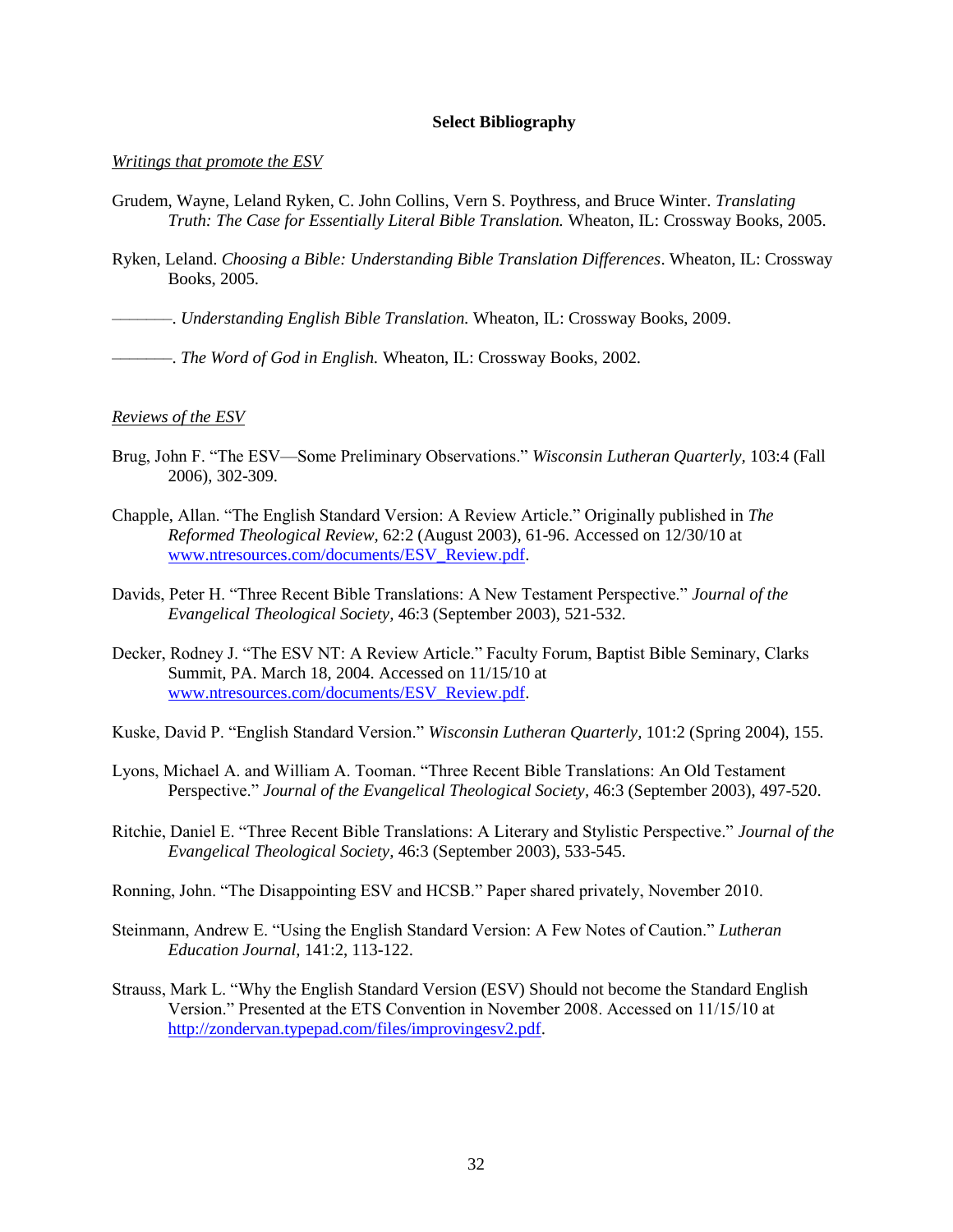#### *Good books on translation theory*

- Carson, D. A. *The Inclusive Language Debate: A Plea for Realism.* Grand Rapids, MI: Baker Books, 1998.
- Fee, Gordon D. and Mark L. Strauss. *How to Choose a Translation for All Its Worth*. Grand Rapids, MI: Zondervan, 2007.

#### *Luther on translating*

- Bluhm, Heinz. *Martin Luther: Creative Translator*. St: Louis: Concordia Publishing House, 1965.
- Blume, Frederic E. "Martin Luther and our English Translations." *Wisconsin Lutheran Quarterly,* 62:1, 2 (January 1965, April 1965), 20-47; 121-134.
- Luther, Martin. "Defense of the Translation of the Psalms." Translated by E. Theodore Bachmann. In *Luther's Works*, Vol. 35. Philadelphia: Fortress Press, 1976, 203-223.

–. "On Translating: An Open Letter." Translated by Charles M. Jacobs and revised by E. Theodore Bachmann. In *Luther's Works*, Vol. 35. Philadelphia: Fortress Press, 1976, 175-202.

- Panning, Armin. "Luther as Bible Translator." In *Luther Lives*. Edited by Edward C. Fredrich, Siegbert W. Becker, and David P. Kuske. Milwaukee: Northwestern Publishing House, 1983, 69-84.
- Wendland, Ernst R. "Martin Luther—The Father of Confessional, Functional-Equivalence Bible Translation.‖ *Notes on Translation,* 9:1, 2 (1995), 16-36, 47-60.

#### *LCMS writings*

―Comparative Study of Bible Translations.‖ The Commission on Worship of The Lutheran Church— Missouri Synod.

Gibbs, Jeffrey A.. "All Those Tranlations!" *Lutheran Witness*, 117:11 (November 1998), 10-16.

- MacKenzie, Cameron A. "The English Bible in A Postmodern Age." In *Mysteria Dei: Essays in Honor of Kurt Marquart*. Edited by Paul T. McCain and John R. Stephenson. Fort Wayne, IN: Concordia Theological Seminary Press, 2000, 149-168.
- Maschke, Timothy. "Book Review of *The Holy Bible—English Standard Version and CD-ROM*. *Concordia Journal,* 31:2 (April 2005), 198-200.
- Steinmann, Andrew E. "The Use of Gender-Neutral and Gender-Sensitive Language in the Church." In *"Hear the Word of Yahweh": Essays on Scripture and Archaeology in Honor of Horace D. Hummel*. Edited by Dean O. Wenthe, Paul L. Schrieber, and Lee A. Maxwell. St. Louis: Concordia, 2002, 173-183.
- \_\_\_\_\_\_\_, ―Using the English Standard Version: A Few Notes of Caution.‖ *Lutheran Education Journal,* 141:2 (2007), 113-123.